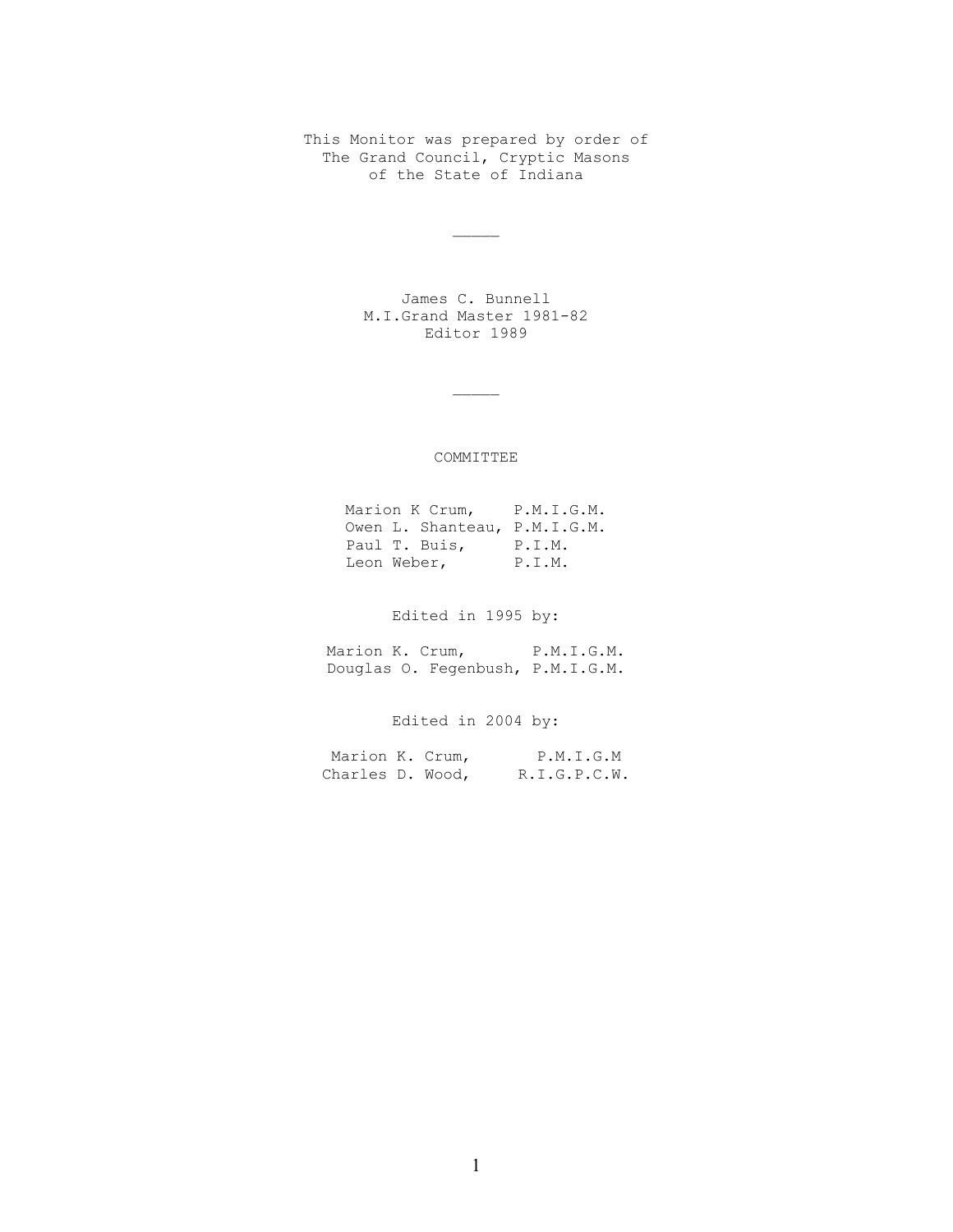# TABLE OF CONTENTS

# Page

|                                                                         | $\pm$    |
|-------------------------------------------------------------------------|----------|
|                                                                         | ii       |
|                                                                         | 1        |
| Condensed History of the Indiana Grand Council                          | 3        |
| History of the General Grand Council                                    | 6        |
| Indiana Cryptic Masonry Shrine                                          | 8        |
|                                                                         | 9        |
| Chronological Order of Degrees                                          | 11       |
|                                                                         | 12       |
| Constitution and General Laws                                           | 12       |
| Who is the Indiana Grand Council?                                       | 12       |
| What are the Grand Council Powers?                                      | 12       |
| Meetings of the Grand Council                                           | 12       |
|                                                                         | 13       |
| Amendments to Grand Council Constitution                                | 13       |
|                                                                         | 14       |
| Installation of Council Officers                                        | 14       |
|                                                                         | 14       |
|                                                                         | 14       |
|                                                                         | 14       |
|                                                                         | 14       |
|                                                                         | 15       |
|                                                                         | 16       |
|                                                                         | 16       |
|                                                                         | 16       |
|                                                                         | 16       |
|                                                                         | 16       |
|                                                                         | 16       |
|                                                                         | 16       |
|                                                                         | 16       |
|                                                                         | 16       |
|                                                                         | 17       |
| Ceremonies other than Degrees                                           | 17       |
|                                                                         | 17       |
|                                                                         | 17       |
|                                                                         | 17       |
|                                                                         | 17       |
|                                                                         | 18       |
|                                                                         | 18       |
| Symbolism of the Cryptic Degrees<br>Royal Master Degree (first section) |          |
|                                                                         | 19       |
| Royal Master Degree (second section)                                    | 20<br>22 |
|                                                                         | 25       |
| Super Excellent Master Degree                                           |          |
|                                                                         | 28       |
|                                                                         | 28       |
|                                                                         | 30       |
|                                                                         | 31       |
|                                                                         | 32       |
| Cryptic Shrine Rededication Ceremony                                    | 33       |
| Installation of Council Officers Ceremony                               | 35       |
|                                                                         | 39       |
|                                                                         | 39       |
| Cryptic Masons Medical Research Foundation                              | 39       |
|                                                                         | 40       |
|                                                                         | 44       |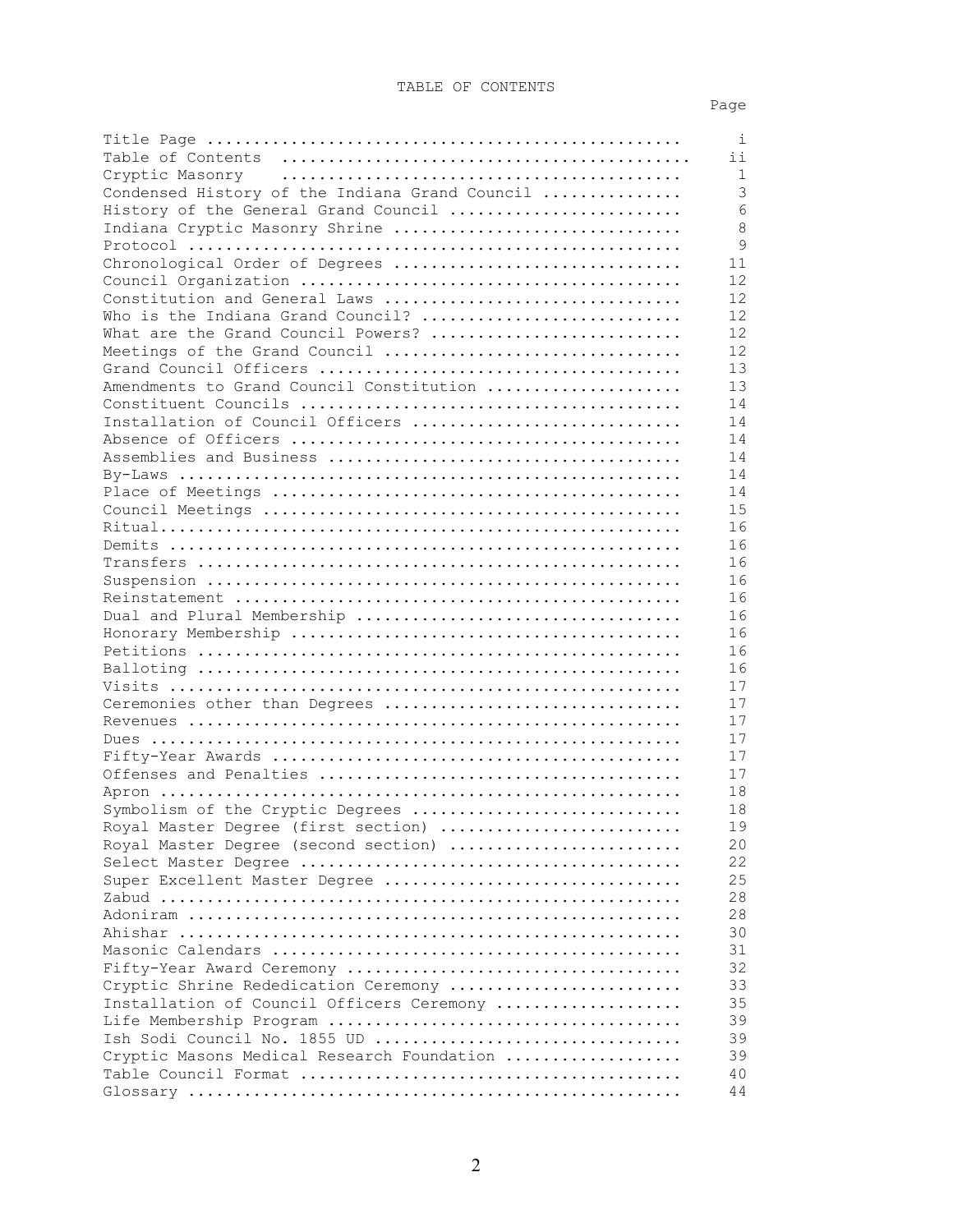# **CRYPTIC MASONRY**

Our word "Rite" comes directly from the Latin, and perhaps even goes back to the Sanskrit "riti", meaning a stream or a running way, or "ri" denoting to flow. Hence Masons use it in the context of "to follow a fixed trend or channel, a customary way of doing things." Webster's dictionary, among other definitions of 'rite", gives the following:

"The act of performing divine or solemn services as established by law, precept or example; a format act or series of acts of religion or other solemn duty; a solemn observance; as, the rites of Freemasonry."

The word "ritual" likewise comes from the same root. The ritual being the customary way in which history and tradition are portrayed and their lessons taught; which of course, goes back to the primary meaning of the word. It is equivalent in meaning to the word "ceremony".

The lessons of Freemasonry are taught in certain Rites in America: The Symbolic Rite, the Capitular Rite, the Cryptic Rite, and the Chivalric Rite. To this group of Degrees is applied the general term, York Rite. In addition, there is another series of Degrees termed the Ancient Accepted Scottish Rite. These descriptive terms applied to the word "rite", indicates the particular or peculiar manner or custom of ceremony.

The word "cryptic", of course, comes directly from the Latin "cryptic' which means a vault, and ultimately stems from the Greek word signifying "hidden" or "to hide", and relates to that which is hidden or secret. For instance, a cryptonym is a secret name, a name by which a person is known only to the initiated, and a cryptogram is a writing in either cipher or a secret arrangement of letters and words, both of which have a special appeal to Freemasons.

In the early days of the development of man's religious beliefs, caves or vaults were deemed to be sacred, and cave temples were among the original tabernacles, either natural or constructed to resemble caverns. The ceremonies of the ancient mysteries were performed underground, or, if above ground, in temples fashioned to resemble subterranean edifices.

In the ancient mysteries and similar ceremonies, the candidate was initiated by symbolically meeting with death, descending into the grave in search of divine truth, and then rising from the dead. This symbolism is perfectly clear to the Master Mason.

There is ample evidence among the authorities that in King Solomon's Temple, which plays so important a part in the Masonic Degrees of the York Rite, there were crypts, vaults, and subterranean chambers in great number. It was only natural that these crypts or vaults or chambers should be seized upon by the Mason to teach many of the important lessons which he was attempting to inculcate.

The Cryptic Rite of Freemasonry, then, is a Rite which teaches through the symbolism of the crypt or vault, the concealment of that which later will be found, and is but a part of the age old Masonic lesson of the loss and recovery. Cryptic Freemasonry is that branch of Freemasonry which is devoted to the investigation and cultivation of the Cryptic Degrees, or literally, the Freemasonry of the Secret Vault.

This symbolism of the secret vault does not appear in the first three, or Craft Degrees. It is found, however, wherever the Royal Arch or its equivalent appears in any system. The use of the vaults or crypts within the Temple of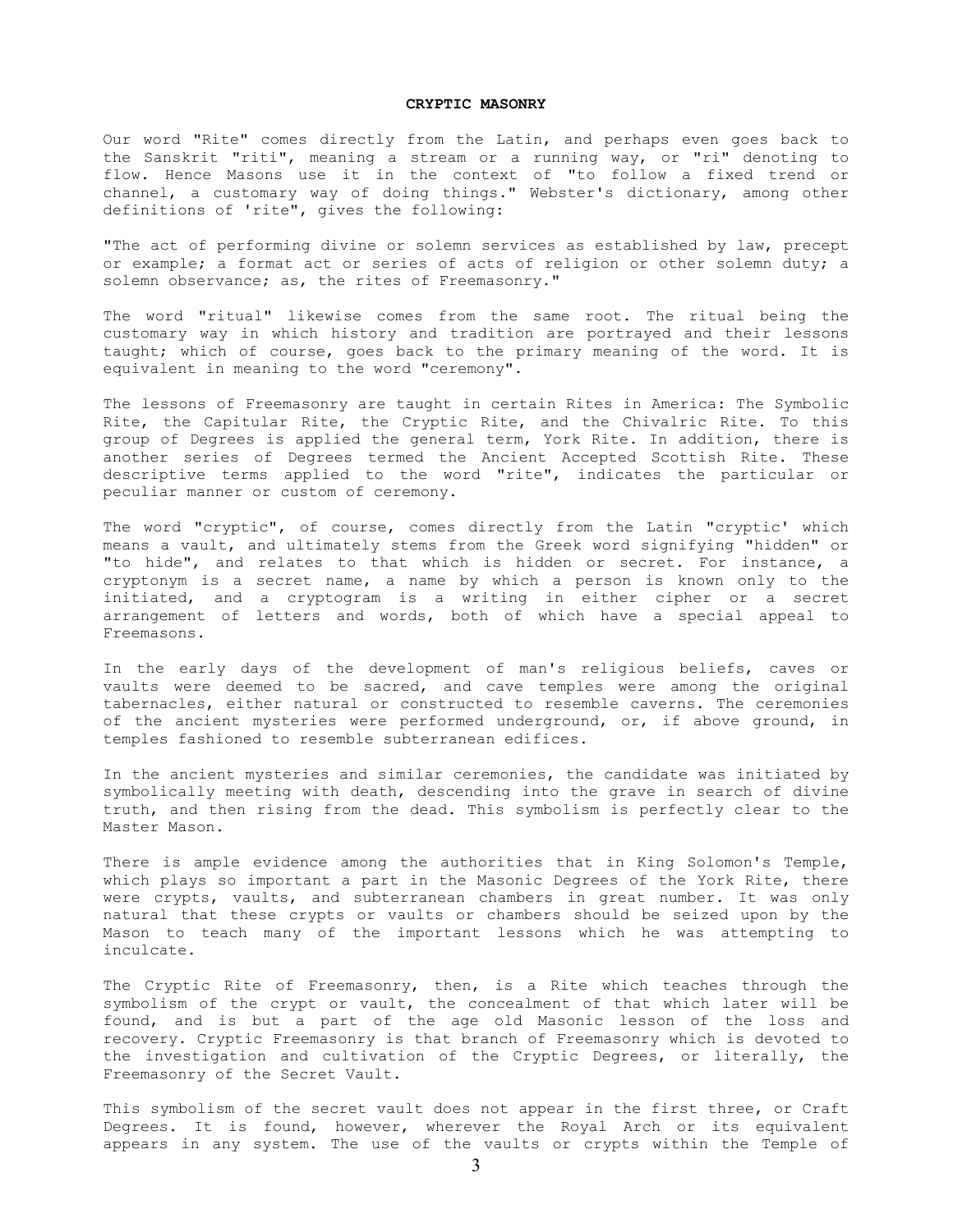Solomon, and the use to which the Freemason puts them, is without historical authority, and comes to us only through the Talmudic legends. A general description of the Second Temple would render a detail of the Masonic Legend of the vault as follows:

"The Foundations of the First Temple were opened, and cleared of the accumulation of rubbish, that a level might be procured for the commencement of the Second Temple. While engaged in excavations for this purpose, three fortunate Sojourners are said to have discovered our ancient Stone of Foundation, which had been deposited in the secret crypt by Wisdom, Strength, and Beauty, to prevent the communication of ineffable secrets to profane or unworthy persons. The discovery having been communicated to the Prince, Prophet, and Priest of the Jews, the stone was adopted as the chief cornerstone of the new building, and thus became in a new and more expressive sense, the type of a more excellent Dispensation. An avenue was also accidentally discovered, supported by several pairs of pillars perfect and entire, which, from their situation, had escaped the fury of the flames that had consumed the First Temple, and the desolation of war that had destroyed the city. The Secret Vault, which had been built by Solomon, was a secure depository for certain secrets that would inevitably have been lost without some such method for their preservation. It was connected by a subterranean avenue with the King's Palace, but at the destruction of Jerusalem, the entrance was closed by the rubbish of the falling buildings, and was discovered by the appearance of a keystone in the foundation of the Sanctum Sanctorum. A careful inspection was then made, and the in- valuable secrets were placed in safe custody."

The Cryptic Rite, as practiced in America, includes the Royal Master, the Select Master, and the Super Excellent Master Degree, which are conferred in Councils under the jurisdiction of Grand Councils. A Thrice Illustrious Master Degree is conferred upon Illustrious and Past Illustrious Masters by a Council of Thrice Illustrious Masters.

The origin of these degrees is obscure. It is generally assumed that they are Scottish Rite in their origin, at least that the Scottish Rite was the custodian of their rituals for many years. However, currently, it is almost universally recognized that Grand Councils lawfully exercise control over them.

We believe that, because the rituals of the Cryptic Rite are among the best written in the Fraternity, and their lessons are an integral part of the teachings of the York Rite, they will continue to have such a strong appeal to the earnest Masonic student, they will be among the preferred degrees of your Masonic career.

# **CONDENSED HISTORY OF THE GRAND COUNCIL OF INDIANA**

As near as can be ascertained, the Cryptic Degrees were first conferred in this state by Royal Arch Chapters. We have found little evidence to confirm this statement, though it is probably correct. The earliest record of interest to Cryptic Masonry in Indiana is that of the constituting of Cincinnati Council No. 1, Royal and Select Masters, by John Barker, October 24, 1827, as an agent of

the Scottish Rite Supreme Council. From this beginning a Grand Council was organized in Ohio, which in 1838 authorized John Barney to confer the Cryptic Degrees. Acting on this authority, on August 22, 1838, Companion Barney visited Richmond, Indiana, and conferred the Royal and Select Master Degrees upon eleven Companions. This Council held irregular meetings until June 18, 1841, where appears this final record: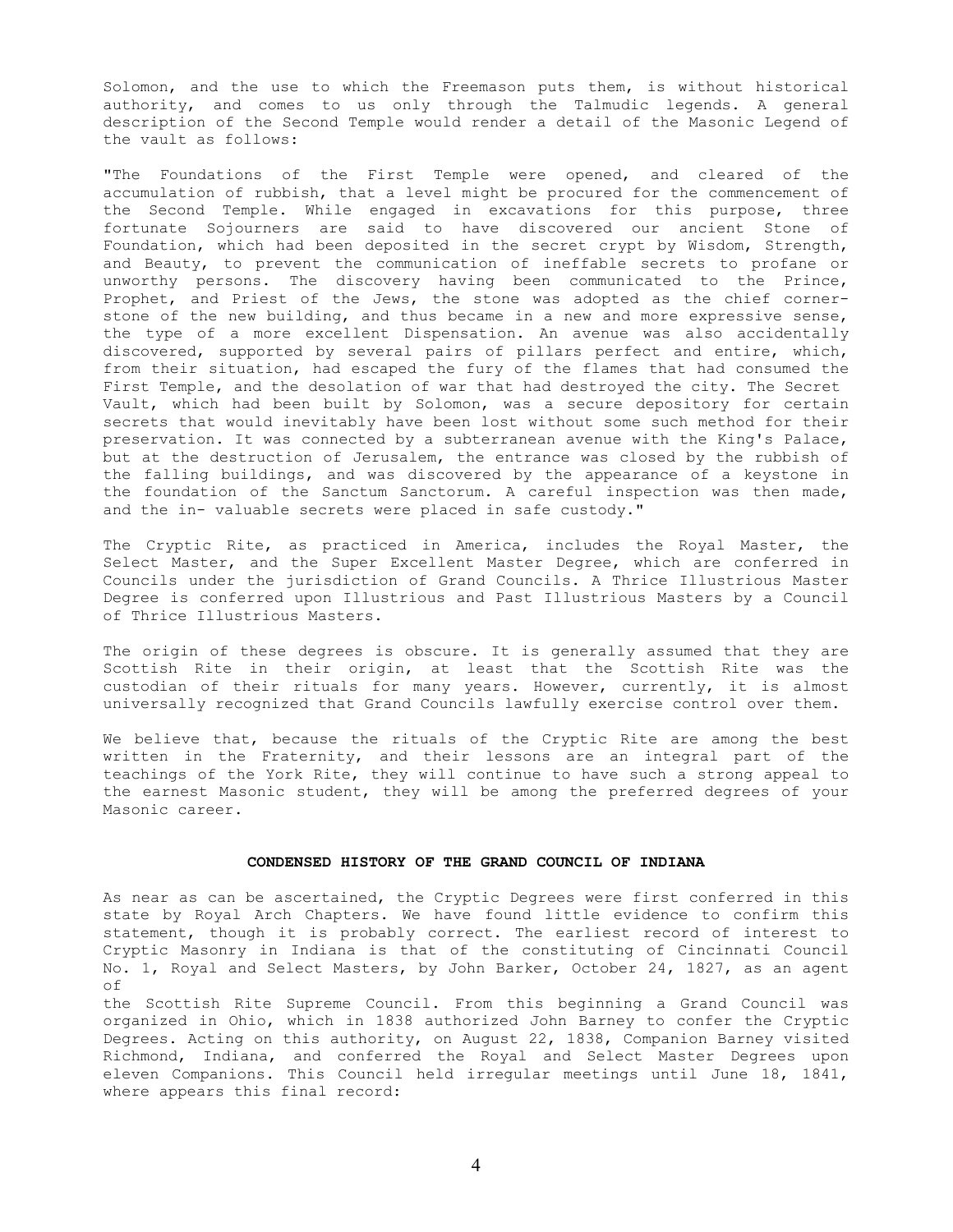"June 18, 1841 - The Council was opened in due and ancient form in the eighth degree of Masonry. Comp. W. Lamb was promoted to the degree of R.M. The Council then adjourned until early candle light this evening He paid his fee. "

There is no recorder's signature to any of these early records. Three blank pages follow, and then we find this entry:

Richmond, May, 1845 - At a special meeting of the Richmond Council of R. and S. Masters, held this evening, present, Comp. W. B. Smith, T.l.G.M., and others. On motion the Council adjourned to meet at Indianapolis on the  $26<sup>th</sup>$  inst. The Council was adjourned."

On December 25, 1845, the Grand Chapter R.A.M. was organized, but no mention is made of the Cryptic Rite in any of the proceedings. The only degrees the chapters were authorized to confer were Mark Master, Past Master, Most Excellent Master, and Royal Arch. However, at the "second Annual Communication" held at Richmond in 1846, each subordinate Chapter was authorized to confer the Degrees

of Royal and Select Master.

From this time and until 1853, the Chapters continued to confer the Cryptic Degrees. But on promulgation of a resolution adopted by the General Grand Chapter that year, this practice was discontinued and soon thereafter the organization of regular Councils began in Indiana.

One reason for discontinuing the practice was given as follows in 1871 by William W. Austin, Grand Master, in his address to the Grand Council:

"For several years, the Cryptic Degrees were conferred in the subordinate Chapters of Indiana. But Grand Councils for Ohio and Kentucky, having been previously constituted and as they were organizing subordinates in their own states and elsewhere, it became necessary for them to declare all R. and S.M.'s made under Chapter authority clandestine, and the Council Masons of our State began to find themselves as "out of the pale" though they declared in defense, "they knew as much about the degrees and work as did their Companions of Ohio and Kentucky" and subsequently the Rite began to decline among us, and in 1854, the Companions at New Albany petitioned the Grand Council of Kentucky for a dispensation, and the Companions at Shelbyville and Indianapolis petitioned the Grand Council of Ohio in like manner; this they were led to do from the fact that in 1853, the General Grand Chapter disclaimed all rights and title to the Council Degrees, and our Cryptic Indiana Companions, beginning to have some suspicion of the legality of their work, petitioned abroad. "

The first Council organized was Indiana Council at New Albany, under dispensation from the Grand Council of Kentucky, on June 7, 1854.

A Charter creating Indiana Council No. 21 was granted by the Grand Council of Kentucky, September 4, 1854. Upon the organization of the Grand Council of Indiana, this Council continued as Indiana Council No.1. The first Illustrious Master under Kentucky Charter was Companion George W. Porter. Companion Porter assisted in forming the Grand Council of Indiana and was its first Grand Master.

On July 15, 1855, the Grand Puissant of the Grand Council of Ohio granted a dispensation to a number of Companions to form a Council of Royal and Select Masters in the City of Indianapolis. The new Council was chartered by the Grand Council of Ohio, October 18, 1855. No number was assigned to this Council. Order of precedence was established from July 15, 1855, which gave this Council No. 2, under the Grand Council of Indiana.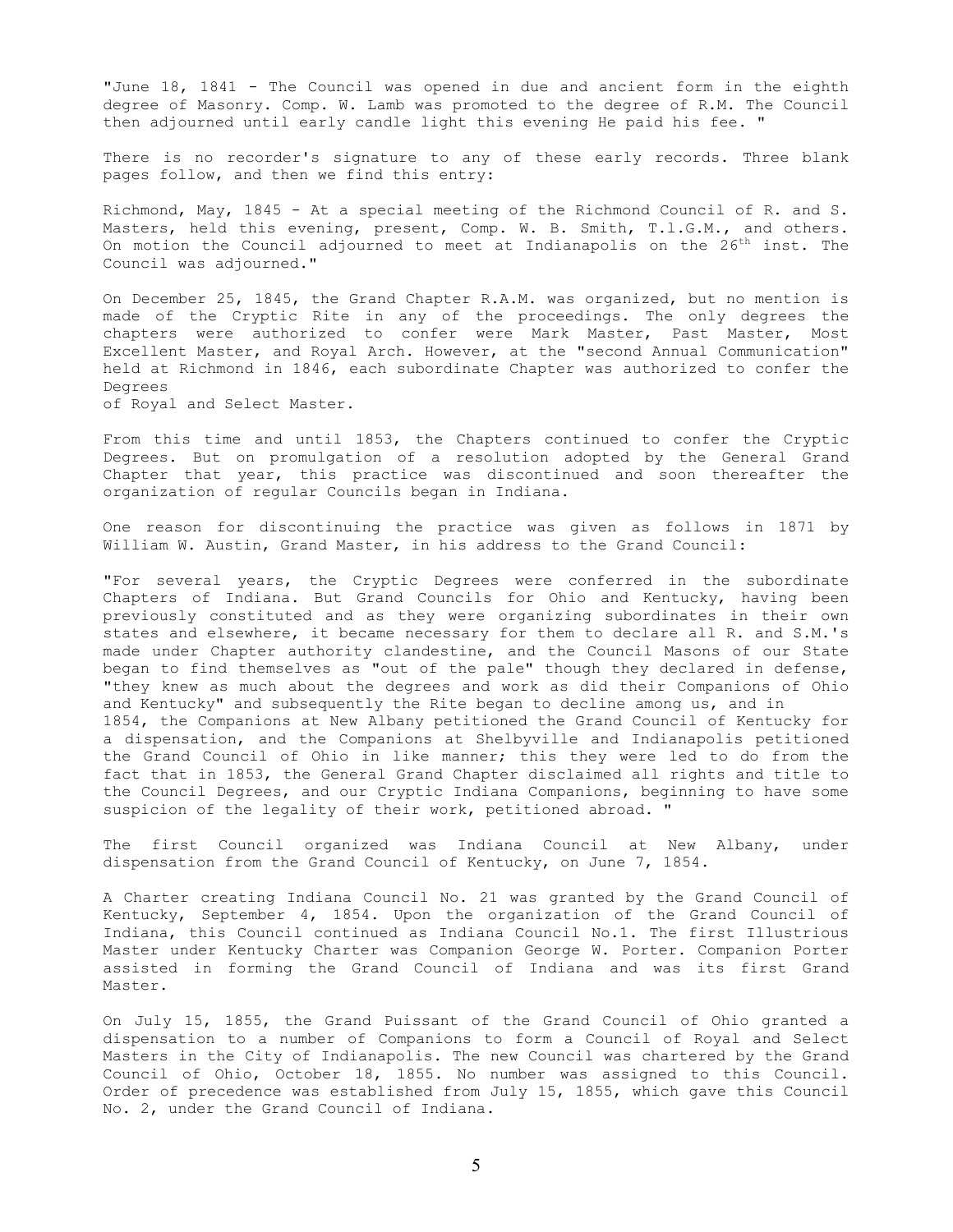Under the date of August 10, 1855, a dispensation was granted by the Grand Council of Ohio to form a Council of Royal and Select Masters at Shelbyville, to be known as Shelby Council. This Council was duly chartered by the Grand Council of Ohio, October 18, 1855. No number was assigned to this Council. The order of precedence was established as date of dispensation August 10, 1855 thus giving Shelby Council No.3 on the roll of the Grand Council of Indiana. William Hacker was the first Illustrious Master of Shelby Council and aided in forming the Grand Council, and served as Most Illustrious Grand Master from 1856 to 1862, and then as Grand Recorder from 1865 to 1868.

Thus was formed the nucleus of the present Grand Council. On December 20, 1855, three representatives from each of the above mentioned Councils met at Indianapolis and proceeded to organize a Grand Council for the State of Indiana. George W. Porter of Indiana Council was elected to the first Most Illustrious Grand Master, and Francis King of Indianapolis, first Grand Recorder. Right Illustrious Companion King was Grand Recorder from 1855 to 1865, serving through the entire formative period of the Grand Council of Indiana. The Grand Council closed to meet again at Shelbyville in May, 1856. It is worthy of notice that after a lapse of one hundred and twenty-five years these same articles of government have proven so satisfactory that they remain n much the same form as when first adopted.

The Grand Council assembled at Shelbyville May 20, 1856. During the five month interval since the Grand Council was organized, dispensations had been issued to Companions at Fort Wayne, Lafayette, Aurora, Connersville, and Terre Haute to form Councils. Charters were granted to each of these Councils working under dispensation, May 20, 1856, thus forming eight Councils composing the Grand Council of Indiana.

However, the following quotation from the address of the Grand Master in 1857 throws an interesting side-light on two questions which kept Cryptic Masonry in turmoil for almost fifty years:

"In September last, being in the city of Hartford, attending the sessions of the G. G. Chapter and Encampment, I had the privilege, in company with Companions Mendenhall and Porter of being present and participating in the deliberations of a convention of Royal and Select Masters, called for the purpose of counseling the propriety of organizing a Grand Council of Royal and Select Masters of the United States. At this Convention there were nearly ninety delegates present, representing the various organizations of Royal and Select Masters from all parts of the United States and Territories. After the subject had been able discussed, both for and against the proposition, the question was taken, when it was decided in the negative by a vote of 52 to 30, the vote of Indiana being cast with the majority.

With that vote I am better satisfied now than when given. It think it must be obvious to all that the Craft in this jurisdiction at least has about as many Grand Bodies now to support as is found to be profitable. Having in this jurisdiction but recently got the Council Degrees out from under the blighting hands of one General Grand Body, I trust that the time is far distant when they will be given to the control of another."

(NOTE! - The General Grand Council has offered to give Charters to the several Grand Councils, including Indiana. It was the opinion of the Companions in Indiana that it was not necessary to accept or take a Charter from any organization. We are sovereign in our own right, and need no permission or superintendence from any body -- 1982)

As a matter of fact, however, it was the creation of the General Grand Council which finally saved Cryptic Masonry from extinction, and gave it the impulse from which its present prosperity is derived.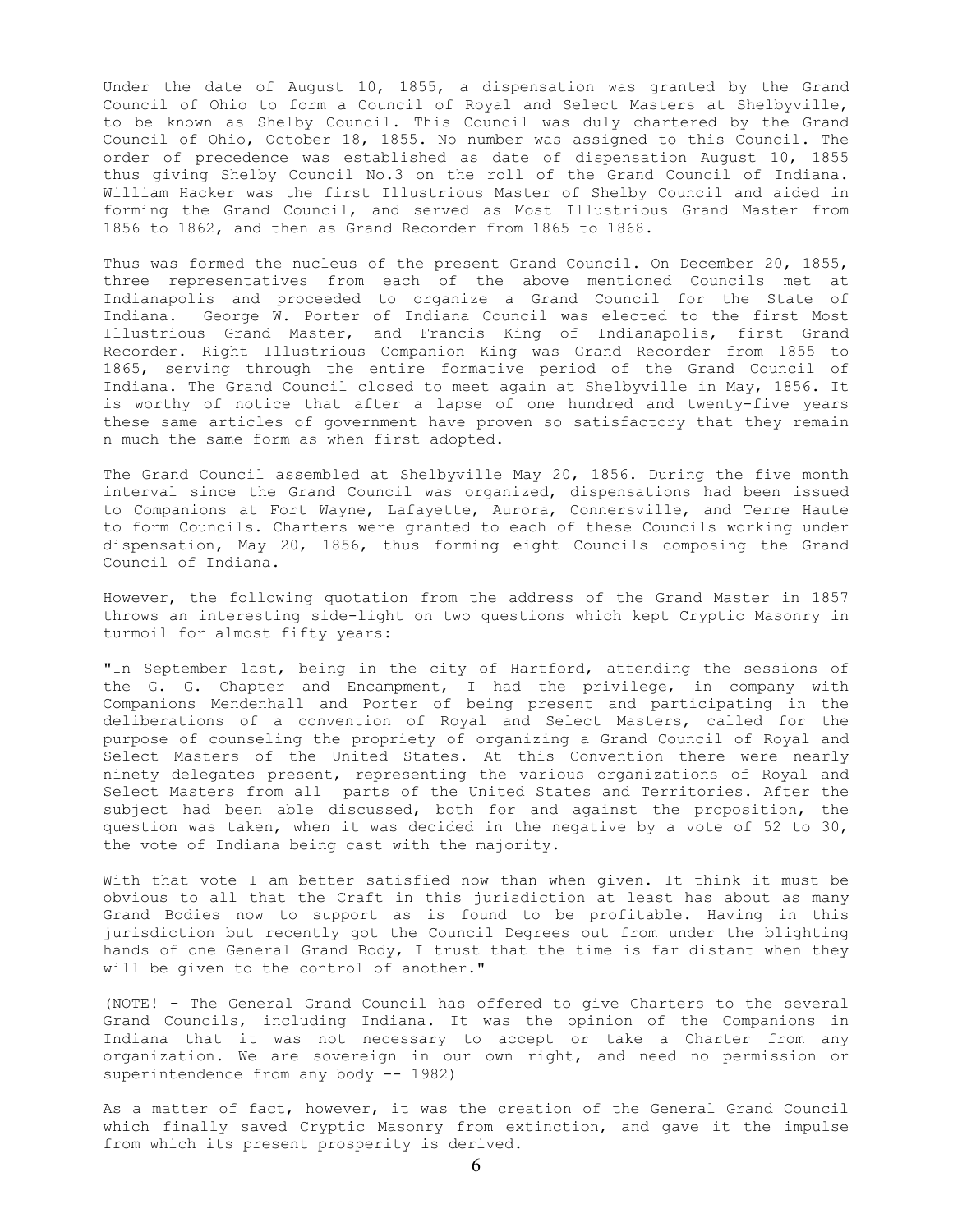At the Annual Assembly, May 19, 1857 William Hacker, Grand Master, called attention to the fact that three Councils of the Grand Council were still operating under foreign charters and it was ordered that new charters be issued to Indiana Council, Indianapolis Council and Shelby Council to be substituted for the foreign charters, "in order that they may hold their authority from this Grand Council". The work of substitution of a charter from the Grand Council of Indiana for original charters held by these first three Councils was not completed in its entirety until 1952.

 The Grand Council of Indiana has grown and prospered until today it stands as one of the outstanding Cryptic jurisdictions in the world.

Several distinguished Companions of Indiana have been honored by official positions in the General Grand Council. They are:

Robert Van Valzah -- Terre Haute, General Grand Captain of the Guard - 1883- 1886

Henry W. Mordhurst -- Fort Wayne, General Grand Recorder - 1886-1930

Samuel L. Shirley -- LaGrange, General Grand Chaplain - 1912-1915

Robert A. Woods -- Princeton, General Grand Master - 1933-1936

Charles Thomas--Marion, General Grand Sentinel - 1954-1957

Owen L. Shanteau -- Logansport, General Grand Master - 1975-1978

Millard W. McConnell -- Lafayette, General Grand Marshal - 1975-1978

Jack Dye - Oakland City, General Grand Sentinel - 1978-1981

Earl Hoage – Indianapolis, Awarded the General Grand Council Silver Medal.

Emil L. Steffey, Shelbyville, Awarded the Gen. Gr. Council Silver Medal.

Robert E. Durham, Jr. New Albany, Awarded the G.G. Council Silver Medal.

Marion K. Crum, Columbus, Executive Secretary, CMMRF – 1985-2004+ Awarded the G.G. Council Gold Medal of Honor 1999

Charles V. Horton, Hammond, General Grand Conductor of Council – 1999-2002.

#### **HISTORY OF THE GENERAL GRAND COUNCIL**

The General Grand Council was organized for the sole purpose of watching over, and protecting the interests of Cryptic Masonry in the States, Districts, and Territories which recognized its existence; also to give advice and instruction as might seem most conducive to the peace, advancement and perpetuation of Cryptic Masonry.

Some Grand Councils are not affiliated with the General Grand Council. Those outside the fold are classed as Independents. Membership in the General Grand Council is strictly voluntary by the Grand Councils in each State. In Cryptic Masonry, as opposed to many other Masonic organizations, each Grand Council is Sovereign unto itself.

In New York City on June 12, 1872, several representatives from Alabama, Arkansas, Connecticut, Illinois, Maine, Massachusetts, Missouri, New Brunswick, New Jersey, New York, North Carolina, Rhode Island, Tennessee, Wisconsin,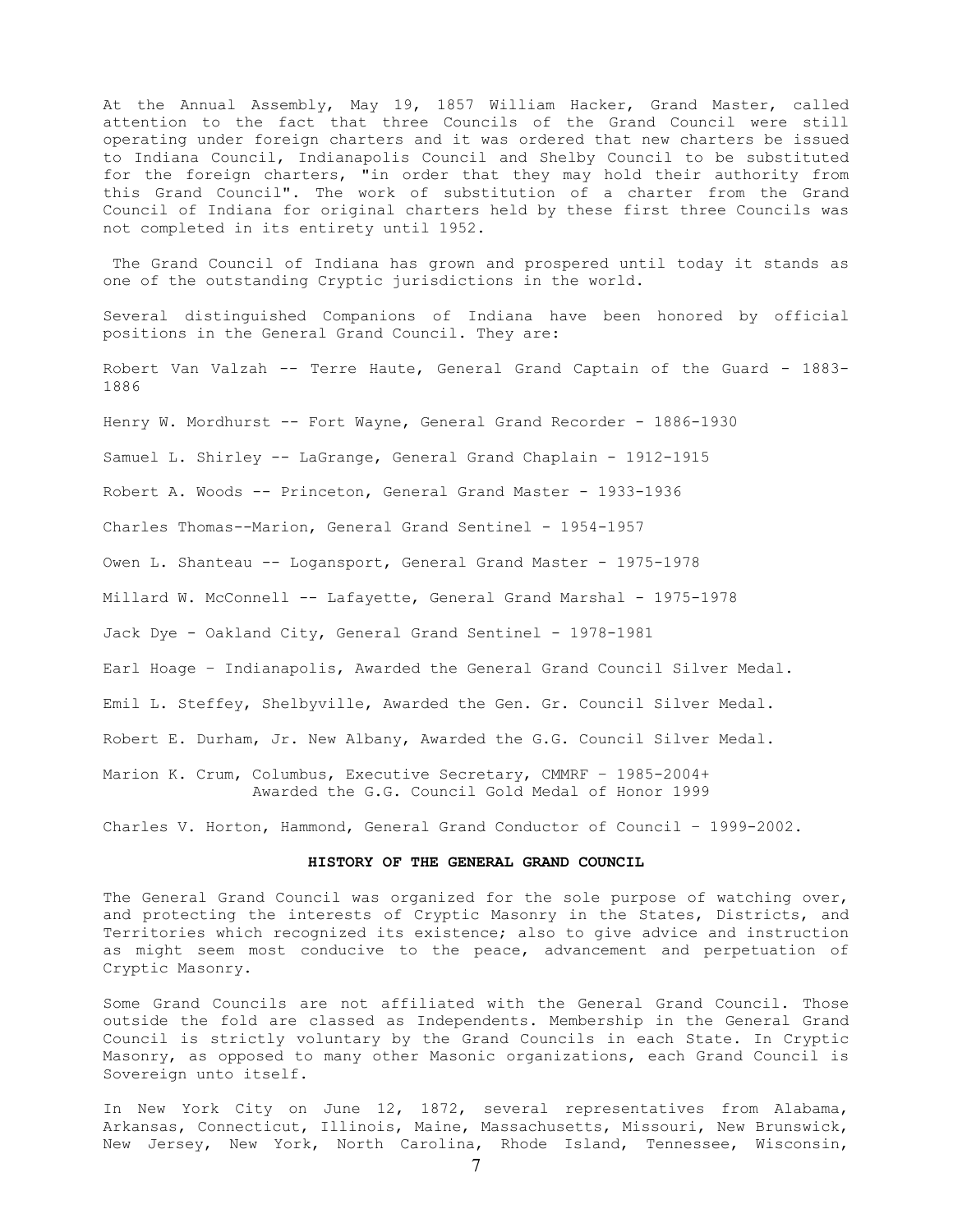Washington D. C., Maryland, Ohio, and South Carolina met for the purpose of organizing a National Cryptic Rite. Conventions were held in New York in 1873, m New Orleans in 1874, in Buffalo, New York in 1877 and in Detroit in 1880. The Convention held on August 23, 1880, in Detroit, Michigan, saw the formation of the General Grand Council. It was headed by Josiah H. Drummond, a great Masonic leader of that day. By 1881 the necessary number of nine States had ratified the new Constitution and the General Grand Council became a going concern. Since that date, the General Grand Council has met in Triennial at the same time and place as the General Grand Chapter.

The banding together of the various Grand Councils and the subordinate Councils into a General Grand Council greatly aided in the development of a uniform Rite. In its Triennial Assemblies, it affords the opportunity for the exchange of ideas about rituals, jurisprudence, and development of the Rite. With the passing of time, and with the advancement of our society, it appears the foregoing, although necessary, is now inadequate. There is a movement to provide more activity to lead Cryptic Masonry in a much more extensive development program.

For many years, the Council degrees were merely side degrees, although many efforts had been made to make the Royal and Select Degrees prerequisite to receiving the Orders of the Commandery. The first effort was made in a resolution passed at the New York Convention in 1873, prior to the formation of the General Grand Council. A committee was appointed to Petition the Grand Encampment of Knights Templar of the United States, asking that the Royal and Select Master Degrees be made a necessary prerequisite to the receiving of the Orders of Knighthood. Through the years, other attempts were made to make the Council a necessary prerequisite to the Commandery. Finally, the Grand Encampment of Knights Templar made prerequisite optional. In Indiana, the Degrees of Royal and Select Master are necessary or prerequisite to the Temple Degrees, although the Degree of Super Excellent Master is optional this action is profitable to the Councils and to the Commanderies.

The General Grand Council is composed of a number of General Grand Officers. They are in rank as follows:

Most Puissant General Grand Master Right Puissant Deputy General Grand Master Right Puissant Gen. Grand Principal Conductor of the Work Right Puissant General Grand Treasurer Right Puissant General Grand Recorder Right Puissant General Grand Chaplain Right Puissant General Grand Captain of the Guard Right Puissant General Grand Conductor of Council Right Puissant General Grand Marshal Right Puissant General Grand Steward Right Puissant General Grand Sentinel

In addition to the General Grand Officers, the General Grand Council also has as members the following; All Past Most Puissant General Grand Masters, Past Right Puissant Deputy General Grand Masters Past Right Puissant General Grand Principal Conductors of the Work. All Most Illustrious Grand Masters, Deputy Grand Masters, Grand Principal Conductors of the Work or their proxies. Special Deputies appointed by the General Grand Master and all Past Most Illustrious Grand Masters of the several constituent Grand Councils and the first three officers of any Council subordinate to the General Grand Council or their proxies.

The officers are elected by ballot and installed at each Triennial Assembly. The General Grand Master, Deputy General Grand Master, General Grand Principal Conductor of the Work, General Grand Treasurer, and General Grand Recorder are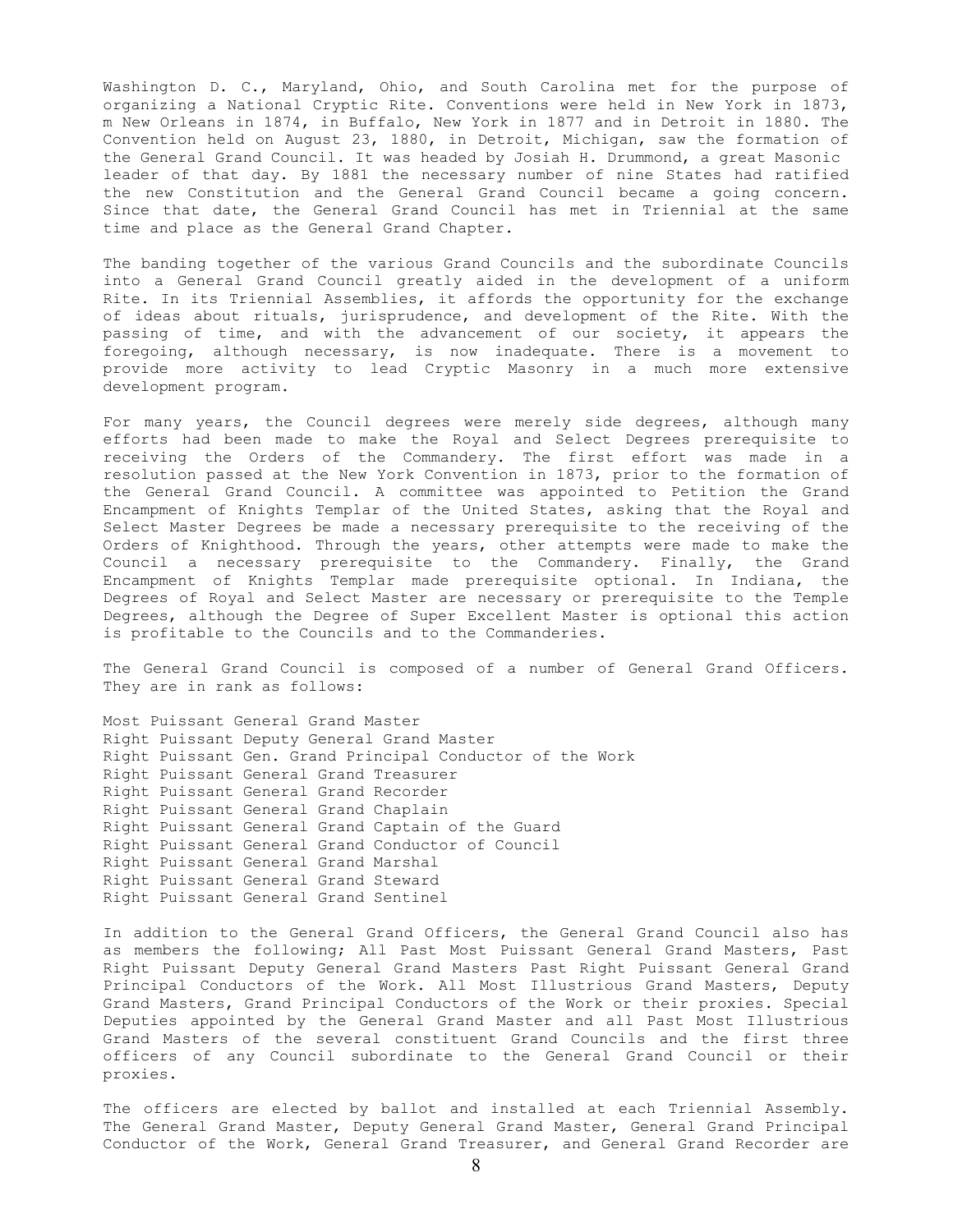elected officers and the remaining officers are appointed by the General Grand Master.

A very detailed history of the General Grand Council may be found in a two volume history on Cryptic Masonry written by a Committee of the General Grand Council.

# **INDIANA CRYPTIC MASONRY SHRINE**

The Grand Council Royal and Select Masters of Indiana, has erected a commemorative Masonic Shrine on the grounds of the Masonic Temple at New Albany, Indiana. The site at New Albany was chosen because Indiana Council No. 1, located at New Albany, was the first Council instituted in Indiana. It is also the home of the Grand Council's first Most Illustrious Grand Master, George W. Porter.

The idea of a Cryptic Shrine came about through discussion of the Grand Council Officers in 1974-75. Robert Lowed, Most Illustrious Grand Master in 1975, appointed the first committee to plan for this unique structure. The committee first consulted Robert Ingalls, a Past Most Excellent Grand High Priest of the Indiana Grand Chapter, Royal Arch Masons, who agreed to act as the committee adviser, since he was the owner of the Ingalls Stone Co. After many hours of deliberation and research, it was decided to carve on the face of the Shrine, nine arches with a checkered Pavement leading to the ninth arch where an Ark of the Covenant would be carved. Harold "Dugan" Elgar, a retired stone carver, agreed to carve the Shrine. The Stone is a solid buff memorial stone, seven feet high by four feet wide by 18 inches thick. The carving on the face of the stone is done in low relief and reaches a depth of eight inches.

The back of the Stone is inscribed as follows:

Site of Indiana Council No. 1 Royal & Select Masters Chartered Dec. 20,1865 George W. Porter First Illustrious Master

Became First Most Illustrious Grand Master Grand Council, R. & S. M. of Indiana

Erected by Grand Council, R. & S. M. of Indiana December 1975 Robert L. Lowell Most Illustrious Grand Master Grand Council of Indiana Owen L. Shanteau Most Puissant General Grand Master General Grand Council International

The dedication ceremony was conducted by the Most Illustrious Grand Master, Robert L. Lowell, at 11:00 a.m. on Saturday, December 6, 1975.

The Indiana Cryptic Shrine is one of the only five such markers now in existence, the first being placed on Pikes Peak in 1899. The General Grand Council has a deposit in the form of a large chest or coffer that is kept in the New York Grand Lodge Building. This deposit is inspected by each General Grand Master once during his term of office. The General Grand Council also maintains the Cryptic Room in the George Washington Memorial in Alexandria,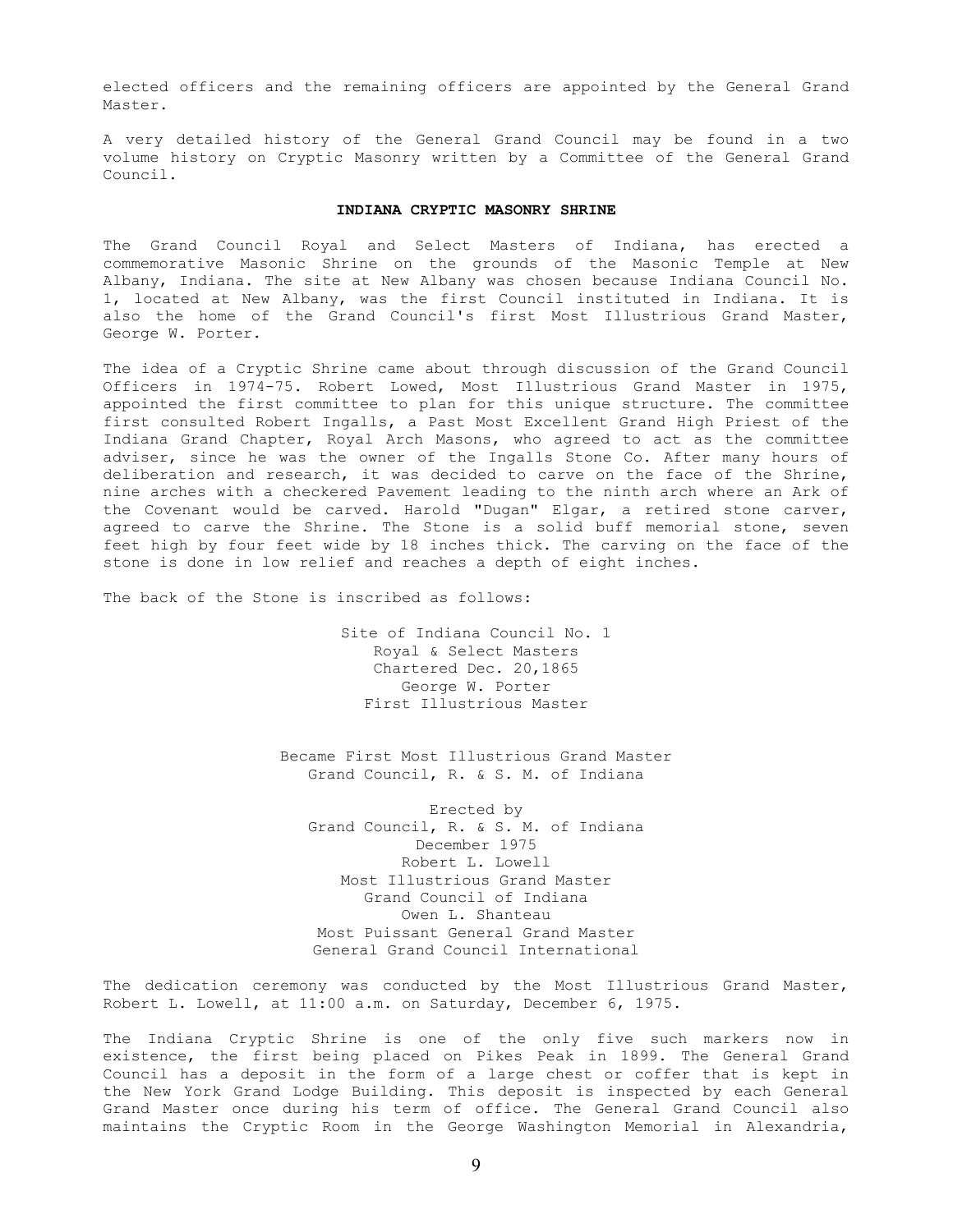Virginia. When this room was completed a deposit was made in the vault, with articles from all over the world.

The Grand Council of North Carolina has a marker or Shrine near Waynesville, North Carolina. The Cryptic Masons of North Carolina make a pilgrimage each year in July to view the marker.

On July 17, 1976, the Indiana Grand Council made a deposit at the Cryptic Shrine. The deposit was made approximately six feet from the apex of the broken triangle brick walk which surrounds the Shrine. The time capsule contained mementos from most of the Councils in Indiana, from several of the Grand Officers, a program of the ceremony, and a list of all those who made contributions in support the Shrine. The deposit was presided over by Marion K. Crum, M.I.G.M. This capsule is to be opened by the Grand Council of Indiana in the year 2000 A.D.

Each Year, on the third Saturday of July, the Grand Council sponsors a rededication ceremony at the site of the Shrine and deposit. The ceremony of rededication is included in a later section of this monitor. A detailed description of the ceremonies at the dedication of the deposit can be found in the Grand Council proceedings of 1976.

**Note:** This Deposit was opened in the year of 2000, under the direction of the MIGM Norman L. Brown. The Indiana Council No.1 Cryptic Shrine committee, under the direction of PMIGM Gary Fentress, removed the Deposit and had it ready for inspection at the Annual Rededication Ceremony. Imogene Durham, Mother of PMIGM Robert Durham, Jr. as has been her custom for many years, had the ground around the Marker looking beautiful for the ceremony. PMIGM Marion Crum was honored by the M.I. Grand Master and asked to assist in explaining the items as they were taken out of the canister as he had made the original deposit and had some memory of the items. A redeposit of new items was then made and will be opened in 2025 AD. The New Albany Tribune asked that they could place a small container in with our deposit which is to opened in 2050 AD. It is not likely that any of the current Grand Council will be present at that ceremony to see what was in that container so hopefully our ceremony that is performed each year will make some mention that it is to opened in 2050 AD or that it will be read in this Monitor.

#### **PROTOCOL**

From time to time, Councils are visited by distinguished guests who should be introduced to the members of the Council. In Masonry, we have a custom of "receiving" these guests, and the manner of this reception is called protocol.

The reception of Grand Officers and distinguished guests should be conducted as follows:

1. After the Council is opened on the Select Master Degree, the Grand Officers and guests should retire to the reception room.

2. The Conductor of Council should be directed by the Illustrious Master to retire and escort the guests into the Council chamber.

3. The Conductor of Council should then arrange the Grand Officers according to rank, the Past Grand Officers according to seniority, and officers of other bodies in the same manner behind the Grand Council Officers, with the exception of the Most Worshipful Grand Master.

4. The Sentinel should give the regular alarm, and then he Illustrious Master gives permission for the guests to enter. The Conductor of Council then leads the guests single file) into the Assembly. As they enter, the Illustrious Master calls up the members with three raps of the gavel. Arriving west of the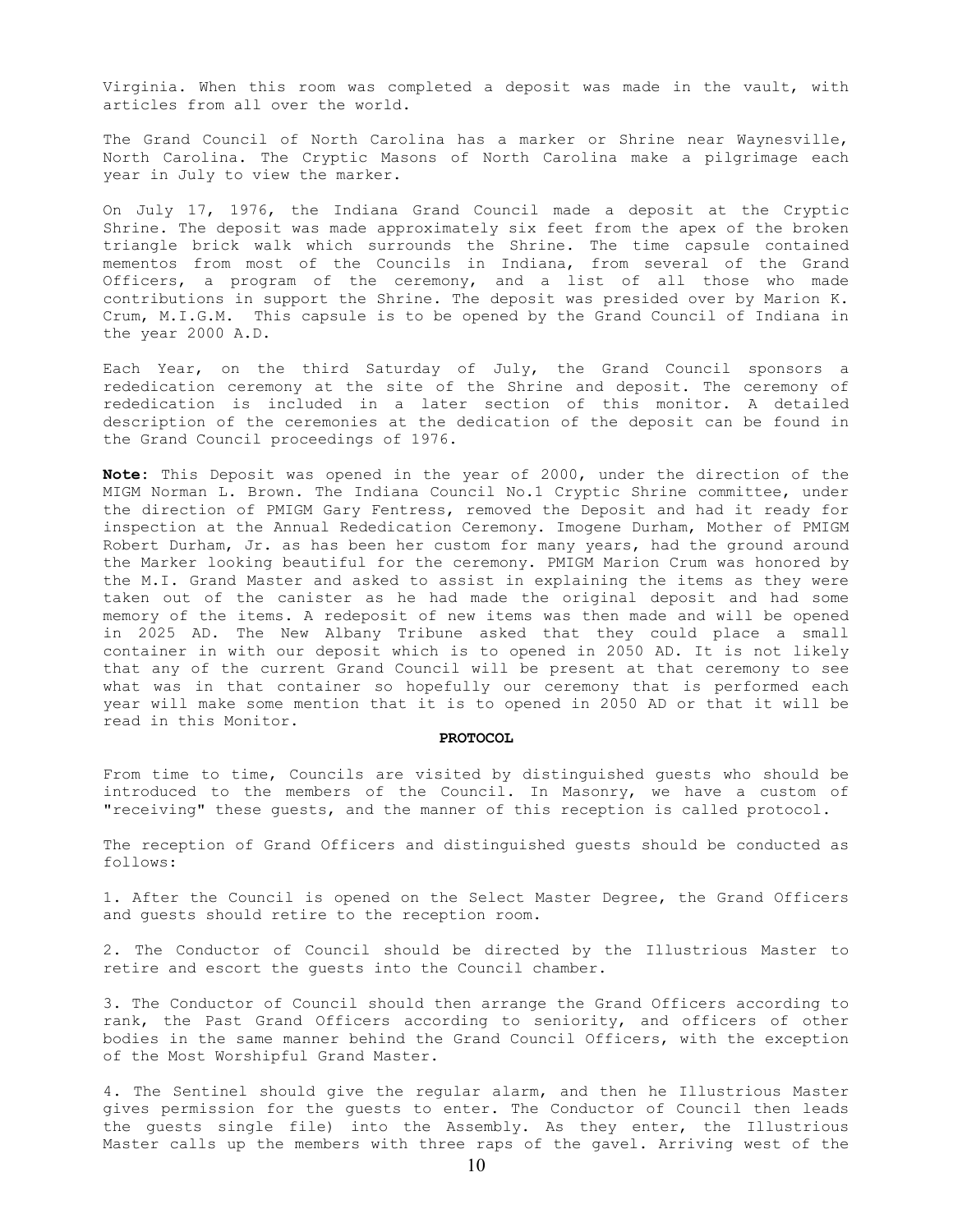Alter, all will give the regular salutation of a Select Master, unless the meeting is public, and then no sign is given.

5. The Conductor of Council should introduce The ranking officer to the Illustrious Master, who will then instruct the Conductor of Council to escort him to the 9th arch. The I.M. will lead the council in giving him Grand Honors. He will present the I.M. with the gavel and invite him to preside. The Grand officer will introduce the rest of the companions to the council and lead them in giving Grand Honors or a hearty welcome, whichever is due them.

6. Grand Honors are given by striking the left hand with he right hand three times, then the right hand with the left three times, and then the left hand with the right three times. These are the grand honors of three times three. 7. The Grand officer will then seat the companions and preside over the council.

8. While the Most Illustrious Grand Master is presiding, the Illustrious Master should be seated on his left.

9. After returning the gavel, the Most Illustrious Grand Master should be seated on the right of the Illustrious Master.

10. All elective Grand Officers are entitled to preside. In case several are present, the honor will be given to the one highest in rank.

11. The Special Deputy of the Most Illustrious Grand Master is entitled to all rights and powers of his superior, while acting under such appointment.

12. The titles of Grand Officers are often confusing and often given incorrectly. The following guide is given so that the Council members may have a list for handy reference.

#### **GRAND COUNCIL**

Most Illustrious Grand Master Right Illustrious Deputy Grand Master Right Illustrious Grand Principal Conductor of the Work Right Illustrious Grand Treasurer Right Illustrious Grand Recorder Right Illustrious Grand Caption of the Guard Right Illustrious Grand Conductor of Council Right Illustrious Grand Steward Illustrious Grand Chaplain Illustrious Grand Lecturer Illustrious Grand Sentinel Illustrious Grand Organist NOTE: All elective officers in the Gr.Council are "Right" except the Most Ill. Grand Master.

#### **GRAND CHAPTER**

Most Excellent Grand High Priest Right Excellent Grand King Right Excellent Grand Scribe Right Excellent Grand Treasurer Right Excellent Grand Secretary Excellent Grand Captain of Hosts Excellent Grand Principal Sojourner Excellent Grand Royal Arch Captain Excellent Grand Chaplain Excellent Grand Guard Excellent Grand Organist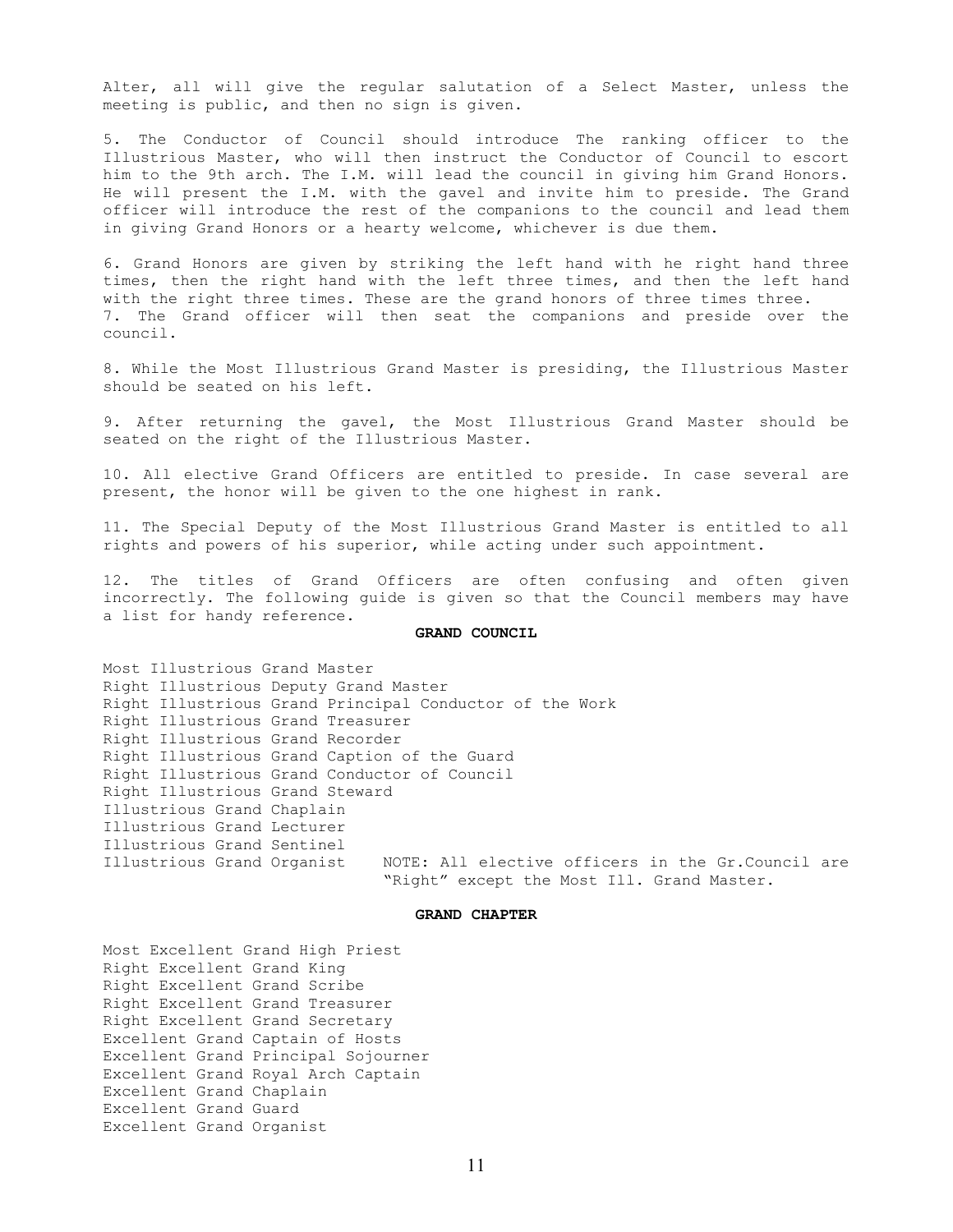## **GRAND COMMANDERY**

Right Eminent Grand Commander Very Eminent Deputy Grand Commander Eminent Grand Generalissimo Eminent Grand Caption General Eminent Grand Senior Warden Eminent Grand Junior Warden Eminent Grand Prelate Eminent Grand Treasurer Eminent Grand Recorder Eminent Grand Standard Bearer Eminent Grand Sword Bearer Eminent Grand Warder Eminent Grand Sentinel

# **GRAND LODGE**

Most Worshipful Grand Master Right Worshipful Deputy Grand Master Right Worshipful Senior Grand Warden Right Worshipful Junior Grand Warden Right Worshipful Grand Treasurer Right Worshipful Grand Secretary Worshipful Grand Chaplain Worshipful Grand Lecturer Worshipful Grand Marshall Worshipful Senior Grand Deacon Worshipful Junior Grand Deacon Grand Steward and Tyler

All of the above officers are entitled to Grand Honors of three times three. It should be remembered that the Most Worshipful Grand Master of the Grand Lodge must be received last, and by himself.

Distinguished guests of other appendant Masonic bodies should be introduced after the Grand Council Officers. They are not entitled to Grand Honors, but should receive a hearty welcome.

- 1. DeMolay Executive Secretary or Executive Officer or Grand Master
- 2. Worthy Grand Patron Eastern Star
- 3. Red Cross of Constantine Sovereign
- 4. Holy Royal Arch Knight Templar Priests Preceptor
- 5. Knights York Cross of Honor Prior
- 6. Shrine Potentate
- 7. York Rite Sovereign College Governor or Grand Governor or Governor General
- 8. Scottish Rite Deputy or Active

## **CHRONOLOGICAL ORDER OF DEGREES**

As any Mason will know who has taken the orders of the York Rite, the degrees do not follow one another in a sequential form. By deduction, however, we can place the degrees in relation to the death of Hiram Abif.

- 1. Entered Apprentice A few years before the death of Hiram
- 2. Fellowcraft A couple of years before the death of Hiram
- 3. Royal Master Just prior to the death of Hiram (first section)
- 4. Select Master Just prior to the death of Hiram
- 5. Master Mason At the death of Hiram
- 6. Royal Master Just after the death of Hiram (second section)
- 7. Mark Master Just before the completion of the Temple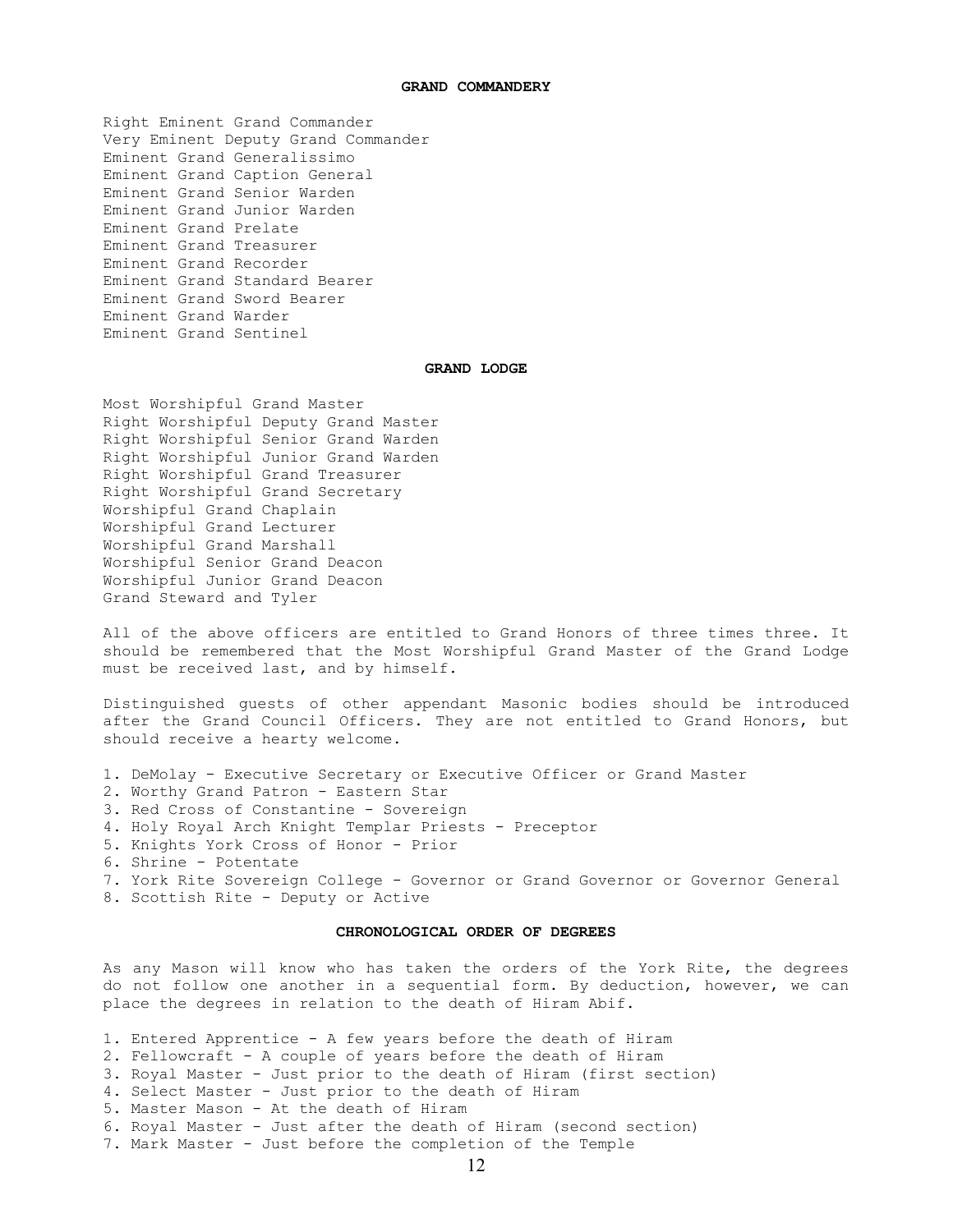8. Most Excellent Master - Shortly after the death of Hiram 9. Past Master - Sometime after the death of Hiram 10. Super Excellent Master - Beginning at the destruction of King Solomon's Temple 11. Red Cross - During the time of Prince Zerubbabel, and the building of the second temple 12. Royal Arch - At the building of the second Temple 13. Order of Ma1ta - Approximately 1000 years after the birth of Christ 14. Order of the Temple - Approximately 1118 A.D.

# **COUNCIL ORGANIZATIONS**

**CONSTITUTION AND GENERAL LAWS:** The Grand Council is governed by a set of Constitutions and General Laws. Constituent Councils are covered by a set of General Regulations, as well as their own By-Laws.

Each Council constituent to the Indiana Grand Council is issued two copies of the "Constitution and General Laws: Grand Council Cryptic Masons of the State of Indiana", edition of 1988. Each member and officer should be familiar with the contents of this book. It may be obtained for study from the Recorder of your Council.

**WHO IS THE INDIANA GRAND COUNCIL?** The Indiana Grand Council is composed of the following Cryptic Masons:

1. The Grand Officers of the Grand Council 2. All Past Most Illustrious Grand Masters 3. All Past Right Illustrious Deputy Grand Masters 4. All Past Right Illustrious Grand Principal Conductors of the Work 5. All Illustrious Masters of constituent Councils

**WHAT ARE THE POWERS OF THE GRAND COUNCIL?** The Grand Council is the highest source of authority in Cryptic Masonry within the State of Indiana. It can therefore:

1. Grant Charters and dispensations

2. Revoke Charters and dispensations

3. Assign limits of each Council

4. Settle all controversies between Councils

5. Reprimand, suspend or expel members

6. Assess and collect moneys from Councils

7. Supervise its own finances

8. Make and adopt laws and General Regulations

9. Consider and do whatever it may regard as necessary to the well being of Cryptic Masonry in the State of Indiana

**MEETINGS OF THE GRAND COUNCIL.** The Indiana Grand Council must hold one annual meeting each year that is to be called by the Most Illustrious Grand Master with thirty days notice. In order to hold a meeting, members of at least three constituent Councils must be present, and the Grand Council cannot dissolve while three Councils are willing to continue.

**GRAND COUNCIL OFFICERS.** The officers of the Grand Council are both elective and appointive. The elective officers must receive a majority of the votes cast at the annual election. The elective officers are:

1. Most Illustrious Grand Master 2. Right Illustrious Deputy Grand Master 3. Right Illustrious Grand Principal Conductor of the Work 4. Right Illustrious Grand Treasurer 5. Right Illustrious Grand Recorder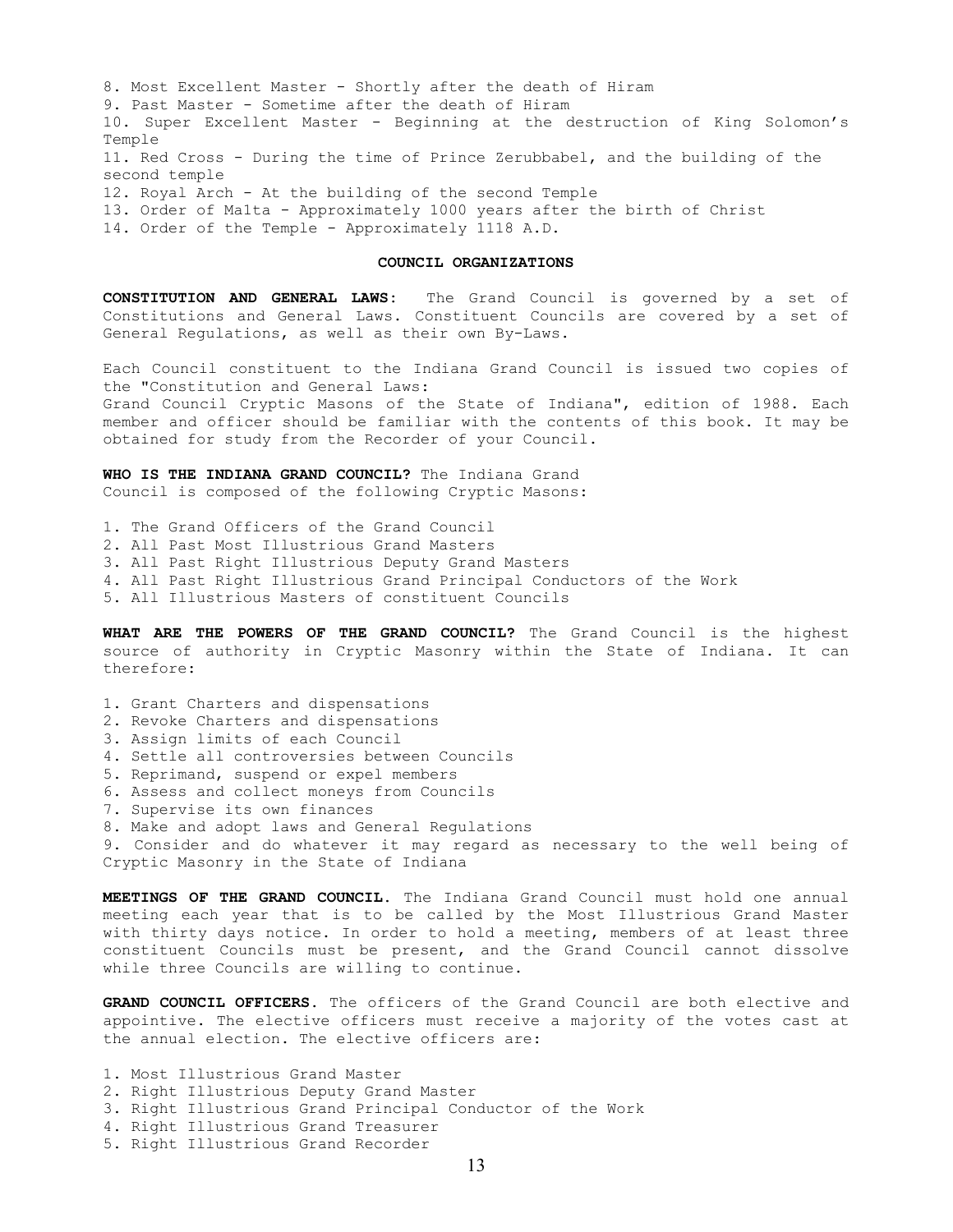6. Right Illustrious Grand Captain of the Guard 7. Right Illustrious Grand Conductor of Council 8. Right Illustrious Grand Steward

The appointive Grand Officers are: 9. Illustrious Grand Chaplain 10. Illustrious Grand Lecturer 11. Illustrious Grand Sentinel 12. Illustrious Grand Organist

No one shall be elected to an office in the Grand Council unless he has been elected and installed an Illustrious Master of a constituent Council. This does not apply to appointive officers.

**AMENDMENTS TO THE GRAND COUNCIL CONSTITUTION.** An amendment to the Grand Council Constitution must be proposed in writing at an annual assembly, and seconded by a majority of the members present. The amendment must then lay over for consideration of the constituent Councils, until the next annual assembly of the Grand Council, when it must be adopted by a two-thirds majority of the members present. **It may be adopted at the same annual assembly by unanimous consent.**

**CONSTITUENT COUNCILS.** Every Council of Cryptic Masons in the State of Indiana must have a dispensation or Charter issued by the Indiana Grand Council. Otherwise, it shall be declared irregular and clandestine, and no member or Council may communicate with it under penalty of expulsion. A Council represents King Solomon's most private apartment. Every Council in Indiana must have the following Officers:

- 1. Illustrious Master
- 2. Deputy Master
- 3. Principal Conductor of the Work
- 4. Treasurer
- 5. Recorder
- 6. Captain of the Guard
- 7. Conductor of Council
- 8. Steward
- 9. Sentinel
- 10. And may have a Chaplain
- 11. And may have an Organist

Every Council in Indiana has concurrent jurisdiction with every other Council. The Council first receiving a Petition shall have the jurisdiction of that petition. Election of Council Officers shall be on the first stated Assembly in December of each year. Although each Council makes specific rules that are covered in the Council By-Laws, usual provisions for election of constituent Council officers is as follows:

Elected Officers

Illustrious Master Deputy Master Principal Conductor of the Work Treasurer Recorder

Appointive Officers:

Captain of the Guard Conductor of Council Steward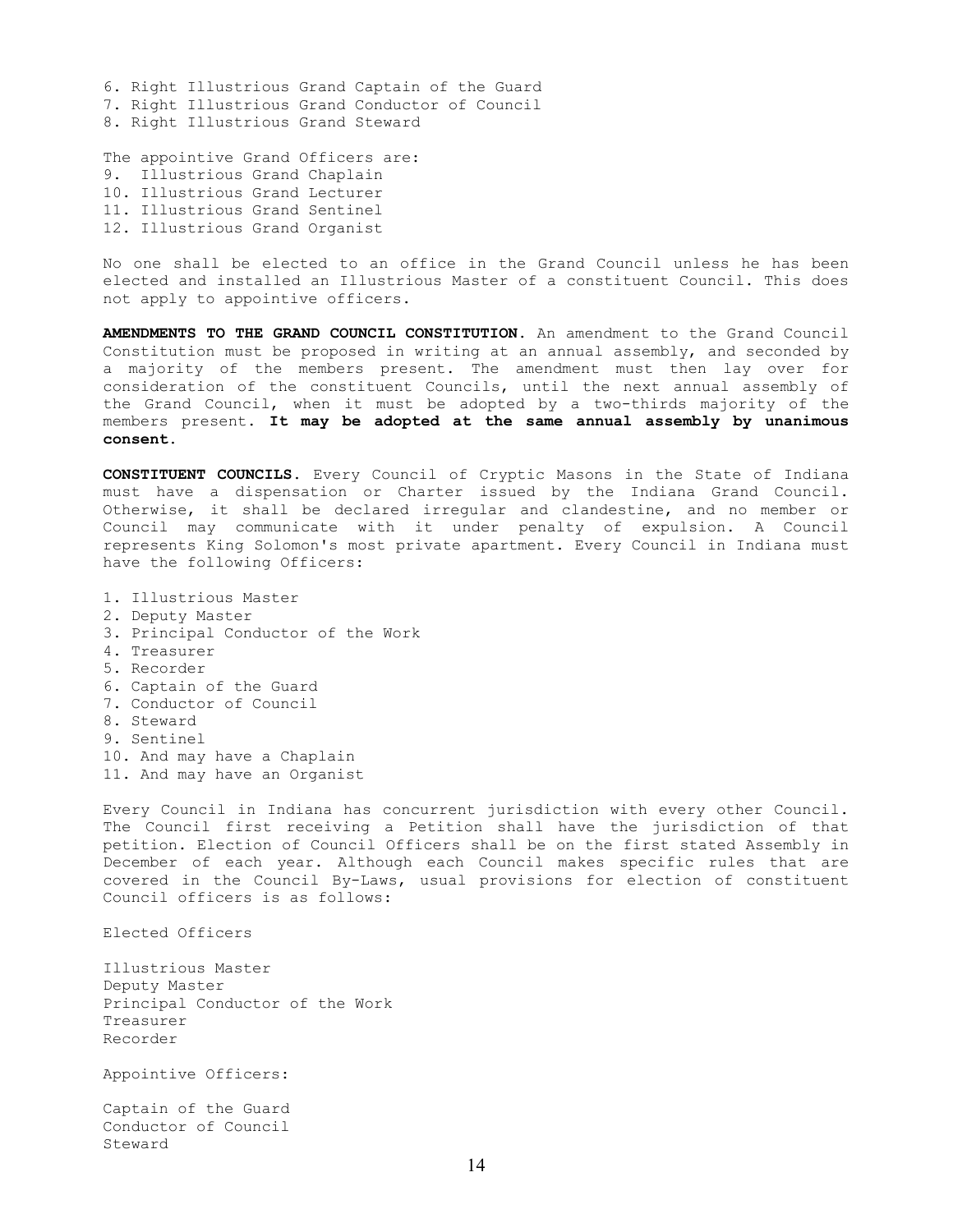Organist The election of officers must be by secret ballot, and a majority of votes cast is necessary to elect the officer. Any member of a Council is eligible to be elected to and hold any office in his Council with the exception of Illustrious Master. To hold the office of Illustrious Master, a Companion must have served as either Principal conductor of the Work, or Deputy Master. Sec. 12.020 Councils may provide by their By-Laws for the election of Illustrious Master, Deputy Master Principal conductor of the Work, Treasurer and Recorder and for the appointment of all others by the Illustrious Master-elect at any time before his installation. ( 1867 ) **See Sec.12.030 of C&L.** Voice vote or show of hands may be permitted in lieu of secret ballot if unanimously approved by the members present. ( 1867 – 1998 )

Sentinel Chaplain

**INSTALLATION OF COUNCIL OFFICERS.** All officers of a constituent Council, both elected and appointed, must be installed in office before exercising the duties of that office No one may install the officers of a Council, who has not been installed as Illustrious Master, and who is not a member of a constituent Council. No officer may be installed by proxy. **Sec. 12.010** Officers succeeding themselves need not be installed.

**ABSENCE OF OFFICERS.** If the Illustrious Master is absent, the Deputy Master shall take the chair. If the Illustrious Master and Deputy Master are absent, the Principal Conductor of the Work shall take the chair. If none of the above Officers are present, the Council cannot be opened, and no business can be transacted.

If any office, below the rank of Illustrious Master, becomes vacant, the Illustrious Master will fill the vacancy by appointment until the next stated election. If the office of Illustrious Master becomes vacant, the next officer in rank will advance to that station, with full powers. However, the person who advances to the office of Illustrious Master does not succeed to the office of Illustrious Master, and is not eligible for the rank of the Past Illustrious Master. To be a Past Illustrious Master, one must be elected and installed into that office.

**ASSEMBLIES AND BUSINESS.** All assemblies of a constituent Council are either stated or called. Stated assemblies are those provided for in the By-Laws of the Council. Called assemblies are those convened by the Illustrious Master. No business can be transacted at a called assembly but that business for which it was convened.

**BY-LAWS.** Every Council must have a set of adopted By-Laws, that are approved by the Most Illustrious Grand Master. Any amendment to a Council's By-Laws must be presented at a stated assembly and lay over for action until the next stated assembly. If passed at that assembly, it must be forwarded to the Grand Recorder in order that it may be approved by the Most Illustrious Grand Master before it becomes effective.

**PLACE OF MEETINGS.** Each Council must hold its meetings in some suitable room that is named in the Charter. The Charter cannot be removed from this room, and the Council cannot meet in a different place, without special permission of the Most Illustrious Grand Master. This is called a Special Dispensation. The place of meeting of a constituent Council cannot be used for any other purpose than a Masonic affair.

**COUNCIL MEETINGS.** Before any business may be transacted the Council must be opened in regular and appropriate form. Likewise, when the business is completed, the Council must be closed with the appropriate ceremonies. There is no such ceremony as short form, except Ample Form. This may be used only by certain Grand Officers. The Most Illustrious Grand Master and Past Most Illustrious Grand Masters may open and close in Ample Form. Any elected Grand Officer may close in Ample Form.

All business presented for consideration of the Council must be taken up and acted upon in some order determined by the Illustrious Master or by the Council By-Laws.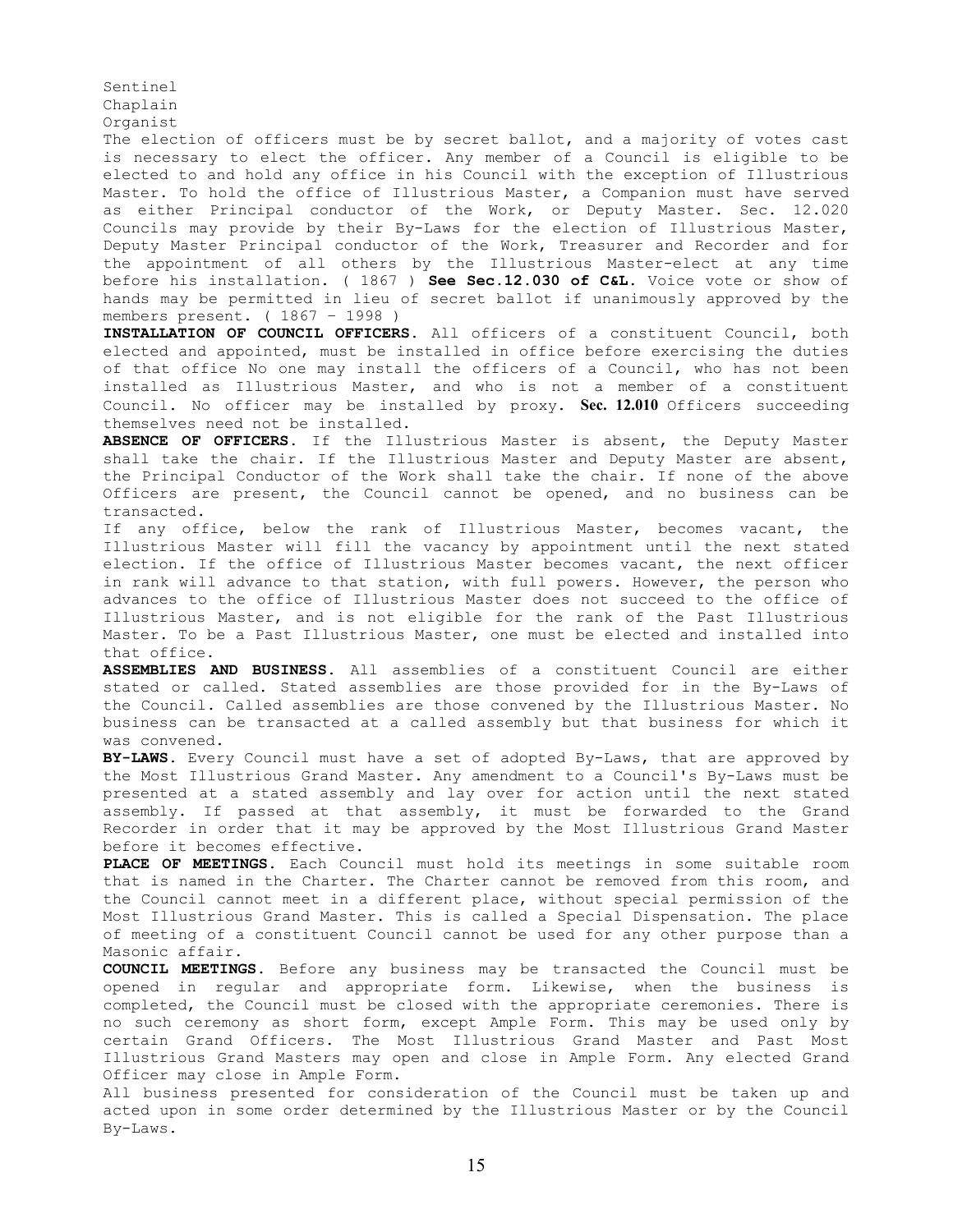The usual order of business would be: a) Formal Opening b) Reading and approval of minutes of preceding assemblies c) Communications and bills d) Presenting and referring petitions e) Reports of standing committees f) Reports of special committees g) Balloting on petitions h) Unfinished business i) At the annual meeting for election of officers, reports for the year should be made by the Treasurer, the Secretary, the Auditing Committee, and the Trustees. j) Election of officers k) New business l) Miscellaneous business m) Conferring of degrees n) Formal Closing

The Illustrious Master shall be the judge of all questions of order that may arise, and there is no appeal to the Council from his decision.

When a motion is made and seconded, it shall, before debate, be stated by the Illustrious Master. A motion may be withdrawn by the Companion making it, if the motion is not amended.

While a question is under debate, no motion shall be received which does not pertain to the question under consideration.

When a motion has been acted upon, it shall be in order for any member of the majority to move the reconsideration thereof: Provided that no motion for reconsideration shall be in order, unless made at the same meeting at which the question shall have been voted upon.

The same rules and regulations apply in a Council of Cryptic Masons as apply in the Symbolic Lodge, pertaining to order and procedure.

The use of the Gavel in a Council is the same as in any other Masonic organization. Its use is as follows:

a) One (1) rap (\*) calls up the Council, or will seat a Companion at any time. It is also used to call the Council to order. b) Two (2) raps (\*\*) calls up the officers of the Council, except the Illustrious Master. c) Three (3) raps (\*\*\*) calls up the entire Council, including the Illustrious Master, who arises last.

**RITUAL.** Three degrees are recognized and conferred in a Council of Cryptic Masons. A fourth degree is conferred, but in a Council of Thrice Illustrious Masters.

They are:

- 1. Royal Master
- 2. Select Master
- 3. Super-Excellent Master
- 4. Thrice Illustrious Master

a. Conferred on Illustrious Masters and Past Illustrious Masters at the Grand Council session by the Indiana Council of Thrice Illustrious Masters.

These are the only degrees that may be worked in the Councils of Indiana, and they must be worked in the above order, except by permission of the M.I. Grand Master.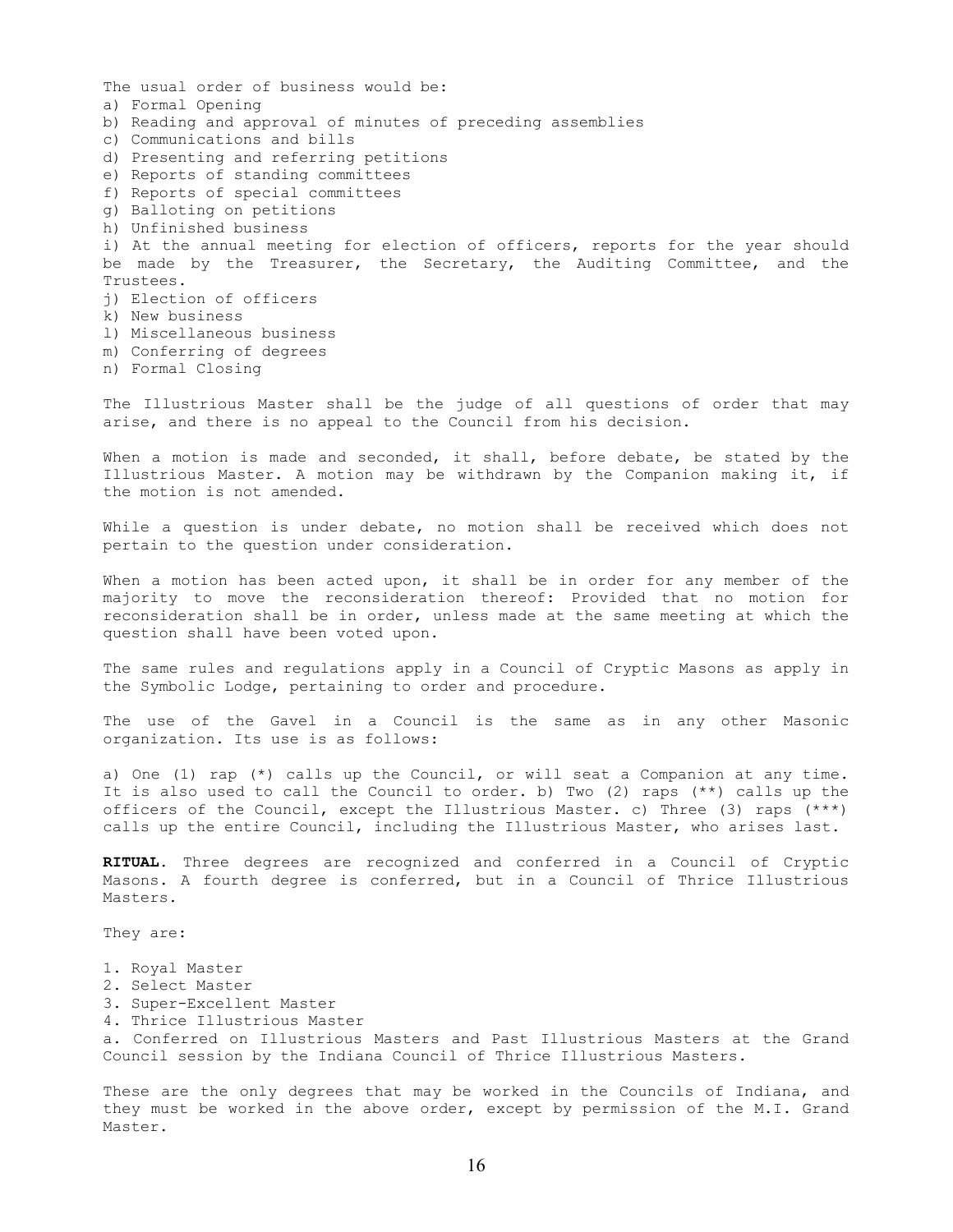The Grand Council of Indiana has an approved ritual, and no other ritual or ceremony is permitted in any Council in the State of Indiana. Each degree must be worked in full, unless special permission is granted by the Most Illustrious Grand Master.

**DEMITS.** Any Companion, free from charges, upon written application, shall be granted a demit, without vote of the Council.

**TRANSFERS.** Any Companion, free from charges desiring to transfer his membership from one Council to another, shall have the right to petition such other Council for membership, after having given notice to his original Council of such intention. Such a petition shall be accompanied by a receipt in full for dues to his Council in which he holds membership to the date of such notice.

**SUSPENSION.** In case a Council is in receipt of official notice of the suspension of a Companion in his Lodge of Master Masons or Chapter of Royal Arch Masons, such information shall be read at a stated meeting of the Council, and the Illustrious Master shall declare the Companion suspended from Council membership.

**REINSTATEMENT**. If the Companion is reinstated and again becomes a member in good standing in his Symbolic Lodge and Chapter of Royal Arch Masons, upon official notice received by the Council, **a secret ballot** must be taken to restore him to good standing in the Council, at a stated meeting of the Council. The Recorder shall make a record of the action in each case on the minutes of the assembly. ( 1998 ) See Sec. 18.071 of C&L.

**DUAL & PLURAL MEMBERSHIP.** A Companion can be a member of more than one Council at the same time. This includes membership inside and outside the State of Indiana.

**HONORARY MEMBERSHIP.** Councils may confer the distinction of honorary membership upon a Companion who is not a member of that Council. Honorary membership confers upon the Companion the right to participate in all the labors of the conferring Council, except that of holding office, voting, and paying dues.

**PETITIONS.** All applications for membership in a Council must be made in writing and signed by the applicant. He must be recommended by two members of the receiving Council, and the petition presented at a stated or called meeting of the Council.

Councils cannot greet candidates who are not members in good standing of Symbolic Lodges and Chapters of Royal Arch Masons. After a petition has been presented and received by a Council, it cannot be withdrawn without consent of the Council. No religious test can be required of a petitioner for Cryptic Masonry, other than a belief in God.

**BALLOTING.** The ballot for admission to the degrees of Cryptic Masonry must be unanimous, and every member present must vote. If one negative vote should appear, the Illustrious Master shall cause another ballot to be taken immediately. Should one or more negative votes appear in the second ballot, he shall declare the applicant rejected.

It is a Masonic offense to inquire as to who may have cast a negative vote.

After a candidate has been elected to receive the degrees, it is proper for the Illustrious Master to refuse to confer the degrees upon the candidate if a member of the Council objects. This objection may be made privately or in open Council. The objection shall have the same effect as a negative vote.

A vote by ballot can in NO case be reconsidered.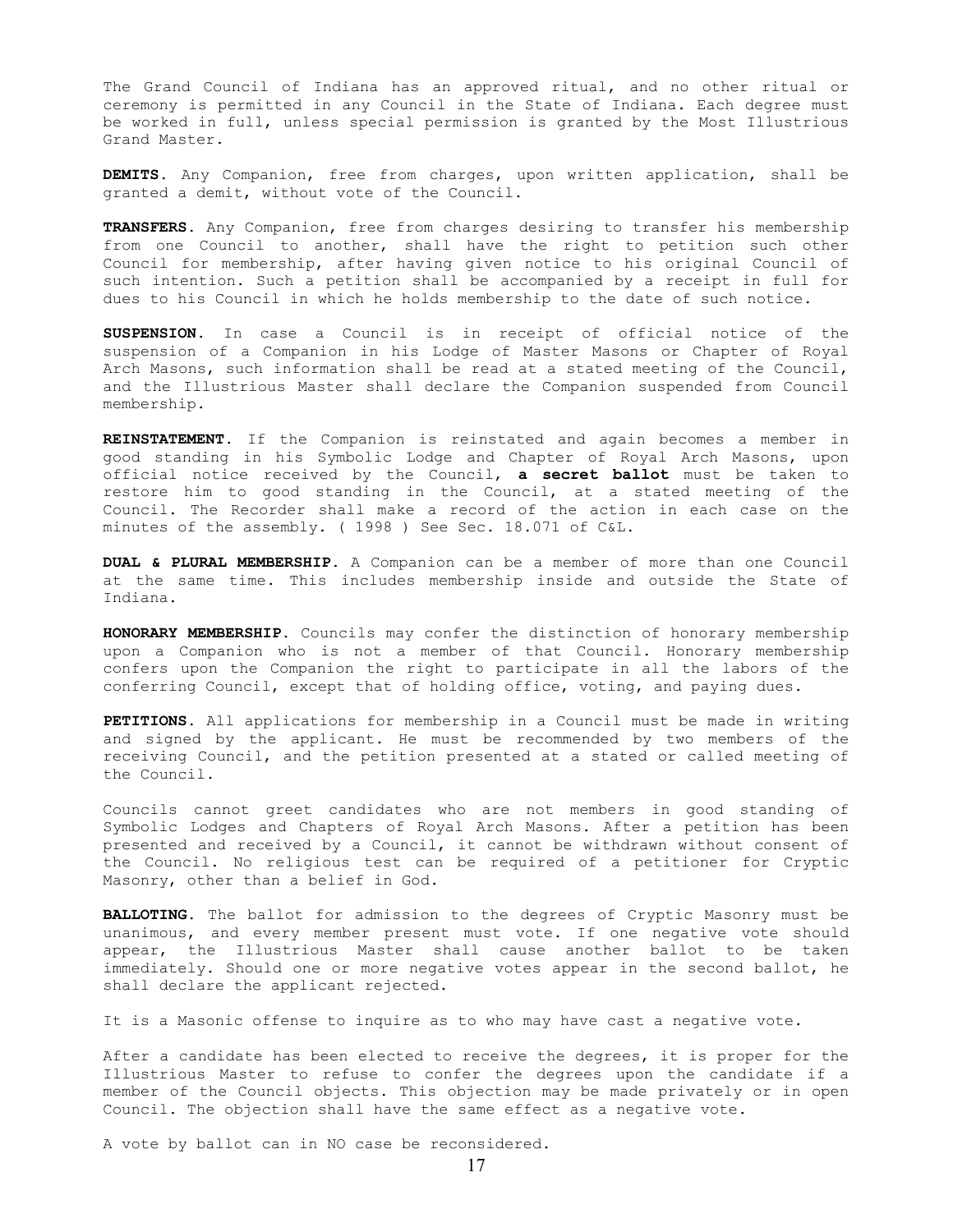Under certain circumstances, votes taken by ayes and nays, or by a show of hands may be taken by the Council. You are directed to the General Rules and Regulations, Sec. 19.060 through 19.100, for specific instances.

**VISITS.** It is the right of every Cryptic Mason to visit any duly Chartered Council. However, it is the prerogative of each and every individual Council to determine whether that Companion may be admitted to the assembly. No visitor can be admitted into a Council while a single member of that Council present objects. The objecting member cannot be required to assign his reasons, but may do so if he chooses. The one exception to this rule, is the Most Illustrious Grand Master, or his appointed deputy.

**CEREMONIES OTHER THAN DEGREES.** Cryptic Masonry has no ceremony for burial of the dead.

Councils may have a public installation of their officers, according to the Grand Council ceremony.

Councils may also have ceremonies for constituting and dedicating Councils performed in public. However, in such cases, the Most Illustrious Grand Master or a Companion appointed by him, must be present and officiate.

Councils may join with Symbolic Lodges, Chapters of Royal Arch Masons, and Commanderies of Knights Templar in celebrating anniversaries, or in any public demonstration allowed by the laws of the Grand Lodge, but all public processions and ceremonies must be strictly and purely Masonic.

**REVENUES**. Councils may charge a fee for initiation and affiliation.

Each Council has the right to assess and collect from its members; such regular dues as shall be necessary to pay its Grand Council dues, defray the expenses of the Council and keep up its charity funds. No dues shall be charged against a member while under suspension or expulsion, nor while he is affiliated with a Council under dispensation.

**DUES.** Dues are payable in advance on January 1st of each year. A member who has not paid his Council dues by April 1st, is delinquent and must be reported as such at the first stated meeting in April. The Illustrious Master shall direct the Recorder to notify the member to pay such dues before the first stated meeting in June. If dues are not paid by the first meeting in June, the Council may suspend the Companion, by a majority vote, for an indefinite period.

A Council may remit the dues of a Companion, but a motion shall have been received at a previous meeting (stated), referred to, and reported upon by a committee.

All assessment of dues must be provided for in the By-Laws of the Council, and the Council has no authority to levy a tax or assessment upon its members, other than the regular dues provided for in the By-Laws of the Council.

**FIFTY-YEAR AWARDS.** A member of a constituent Council, who has been a Cryptic Mason in good standing for a total of fifty years, shall become a Life Member. Such Life Member shall not be required to pay dues from that time forward. The Grand Council of Indiana has a ceremony to be used in presenting the Award of Gold to the Companion who has attained this honor.

**OFFENSES AND PENALTIES.** Whatever is a breach of good morals contrary to the precepts of the Holy Scriptures or a violation of the laws of the State of Indiana or the United States, is an offense against the precepts of Masonry.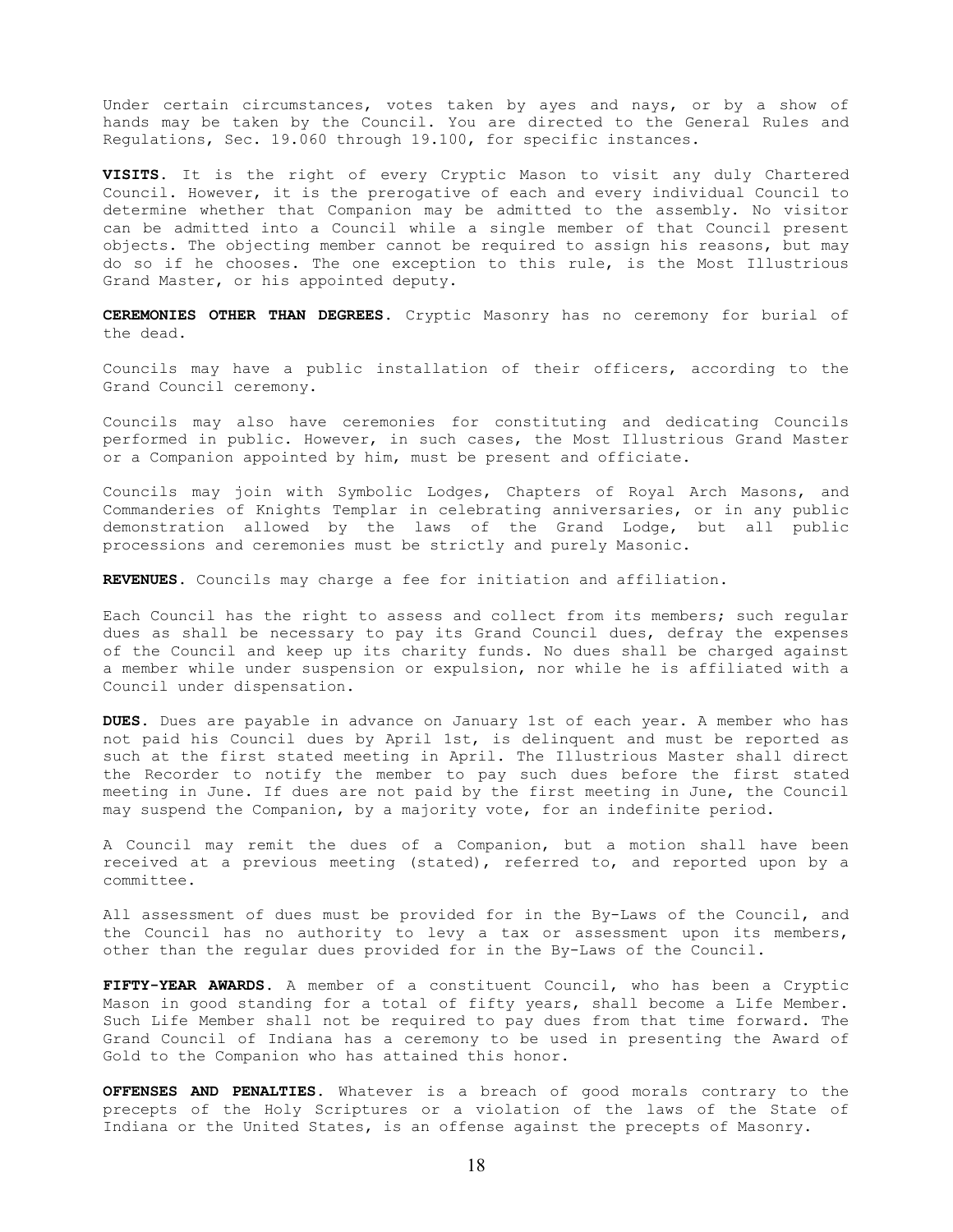Every Cryptic Mason, who does not by his daily walk and conversation, exemplify his firm faith in the existence and perfections of Deity, is subject to Masonic discipline.

It is a Masonic offense of the greatest gravity for any Companion to print or reproduce in any form, the adopted ritual of this jurisdiction, without the consent of the Grand Council.

Communicating the proceedings of a Council to anyone not a Cryptic Mason is a high offense against the Fraternity.

Any Companion guilty of disorderly conduct in open Council, or who disobeys the orders of the Illustrious Master, or persists in disrupting the harmony of the Council, is guilty of a Masonic offense.

Any member, for trifling, capricious or unworthy motives, attempts to arrest the legitimate work of his Council, is guilty of a Masonic offense.

No Council, or member of a Council, is allowed to publish in a newspaper, the suspension or expulsion of any of its members.

Councils are expressly prohibited from receiving instructions in what is commonly called the work and lectures from any other person than one authorized by the Grand Council or one authorized by the Most Illustrious Grand Master.

Any Companion found guilty of a Masonic offense is eligible for only four classes of Masonic penalties. They are:

First ----- Reprimand Second ---- Suspension to a definite time Third ----- Suspension, indefinitely Fourth ---- Expulsion

The jurisdiction of a Council extends over all Cryptic Masons who are within its territorial limits.

**APRON.** In Indiana, the appropriate badge for the Council degrees is: a white lamb-skin apron, trimmed with purple, and having on the bib a broken triangle enclosed within a circle.

# **SYMBOLISM OF THE CRYPTIC DEGREES**

This section has been taken freely from Mackey's Symbolism as written in Chapter XXXI of THE HISTORY OF THE CRYPTIC RITE. It is not written verbatim, but rather was adapted to the form of our present day ritual. Symbolism from other authors has been incorporated with the thinking of the Indiana Grand Council

It is the belief of the Grand Council, that if our members understand the beautiful symbolism of our Order they will become better members of their subordinate Councils. We encourage you to study and learn more about our great Order, as it is not possible to include everything of interest and/or importance in this monitor.

We learn in the Royal Master Degree, that there was an agreement among our three Most Excellent Grand Masters that the Word would not be communicated to the Craft until the temple was completed, and then only in the presence of all three. We learn in the Master Mason Degree, how the Word was lost, and in the Royal Arch Degree, how it was recovered.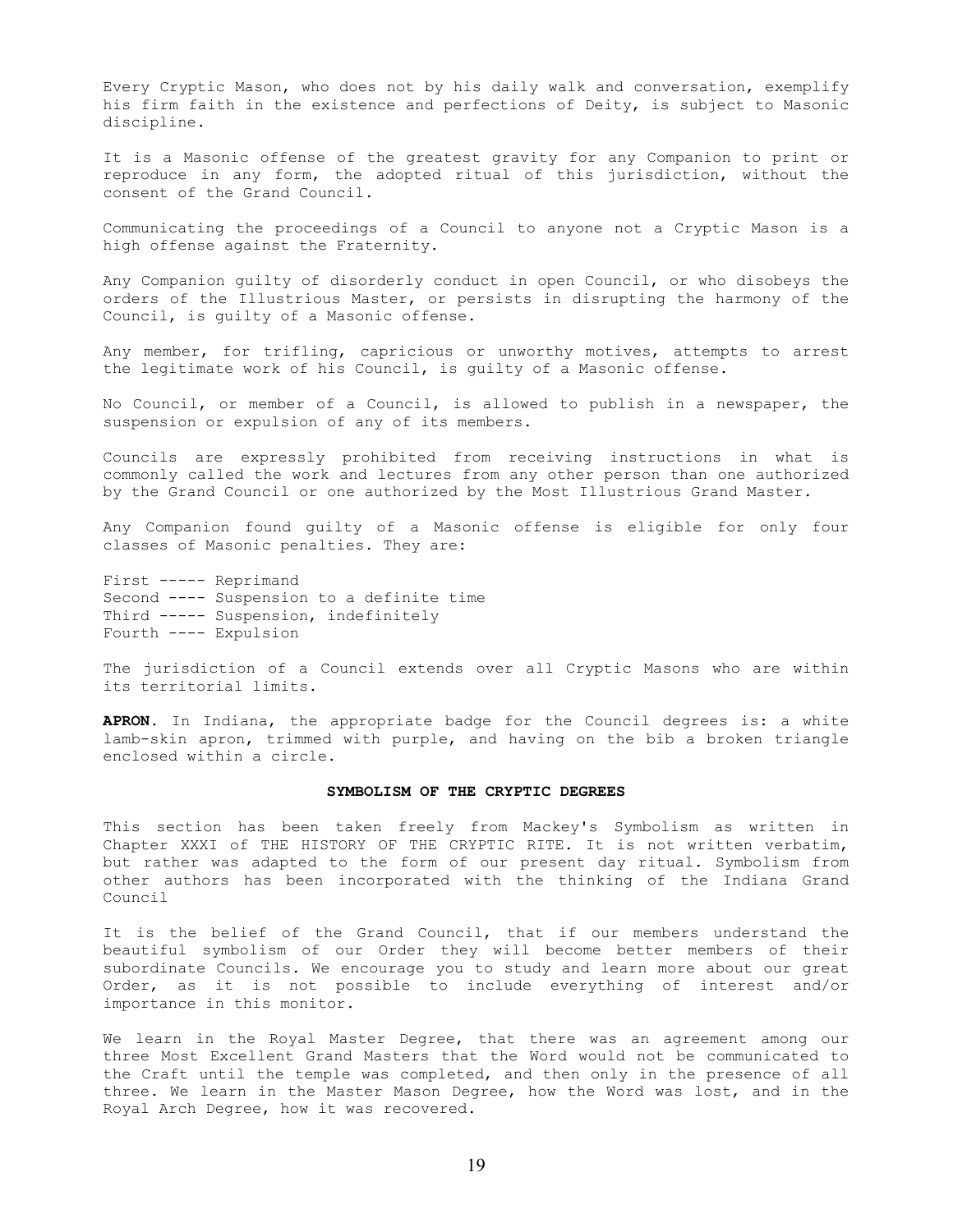In the Symbolic Degrees, we have an account of the loss of the Word, and we search but do not find. In the Chapter, we search and find, but do not understand the significance of what we have found. It is left to the Cryptic Degrees for enlightenment and explanation, to learn how the Word was preserved and what it means.

In the Royal Master Degree, we learn that whatever may be the uncertainties of life, the reward is sure to the faithful Craftsman. In the Select Degree, we learn that the Word is to be preserved in the Secret Vault of the Soul. While in the Super Excellent Master Degree, we find that catastrophe overtakes the unfaithful, whether he be a prince or pauper, and that without fidelity, success is impossible.

## **ROYAL MASTER**

This degree is held in the Council Chamber and represents the private apartment of King Solomon, in which he is said to have met for consultation with his two colleagues during the construction of the Temple.

Its symbolic colors are black and red -- the former being significant of grief and the latter of martyrdom – and both referring to the chief building of the Temple.

The period of time referred to in the first and second sections of the degree is different. In the first section, Hiram Abif is active in the construction of the Temple. In the second section, he is missing and the Temple is very near completion. This is evident by the presence of the A.k of the Covenant and the investiture of Adoniram with the responsibility of the Master Builder. His search is not complete as he is instructed that in due time he will receive his reward and is returned to the Clay Grounds to continue his labors.

In the symbolism of this degree, the reward has been promised and the time had come to redeem the promise, or so Adoniram thought. Here we see the Speculative Craftsman, who, having labored to complete his spiritual temple, comes to the Divine Master that he may receive his reward, and that his labor may be consummated by the acquisition of truth. But the temple that he has been building, is the temple of life; that first temple which must be destroyed by death, that the second temple of future life may be built upon its foundations. In this first temple, the truth cannot be found, and we must be contented with its substitute.

The Beautiful Piece of Work, represents a pure and complete life, offered to the Supreme Architect of the Universe, followed by an admonition to remain content and in due time we shall receive our reward. The reward will come after our life has been completed, and is further symbolized by our entry into the 9th Arch, after completing all the symbolic instructions of Ancient Craft Masonry. The 9th Arch is usually considered as the symbolic Gate of Death.

It is now high twelve an appropriate time to cease our labors and commune with the Supreme Architect of the Universe. The number twelve is considered a sacred number in Mythology. It is explained by some as being the product of multiplying the three sided triangle by the four sided square. The triangle represents the three equal attributes of Deity, His Omniscience, Omnipresence, and Omnipotence. (Universal wisdom, presence, and power) Low twelve consists of the same numbers, but represents death or the midnight of life.

Hiram Abif passes from the spiritual trestle board to the temporal trestle board, where he is met again by the eager candidate, who is still pursuing his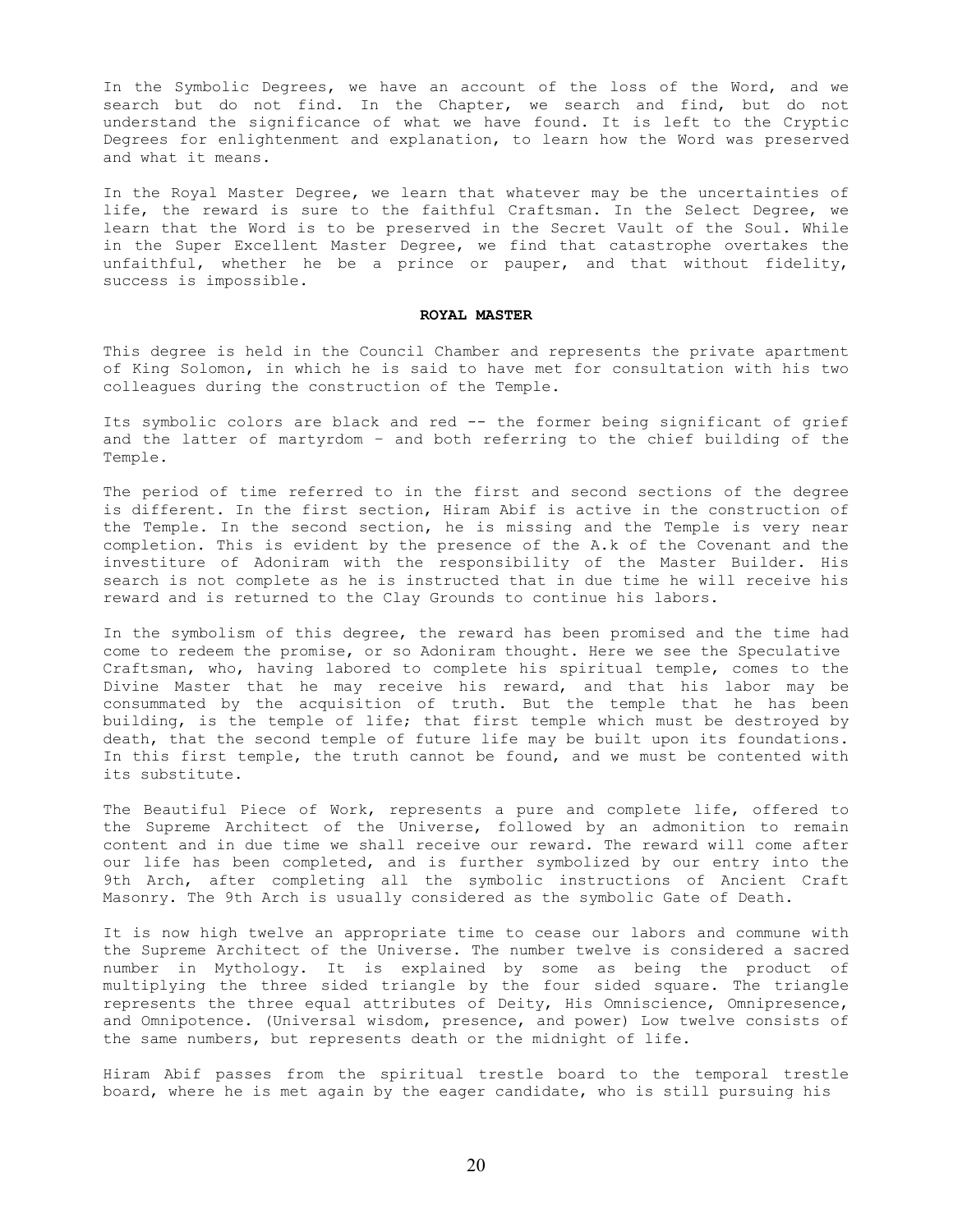search for Divine Truth. He then delivers the commentary on death, moving slowly around the room, going in the same manner and direction of the sun. He explains that all men are equal in the eyes of God, from the youngest Entered Apprentice, to King Solomon. Here, the checkered pavement referred to, is to remind us that there is much evil in the world to be overcome. It is pointed out, that although we build industriously, and labor to complete our work, we may be called prior to finishing what we have begun.

The reward for the beautiful piece of work is here described. The candidate is then returned to the place of work, and Hiram Abif goes to receive his reward.

# **ROYAL MASTER (Second Section)**

At the beginning, an alarm is heard, and on being answered, it is determined that it is the candidate again, still eager in his search for Divine Truth. He is now willing to prove his worthiness, but is still in need of assistance.

To circle the Altar during a ceremony is one of the oldest customs known to man. Among the first religions were those of fire and sun. Worship of the sun in the sky was conducted symbolically by worship of fire upon piles of stones, which were the first Altars. The sun seems to pass from East to West, by way of the South. Early man initiated the sun by circling the Altar in the same fashion.

The cherubim are lines across the room at this time, making it necessary for the candidate to pass beneath their outstretched wings during his circuits about the room. As the Shekinah or Divine Presence dwelled beneath the wings of the Cherubim on the Mercy Seat, it seems only fitting that the seeker after light and Divine Truth, be received under the extended wings of the Cherubim, thereby placing himself under the protection of the Divine Power, who is alone truth, and from whom alone truth can be obtained.

As the first light of day comes from the East, we are taught to look to the East for enlightenment.

To step symbolizes reverence toward the Altar. We alternate steps as we pass through the degrees, up to, and including the Royal Master Degree. It is believed this has an allusion to the path of the sun crossing the Northern and Southern Hemisphere, between the two signs of the zodiac, Capricorn and Cancer, in a zigzag motion. When the two hemispheres are laid out end-to-end, with two parallel lines on the sides it forms an oblong square or the shape of a Lodge. It is believed that the steps should be taken in the same manner, or in a zigzag motion.

In the sign, Alpha is the first, and Omega is the last letter of the Greek alphabet equivalent to the beginning and the end of anything. Alpha and Omega are adopted as a symbol of Deity. This passage was at one time read from the Apocalypse during the circumambulations, but is now read from the book of Revelations.

The equilateral triangle represents our three Grand Masters at this Point in the ritual. The broken triangle represents the allegory of life. Some must go and others must remain and carry on.

The equilateral triangle might well have evolved from the right triangle referred to in the third degree. The 47<sup>th</sup> problem of Euclid or the Pythagorean Theorem has reference to a right triangle. Some symbolists say that a right triangle represents the complete man. The base of the triangle represents the physical, the vertical line the mental, and the hypotenuse, the spiritual parts

21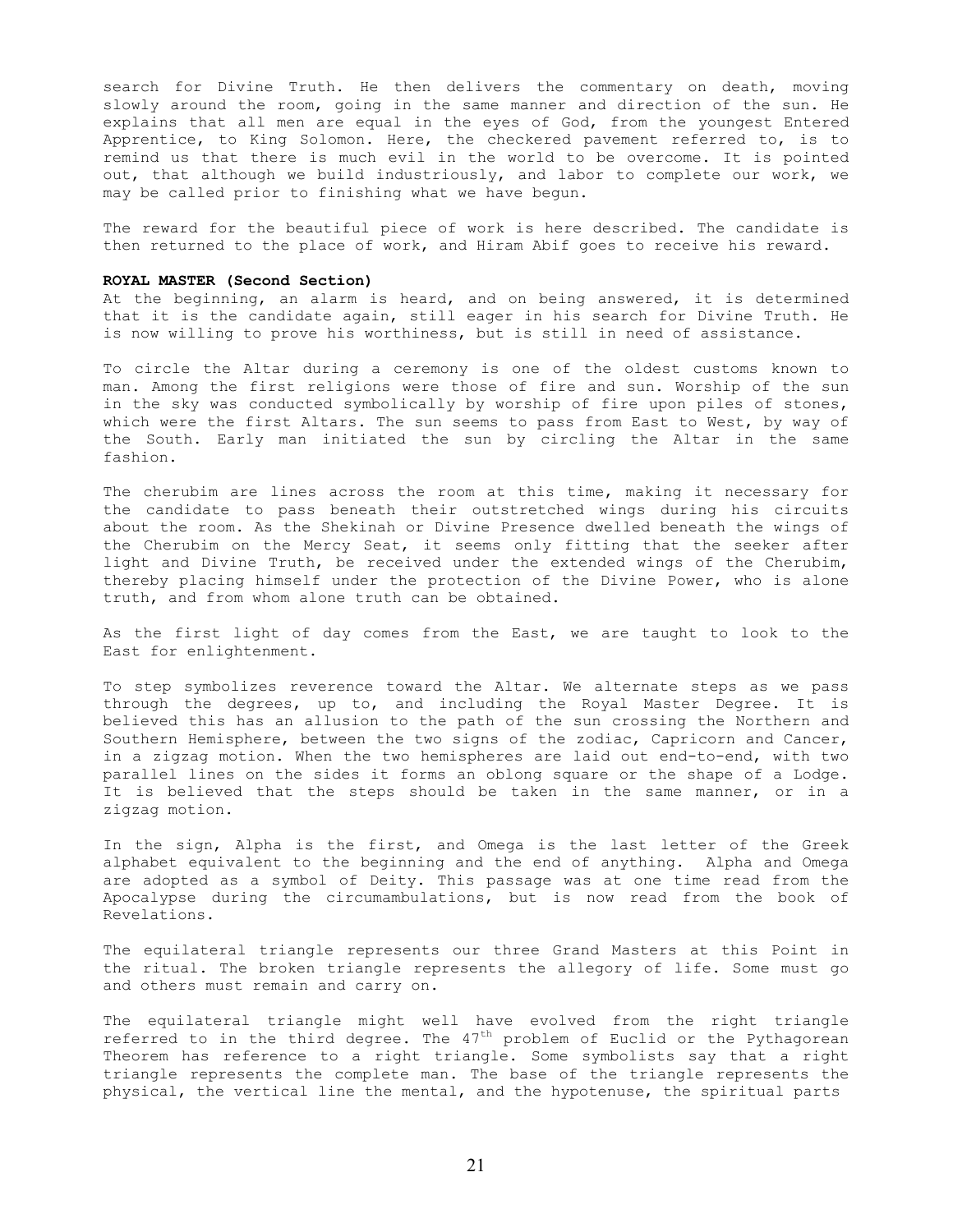of man. The equilateral triangle represents the perfect man when the base of the triangle is on the bottom, with the point upward. This means that since the equilateral triangle has the same attributes, physical, mental, and spiritual, as the right triangle, except that all sides are equal, that when the mind and body of man responds equally to the spirit, that the complete man becomes the perfect man. When the equilateral triangle has the flat side at the top, with the point downward, it symbolizes Deity. It's three equal sides representing Omniscience, Omnipresence, and Omnipotence. Notice that the Prelate's Jewel is pointed downward.

The seven branched candlestick is described in Exodus XXV: 31-37. Its height was about five feet and it was three and one-half feet wide; it was placed on the south side of the sanctuary and opposite the shewbread in the sanctuary of the Tabernacle. In King Solomon's Temple, this was replaced by the fivebranched candlestick, one on either side. When the Temple of Zerubbabel was completed, the single seven-branched candlestick was again used. The candlesticks were lighted by the lesser priests each evening and trimmed each morning. The seven-branched candlestick is important in the degree of Most Excellent Master. The number seven was sacred in Hebrew scriptures and ceremonies. The seventh day was the Sabbath day; Solomon was seven years in building the Temple; there were seven sabbatic years; seven days usually constituted the feast periods; and seven represented completeness.

It is a symbol of the spirit of the Lord and the light of His countenance shining upon us through His eyes, beholding and encouraging us in the noble and glorious work of fitting ourselves as living stones for that spiritual building, which is to be our eternal dwelling place.

The Pythagoreans call the number seven the perfect number because it was made up of three and four, the triangle and the square, which are two perfect figures.

In the Temple, twelve loaves of bread were always kept upon the table in the sanctuary (probably representing the twelve tribes of Israel). It was a symbol of the bread of eternal life by which we are brought into the presence of God.

The principal article of furniture in the Temple of Solomon at Jerusalem, was the Ark of the Covenant. It was surmounted by the Cherubim and between the wings of these fabled characters was the Shekinah or perpetual cloud, from which the bathkol issued when consulted by the High Priest.

The Ark was made by Aholiab and Bezaleel at the command of Moses. After the destruction of the first Temple, there has been no record as to what happened to this article of furniture.

The Altar of Incense was made of wood and overlaid with gold, as was most of the furniture of the Temple. On the four corners were horns, in shapes like those of a ram's horns. A censor was placed on the top center of the Golden Altar, and in it sweet incense was burned every morning.

On the table of Holy Vessels were pots, shovels, basins, flesh-hooks, and fire pans, as well as all the other vessels or utensils necessary to the services of the Altar. These were made of gold and brass.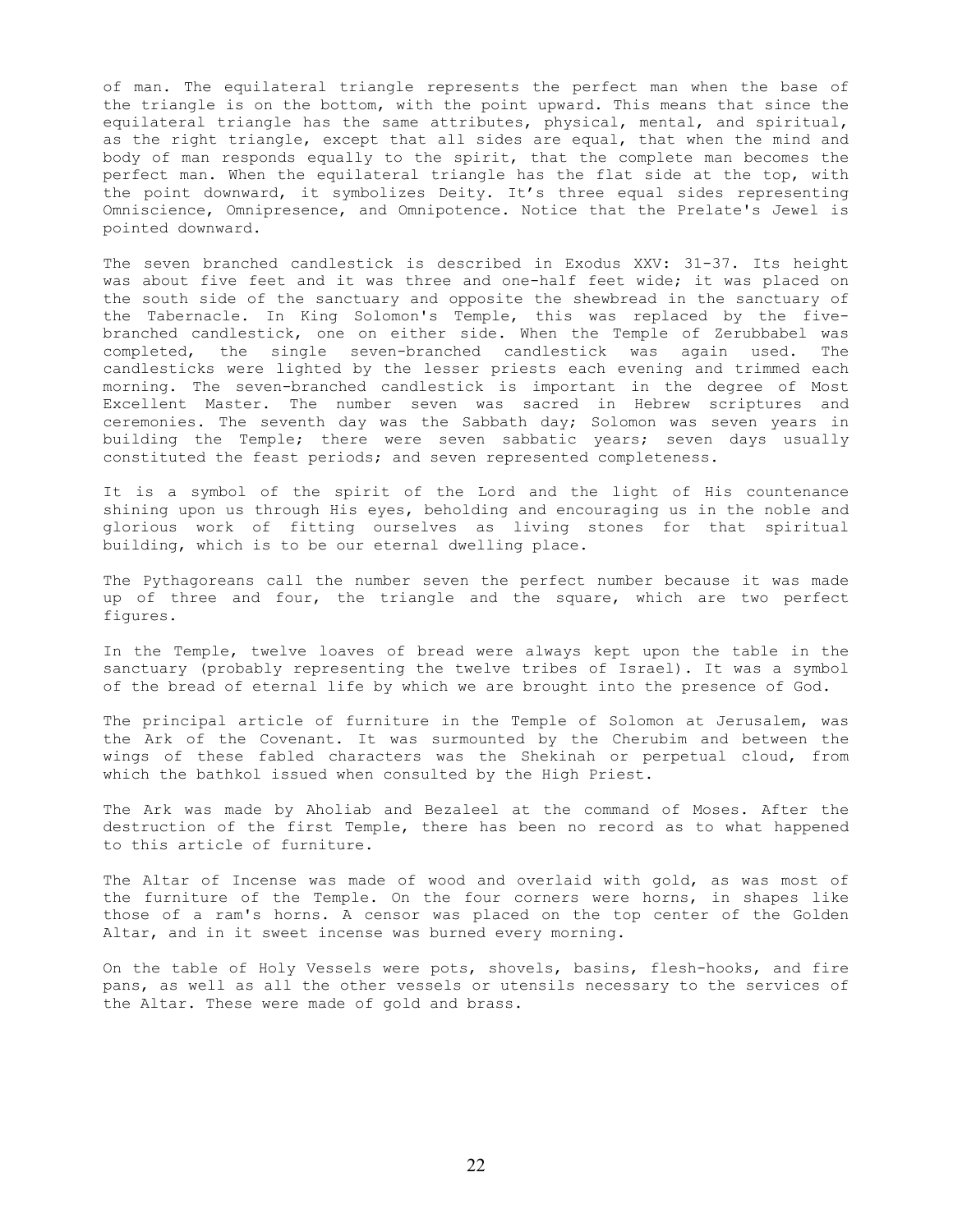## **SELECT MASTER**

This degree commences with a character by the name of Zabud. Zabud was a friend of King Solomon, and appears in several of the Masonic Degrees. To most of our membership, Zabud is but another character out of the past. Yet a reading of the Holy Scriptures reveals that he was truly a friend and companion of King Solomon, for Zabud was one of the sons of Nathan, the Prophet. Nathan was the chief adviser of King David, and it was through the strategy of David, Nathan, and Bath-Sheba that Solomon came to the throne of Israel, for the natural heir to the throne should have been Adonijah. Nathan, being the friend of David, Zabud must have been about the same age as Solomon, and probably frequented the Royal Court where he acquired the friendship and favorable notice of Solomon, later developing into a friendship which caused King Solomon to refer to Zabud as "my particular friend and favorite".

The Deputy Master refers to the number 27 which is also alluded to in the closing ceremony. Although the closing ceremony states it a little differently, some authors believe the 27 members were made up or one from each of the twelve tribes of Israel, the three workmen who discovered the triangle hidden by Enoch before the flood, nine Grand Masters of the Arches, one of whom was Ahishar, and our three Grand Masters.

Adoniram is mentioned several times in the text of the Bible. According to II Samuel: 20:24, he was a tax gatherer for King David. I Kings 4:6, indicates that he continued in this same capacity for King Solomon. A further account of Adoniram is given in I Kings 5:14, where he was appointed by King Solomon over the hewers in the mountains of Lebanon. The last account we have of Adoniram in the Bible is in II Chronicles 10:18, where we are told that he was stoned to death 47 years after he became a tax collector for the King.

The Select Master Degree or the building of the Secret Vault took place between the first and second sections of the Royal Master Degree. This is explained by saying that the secrets of the Select Master Degree were not brought to light until long after the existence of the Royal Master Degree had been known and acknowledged. In other words, to speak only from the traditional point of view, Select Masters had been designated, and had performed the task for which they had been selected, and had closed their labors, without ever being openly recognized as a class in the Temple of Solomon. Their occupation and their very existence, according to legend was unknown in the first Temple.

One character mentioned in the Select Master Degree is that of Achisar, sometimes referred to as "Ahishar". He is referred to in the first Book of Kings, Chapter 6, where he is said to be "over the household" of King Solomon, a sort of 'King's Chamberlain'. As such, he had the authority over the household, its servants, and its management. Here, no doubt, comes the authority for referring to him as a "steward".

His introduction into the degree of Select Master is purely mythical so far as actual history is concerned. In an old ritual manuscript of a century or more ago, the name Ahishar appears as Tiler of the Lodge.

Whether the punishment meted out to Ahishar was deserved we should not question, for the story is but a legend, teaching that constant watchfulness is necessary in waging the warfare of life, and only those shall succeed who are constantly on guard. We should ever be watchful and guarded at the West Gate, for the "Lord which watches over Israel neither slumbers nor sleeps".

Considered simply as a historical question, there can be no doubt of the existence of immense vaults beneath the superstructure of the original Temple of Solomon.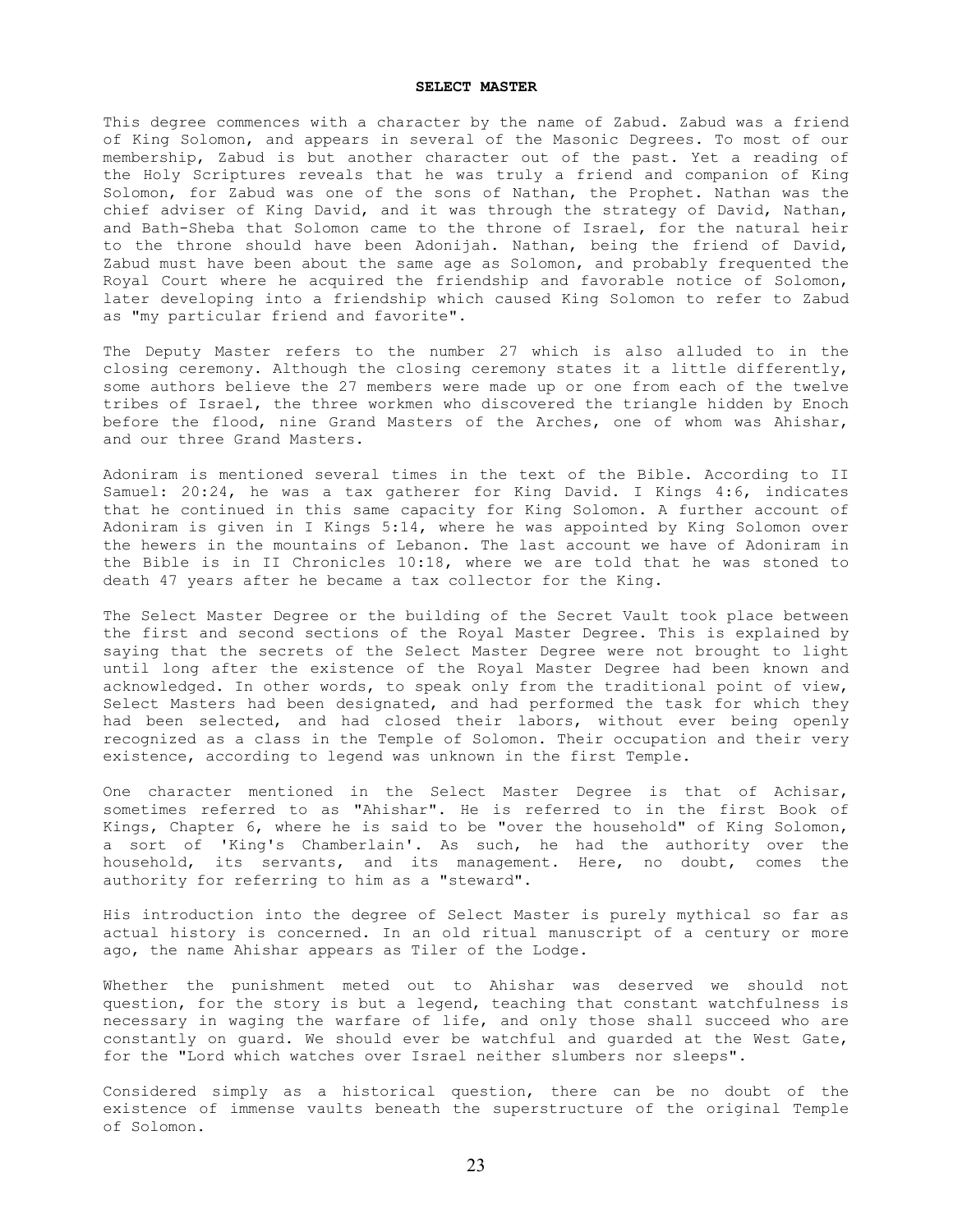Legend has it that Josiah, foreseeing the destruction of the Temple, commanded the Levites to deposit the Ark of the Covenant in this vault, where it was found by some of the workmen of Zerubbabel, at the building of the second Temple.

In the earliest ages, the cave or vault was deemed sacred. As the great doctrine taught in the mysteries was the resurrection from the dead, as to die and to be initiated were synonymous terms, it was deemed proper that there should be some formal resemblance between a descent into the grave and descent into the place of initiation. "Happy is the man", says the Greek poet Pindar, "who descends beneath the hollow earth, having beheld these mysteries, for he knows the end as well as the divine origin of life", and in a like spirit, Sophocles exclaims "Thrice happy are they who descend to the shades below after having beheld these sacred rites, for they alone have life in Hades, while all others suffer there every kind of evil".

We must descend into the secret vault of death before we can find that sacred deposit of truth, which is to adorn our second Temple of eternal life, that the Select Master is to view the recondite but beautiful symbolism of the secret vault. True or false, the lesson is still there and the symbolism teaches it exclusively of history.

The word of this degree very clearly means a man of my intimate counsel, a man of my choice, one selected to share with me a secret task or labor. Such was the position of every Select Master to King Solomon, and in this view, those are not wrong who have interpreted ISH SODI as meaning a "Select Master". (see also glossary definition)

Masonic legend, whether authentic or not, teaches that there was an Ark in the second Temple, but that it was neither the Ark of the Covenant, which had been in the Holy of Holies of the first Temple, nor one that had been constructed as a substitute for it after the building of the second Temple. It was that Ark which was presented to us in the Select Master Degree and which, being an exact copy its loss, is best known to Freemasonry as the Substitute Ark.

The Giblemites, or inhabitants of Gebal, were subject to the King of Tyre and were distinguished for their skill as builders. The town of Gebal was celebrated as the principle seat of the worship of Adonis, whose mysteries and the initiation accompanying it, more nearly resembled, in its symbolism and allegorical teachings, the initiation into Masonry than any other of the ancient rites. It is not unnatural to suppose that the Giblemites held a higher place in the confidence of Kind Solomon than any other of the Temple builders. It is worthy of note at this point to say that Hiram Abif had the opportunity, at leas 40 years before coming to help with the building of the Temple, to have been initiated into the mysteries of Adonis.

The ancients attributed a mystical and divine virtue to numbers. The doctrine was especially taught in the school of Pythagoras, and afterwards by the Cabbalists, whence it has evidently descended to Freemasonry, of whose symbolical science it constitutes an interesting portion. But the numeral symbolism of Masonry very materially differs from that of Pythagoreans as well as the Cabbalists.

With the Masons, odd numbers alone are considered mystical, which was according to the ancient doctrine, where it was taught, that odd numbers were pleasing to the Gods. Hence, 3, 5, 7 and 9 are deemed Masonic numbers. Three is the foundation of the Masonic symbolism of numbers, because it is the first odd number after unity, and it is particularly applicable to the lower degrees.

24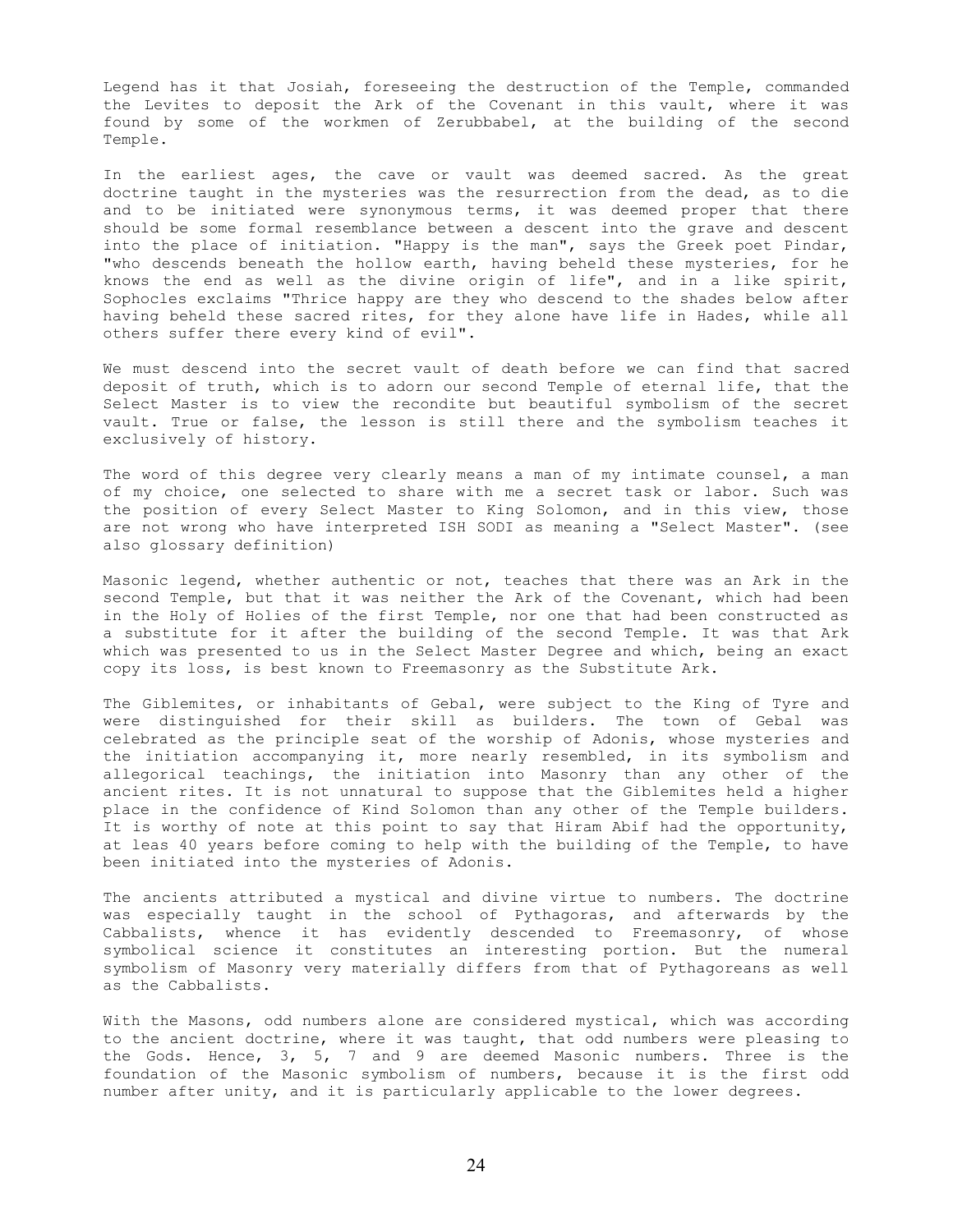When we ascend to the higher grades, nine comes into play as the square of three and twenty-seven, which is the cube of three, and lastly 81, which is the square of nine.

The number nine is the sacred number of the Select Degree, which, however, also refers to twenty-seven, simply because that is the product of nine, multiplied by three.

Nine was called by the Pythagoreans teleios, or the number of completion, and as such it is appropriate to that degree which professes to complete the circle of Masonic science. The number nine further alludes to the nine attributes of Deity, which are said to be:

| 1. Beauty   | 6. Omniscience |
|-------------|----------------|
| 2. Wisdom   | 7. Justice     |
| 3. Power    | 8. Mercy       |
| 4. Eternity | 9. Perfection  |
| 5. Infinity |                |

It is said that the Stone of Foundation, which in this degree is represented by the Altar on which is placed the Substitute Ark, constitutes one of the most important, as well as abstruse of the symbols of Freemasonry.

The Stone of Foundation is supposed, in the science of Masonic Symbolism, to have been a stone placed at one time within the Foundation of the first Temple, or that of Solomon, and afterwards, during the building of the second Temple, transported to the Holy of Holies. It was in the form of a perfect cube, and had inscribed upon its upper face, within a delta or equilateral triangle, the sacred tetra-grammaton, or Ineffable Name of God.

The Hebrew Talmudists called it the "Stone of Foundation" because, as they said, it had been laid by Jehovah, as the foundation of the world and hence, the Apocryphal Book of Enoch speaks of the 'stone which supports the corners of the earth'.

The legend of Enoch tells us that Enoch caused a triangular plate of gold to be made, each side of which was a cubit long; he enriched it with the most precious stones, and encrusted the plate upon a stone of agate of the same form. On the plate, he engraved the true name of God, or the Tetragrammaton, and placing it on a cubical stone, known thereafter as the Stone of Foundation; he deposited the whole within the lowest of nine vertical arches or vaults.

Upon the death of Enoch, Methuselah and Lamech, and the destruction of the world by the deluge; all knowledge of the vault or subterranean Temple, and of the stone of foundation with the Ineffable Name inscribed upon it, was lost for ages to the world.

At the building of Solomon's Temple, the Stone of Foundation and Triangle again make their appearance. When King Solomon was digging the foundation of the Temple he discovered the vault, triangle and Stone of Foundation, which for wise purposes he deposited in a secure and secret place, that the Ineffable Name upon it might be preserved for future times.

The great object of all Masonic labor is Divine Truth. The search for the Lost Word is the search for truth. But Divine Truth is a term synonymous with God. The Ineffable Name is a symbol of truth, because God and God alone is Truth.

In the Masonic System there are two Temples, the first temple in which the degrees of Ancient Craft Masonry are concerned, and the second Temple with which the higher degrees, and especially the Royal Arch, are related.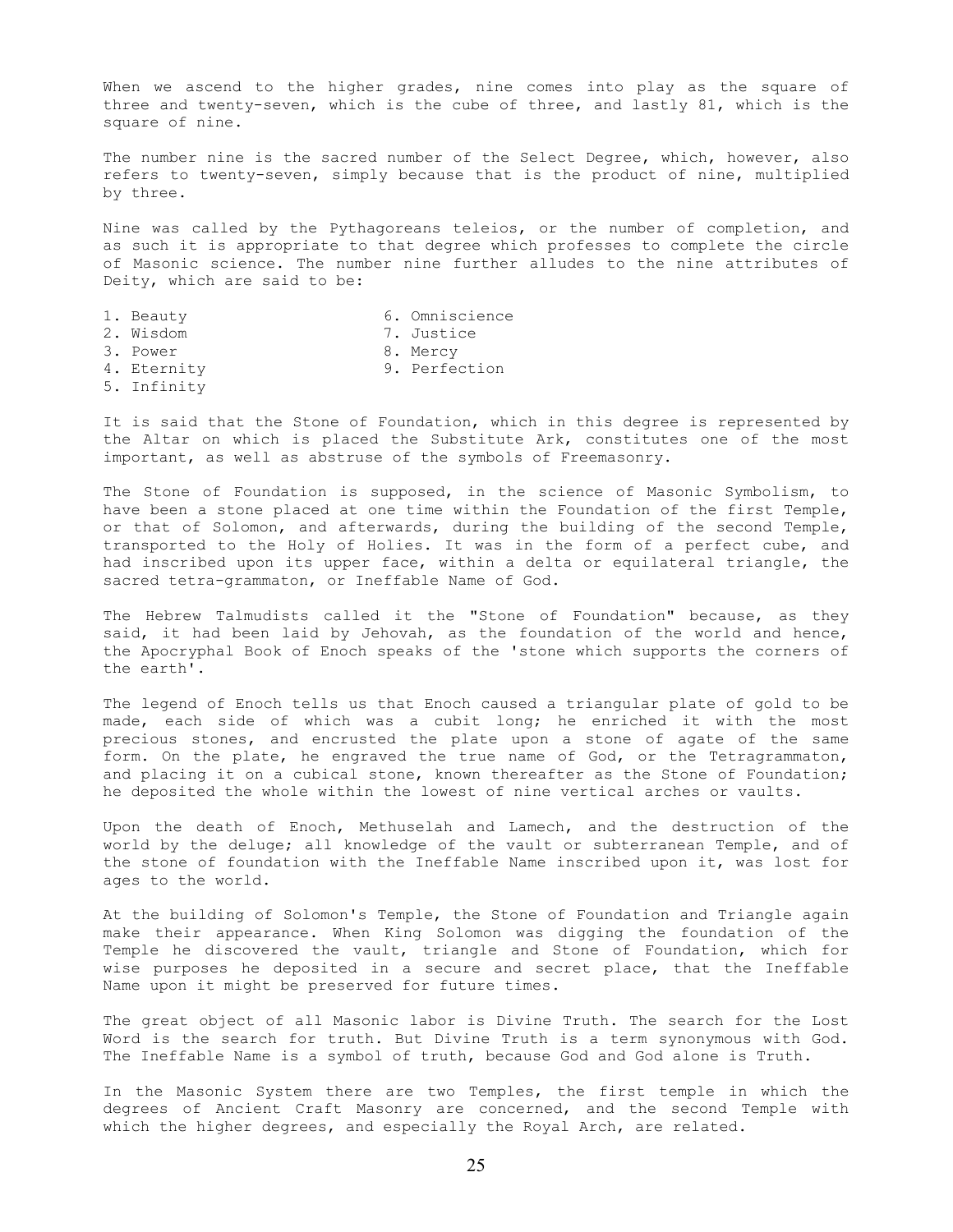The first Temple is symbolic of the present life; the second Temple is symbolic of the life to come. The first Temple, the present life, must be destroyed; on its foundations, the second Temple, the life eternal, must be built.

And so we arrive at this result, that the Masonic Stone of Foundation, so conspicuous in the degree of Select Master, is a symbol of Divine Truth, upon which all Speculative Masonry is built; and the legends and tradition which refer to it are intended to describe, in an allegorical way, the progress of truth in the soul, the search for which is a Mason's labor; and the discovery of which is to be his reward.

# **SUPER EXCELLENT MASTER**

"Zedekiah was one and twenty years old when he began to reign, and (he) reigned eleven years in Jerusalem, and he did that which was evil in the sight of the Lord his God, and humbled not himself before Jeremiah, the Prophet, speaking from the mouth of the Lord. And he also rebelled against King Nebuchadnezzar, who had made him swear by God: But he stiffened his neck and hardened his heart from turning unto the Lord God of Israel." From these words which are taken from the 36th Chapter of Second Chronicles, and from the account of the 25th Chapter of Second Kings of the dying of the sons of Zedekiah before his eyes, and the putting out of his own eyes and his being bound with fetters of brass and carried to Babylon, though Babylon he should see not, comes perhaps all that the ordinary Cryptic Freemason knows about the last King of Judah. From these two short passages of Scripture and the Rituals of the Royal Arch and the Super Excellent Master Degree, he forms the conclusion that Zedekiah was wholly incompetent and wholly corrupt, which judgment may or may not be completely correct. From the anointing of Saul by Samuel, as the first real monarch of the quarreling tribes of Israel in 1025 B.C., to the death of Solomon in 930 B.C., when the Kingdom of Israel reached the height of its wealth and glory, was a period of 95 years, a little less than a century. From the death of Solomon at the zenith of the glory of Israel, but with already ominous signs of ruin in evidence. The accession of Rehoboam in the Southern Kingdom and Jeroboam I in the Northern Kingdom, in 930 B.C., to the fall of Jerusalem under Zedekiah in 587 B.C., 343 years had passed, or more than three centuries. In other words, it had taken the kingdom less than a century to reach the height of its power and grandeur, but it had taken more than three centuries to die.

To form a fair judgment of the character of Zedekiah, to understand his opportunities, his responsibilities, his frailties, there must be read into his life the 343 years of the slow death of the kingdom, with all of its triumphs and all of its tragedies, with all of its glories and all of its weaklings. Even then, human judgment being finite and fallible, our estimate may not be an accurate one. When Zedekiah was born, the Northern Kingdom and its capital, Samaria, had fallen, and for more than two hundred years, the ten tribes had been carried into Babylon and disappeared from the pages of history completely. During these two centuries Judah, a buffer state, had seen the armies of Egypt from the South and the great nations from the North, march in their ceaseless warfare to control the Near East. The little Kingdom, in a frantic effort to maintain its own independence, had wavered and vacillated in its allegiance between the North and South, and had been repeatedly defeated and despoiled by one or the other of the conquering contenders. In the 21 Years between the death of Josiah and the fall of Jerusalem, four kings had reigned. The first was Jehoahaz, the third of the sons of Josiah, who was possibly the one of the King's sons who was identified with the anti-Egyptian policy. But in the first year of his reign, Pharaoh Necho, by his victory at Megiddo, overthrew him, carried him to Riblah, thence to Egypt, where he died.

Jehoahaz was succeeded on the throne of Judah by his brother Jehoiakim, whose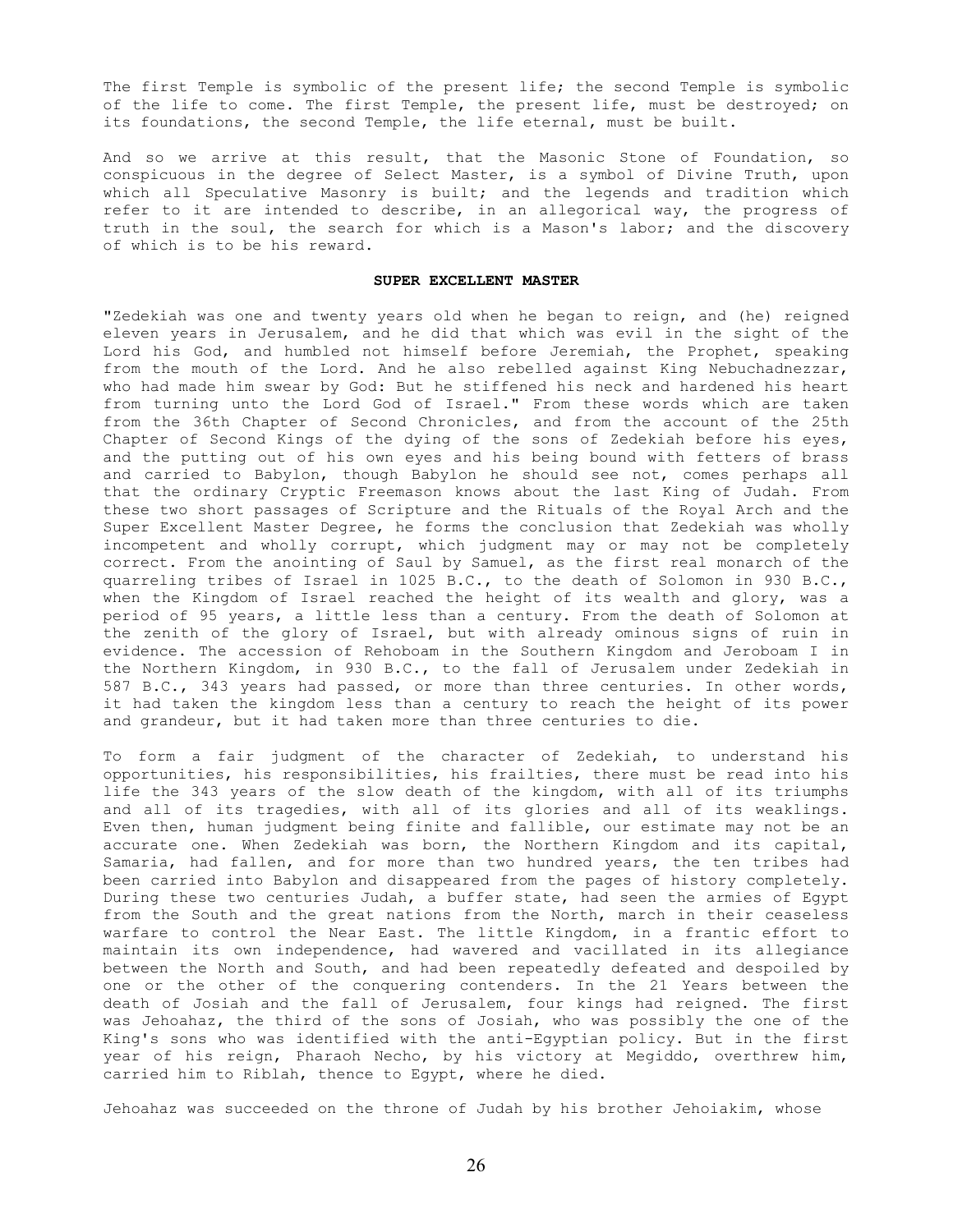name was changed by Pharaoh Necho, who had overthrown his brother from the throne. Jehoiakim should naturally have succeeded Josiah, but the people themselves enthroned his brother Jehoahaz, because, as we had said, he sympathized with or perhaps headed the anti-Egyptian party in Judah, while he, himself favored submission to Egypt. This king succeeded in raising the tribute imposed by the King of Egypt, but three years thereafter, Nebuchadnezzar defeated Necho at Carchemish, and took control from Egypt of all the territory "from the brook of Egypt unto the river Euphrates, all that pertained to the King of Egypt". Thus Jehoiakim and Judah became a tributary to and vassal of Babylon. He, perhaps was a strong but wicked king, violently opposed to Jeremiah and seeking his punishment or death. When he had been on the throne six or seven Years he rebelled against Babylon. Sometime later Nebuchadnezzar marched in force against him. The closing period of his reign is not clear, either as to his accomplishments or his death. However, in 598 he passed from the scene, and Jehoiachin, his son, came to the throne. But after three months as monarch Nebuchadnezzar reached Jerusalem, besieged and captured it, taking all the treasures stored up in the Temple and in the King's Palace, together with a large group of leading men and artisans, perhaps more than 10,000 into captivity in Babylon. The gate to the Court of the Priests, through which Jehoiachin was led out of the Temple on this occasion, was, according to some reports, called the "Gate of Jeconiah", Jeconiah being one of the names of Jehoiachin. The captives lived in comparative freedom in Babylon, although the king was kept in prison during the entire reign of Nebuchadnezzar but in the reign of his successor was restored to his royal rank, supported at the expense of the King in a manner befitting his rank, though not permitted to return to Jerusalem. How long he lived in captivity is not known. Having completely overthrown Jerusalem, Nebuchadnezzar then placed on the throne Mathaniah, the youngest son of Josiah, and an uncle of the three kings we have just discussed. For some reason, which does not appear, Nebuchadnezzar changed Mathaniah's name to Mattaniah, which meant "gift to Jehovah", and then to Zedekiah, which signified "Jehovah is righteous". As one of the conditions of his enthronement, there was exacted from him a solemn oath to be subject and loyal to his King and to Babylon. Being subjects of Babylon, naturally there were powerful parties in court determined to throw off the yoke of the 'barbarian" ruler, and, in order to accomplish this, favored an alliance with Egypt. It was natural that this palace clique and the priestly circle should favor Egypt. The civilization of the Nile was a dying one, but its rulers and its aristocracy were living in wealth and luxury, blind to the ominous forces threatening their existence. The royal crowd of Jerusalem was of like character and attracted by the same glitter and pretense. Against this royal party was arrayed the strength and courage and oratory of Jeremiah, of Anatoth, the prophet, a descendant of one of the earlier High Priests of the Jews, and a small group of followers, who advised submission to Babylon as the only means of preserving national entity, and claimed for his position that he had the direct command and approval of Jehovah himself. Into his maelstrom of contending and conflicting forces was plunged a young man of twenty-one, immature, inexperienced, over-shadowed for years by his princely relatives, lacking in strength of character and resolution. To be sure, at times he showed an inclination to follow the voice of the prophet, but it was an inclination which he did not have the strength and resolution to pursue through to the bitter end, in the face of the intrigues and the influence of royal favorites. The story of his struggle with Jeremiah, his yielding to him on occasion, his later stiffening of his neck in opposition to him, his punishment of him, and of the conflict between Jeremiah and the petty dignitaries of the court, is a fascinating one, and it gains much in its appeal as it is portrayed in the degree of Super Excellent Master. Despite Jeremiah's strictures and warnings, and earnest pleadings of Zedekiah to leave off his impieties and to free himself of the influence of his unworthy court associates, anti-Babylon sentiment, pro-Egyptian feelings, constantly gained ground and there grew up utterly without foundation a belief that the Armies of Pharaoh could, and would, come to the rescue of Judah once she openly rebelled against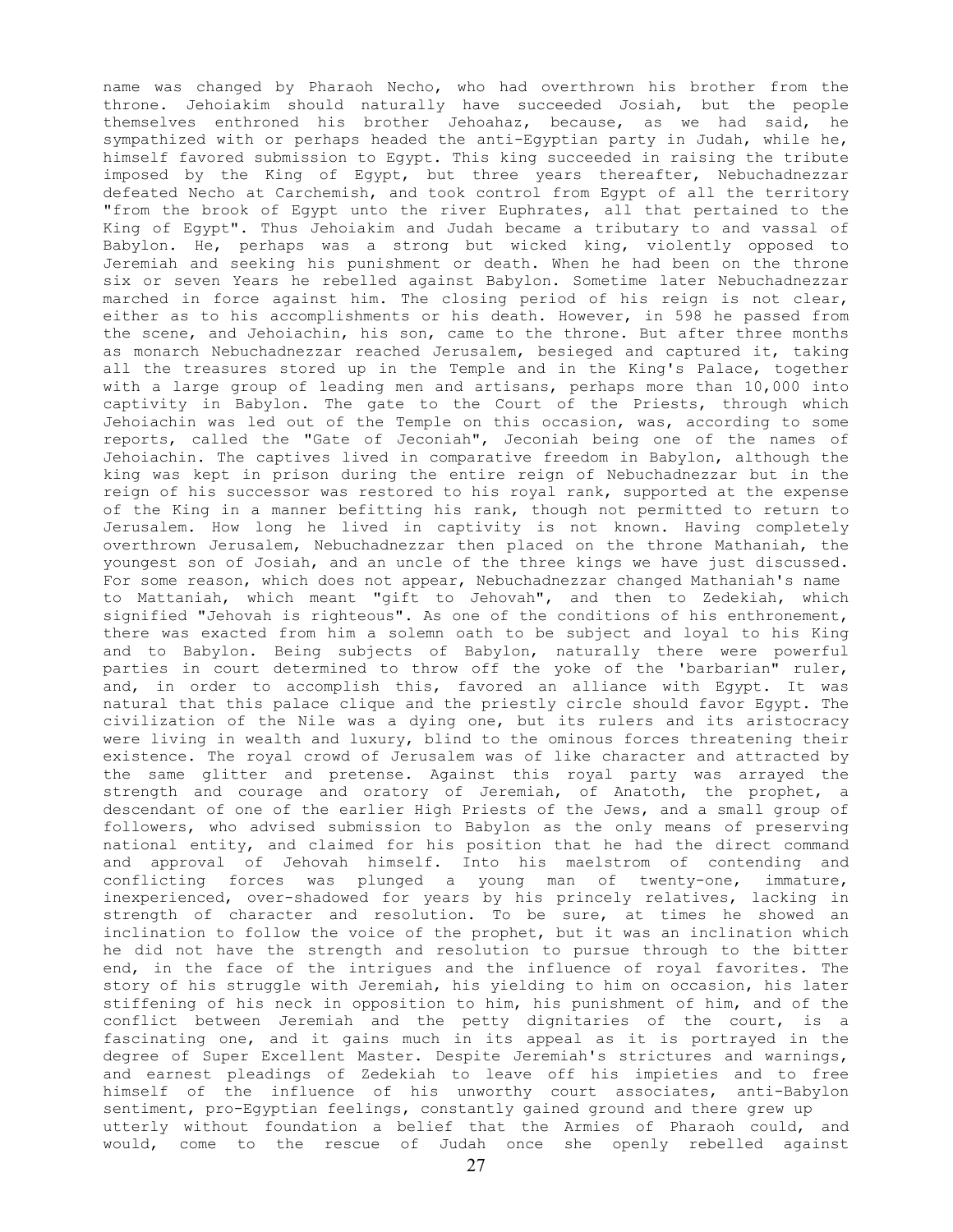Nebuchadnezzar. Soon after Zedekiah had assumed the throne, messengers had come to him from the neighboring kingdoms of Moab, Ammon and Tyre, urging him to join, and picturing before him the possibilities of a coalition of the four against Babylon. Out of the King's hesitation on this proposal grows much of the active controversy between the anti-Babylon faction, which consisted mainly of the priests and nobles or princes, and Jeremiah, the Prophet of Jehovah. To further weaken the mind of the King, the anti-Babylonian faction, or the court faction, had its prophets, one of them being Hananiah, who confidently predicted that at the end of two years the grip of Babylon over Judah would be broken. About a year before the fall of Jerusalem, Zedekiah was finally persuaded to renounce completely the appeals of Jeremiah, and to undertake open revolt. In this revolt he was joined by the kingdoms of Ammon and Tyre, although the attitude of Moab is not so clear. At once, as would be natural, an appeal was sent to the Pharaoh of Egypt, asking for horses and men to aid in the revolt against their common enemy. Nebuchadnezzar responded to this challenge immediately and laid siege to Jerusalem. The report permeated the Royal Court and came to Nebuchadnezzer himself that an immense Egyptian army was advancing under Pharaoh Hophra to rescue the beleaguered city. The siege was raised by Nebuchadnezzar, apparently on the strength of the rumor that he was confronted by a serious situation arising from the invasion by the Egyptian army. Upon learning of the lifting of the siege, the royal favorites at once assumed that victory was theirs, that their prophets were indeed the prophets of Jehovah, and that those favoring submission to Babylon could not only not read the signs of the times but were traitors as well. Zedekiah, more than half convinced that his rebellion was successful, summoned Jeremiah before him and demanded that he give him a prophetic utterance as to what was the will of Jehovah. Every Super Excellent Master will remember the courageous and uncompromising challenge by the prophet to Zedekiah and the flat statement that the only way in which he could avert his own ruin and national catastrophe was to submit to Babylon. The King wavered, and then in the end again proved to be too weak to take his position in opposition to the advice of the priests and nobles. The policy of rebellion and resistance was reaffirmed. The King of Babylon returned to the siege with even greater violence. The city and its people were reduced to ashes. However, they did resist with a fanatical zeal under a King without courage and decision, which excited even in Nebuchadnezzar, admiration for the one and contempt for the other. Admiration for the warrior and contempt for the leader. Eventually, after unbelievable and indescribable hardships, the city fell and was put to the torch. Even the Temple of Solomon escaped not the ravages of fire and destruction. Its great treasurers were carried away. Its people, except for a miserable remnant left to till the soil, were carried in captivity from Riblah, the headquarters of the conquering King, to his capital, Babylon. The King and his household attempted to make their escape, freeing from the city under the cover of the night, through the southern gate, with a few followers, but they were overtaken and captured on the plains near Jericho. The unhappy, irresolute, defeated monarch, was subjected to the cruel punishment of having his own sons put to death before his eyes, that he might know that none other of his perjured race could ever aspire to reign over Israel, and he, himself, being blinded and carried into captivity in Babylon, where he remained to the end of his days. He was indeed carried to Babylon, but Babylon he never saw. Thus ended the Kingdom of Judah, and the political glory of Israel. Thus passed from the scene the nation which David and Solomon had made great, but whose greatness his successors could not maintain. Whether Zedekiah was wholly wicked or whether he was weak, too weak to be entrusted with great care and responsibility, is a matter of judgment. Perhaps it should be remembered that weakness can be wickedness.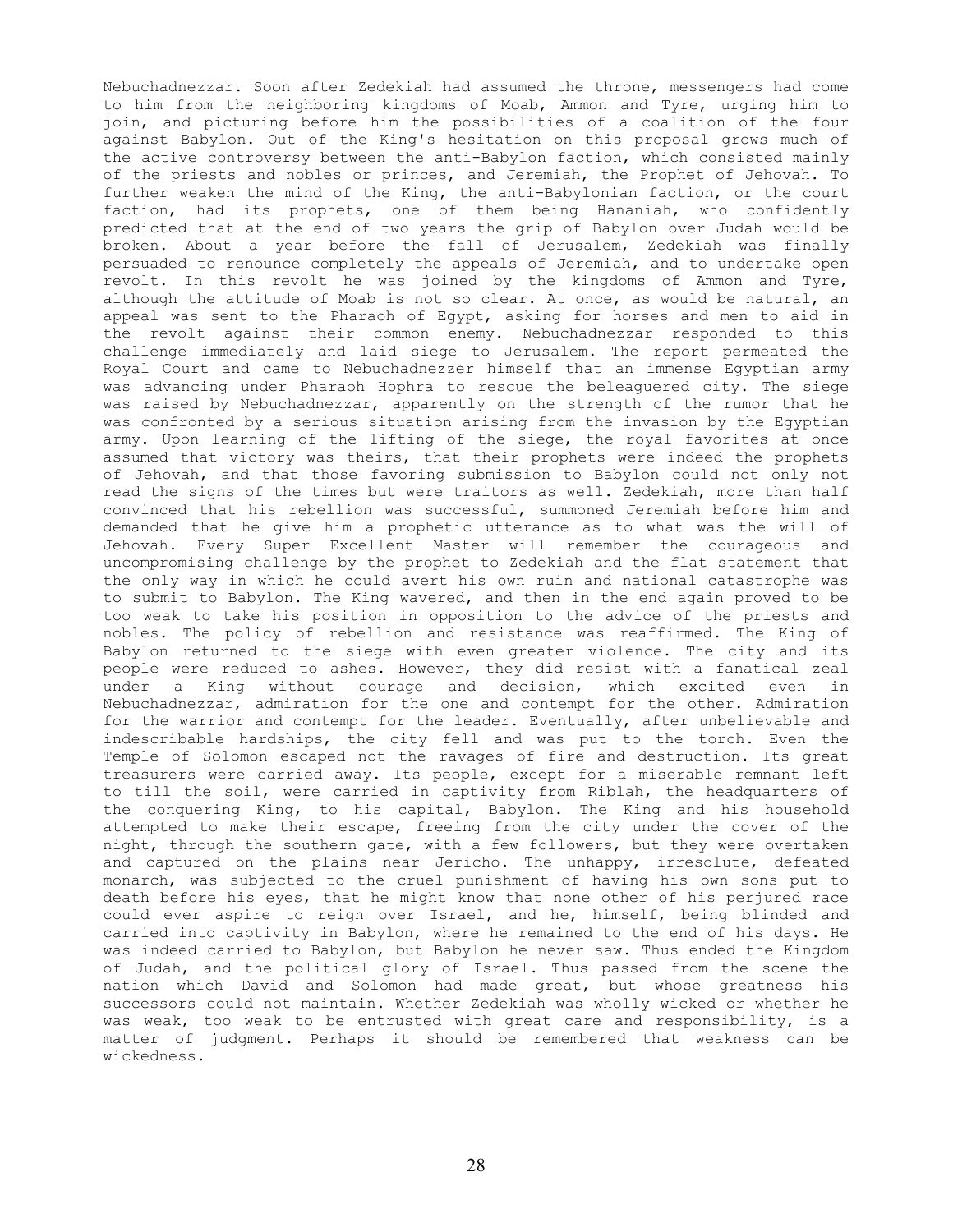Zabud is mentioned only once in the Holy Scriptures -"And Zabud, the son of Nathan, as principal officers, and the King's friend".

Nathan the father of Zabud, was a prophet of God. He was ordered by the Lord to rebuke King David for causing the death of Uriah the Hittite, so David might marry Bath-Sheba, who was Uriah's wife.

And so it was, that the two boys, Solomon and Zabud, were about the same age, where educated by the same teachers, and doubtless became very close to each other. So close, in fact, that the sacred historians recorded the fact in the Scriptures that Zabud was "the King's friend" But Zabud was more than that, he was the principal officer of the army and navy.

Why Solomon maintained such a large army is not known. His kingdom was at peace with all surrounding nations, and no other power in any way threatened Israel. But not withstanding, he maintained a vast standing army when it is considered that the population of the entire kingdom was only five million people. Certainly, the chariots and horsemen which Solomon had in his army, and which were stationed not only in Jerusalem, but in various cities throughout the land, made up a formidable armed force.

Solomon, of course, knew of the military exploits of his father, and remembered that because he was a "man of blood", Jehovah refused to let David build the House of the Lord. God promised Solomon that there should be peace during all his reign, but notwithstanding that fact, he did maintain any army throughout his reign.

Part of these fighting men were stationed at various fortresses along the caravan routes leading to Jerusalem, to guard the merchants coming into the country from robbers which then -- and even now -- infest that part of the world. And in charge of this military and naval organization was Zabud, the King's friend.

Every candidate for the degree of Select Mater knows the history of Zabud, so far as Cryptic Masonry is concerned, and the bright example of true friendship exhibited therein.

Solomon, in his Proverbs, had many references to friendship, and these proverbs of Solomon may give us a suggestion of what is meant when it is said in the Bible that Zabud was the King's friend.

"A friend loveth at all times, and a brother is born for adversity". "A man that hath friends must show himself friendly". "He that loveth pureness of heart, for the grace of his lips the King shall be his friend". "Faithful are the wounds of a friend, but the kisses of an enemy are deceitful". "Ointment and perfume rejoice the heart so doth the sweetness of a man's friend". "Thine own friend, and thy father's friend, forsake not".

So when we remember Zabud, let us remember that he was a "friend" as well as the highest military officer in the kingdom of Israel.

#### **ADONIRAM**

Adoniram is mentioned twice in the Bible that is of interest to us, and they are as follows:

1. "Adoniram, the son of Abda, was over the tribute."

29

#### **ZABUD**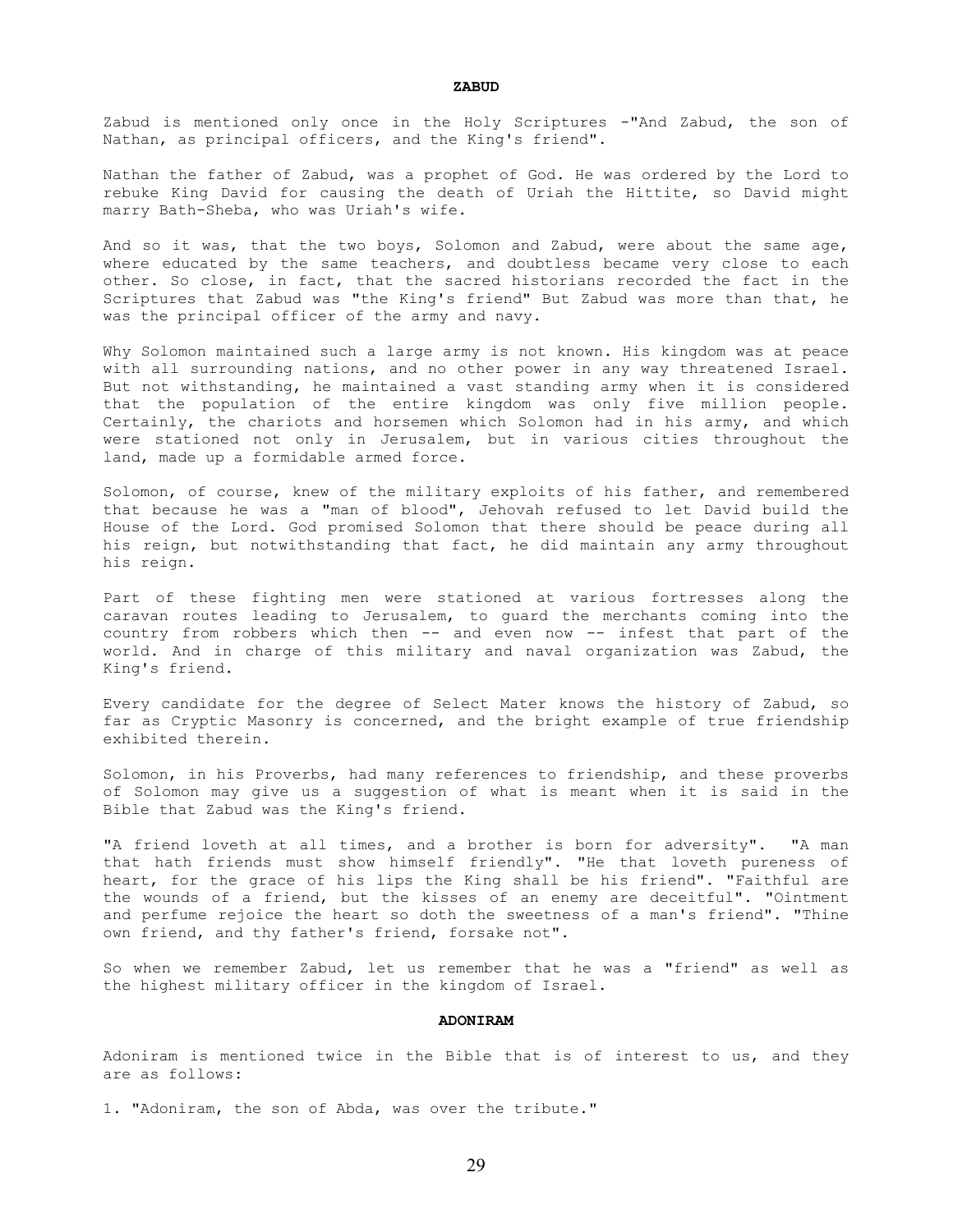2. "And King Solomon raised a levy out of all Israel, and the levy was 30 thousand men . . . and Adoniram was over the levy."

In other words, this important officer in the Kingdom of Israel had a position corresponding to the Secretary of the Treasury in our government. His job was to collect all the money, and also to pay those who worked for the government. We have been told through history about the 70,000 bearers of burdens, the 80,000 hewers in the mountains and the quarries, and the 3,300 overseers of the work.

We are also told of Solomon's navy which was sent to Ophir to "fetch from thence gold" for the building program of Israel. The scriptures also tell of the 1,400 chariots and 12,000 horsemen who were in Solomon's army. Also there was the King's harem -- with 700 wives and 300 concubines and these women also had maidservants and other servants to supply their needs.

In addition, Adoniram had to pay all the officers of the kingdom, which was reputed at that time to be the richest on earth.

Saul and David, the two King's of Israel, had conquered all the countries around Palestine. Tribute had to be collected from the nations and tribes subject to Solomon from the river of Egypt to the Euphrates and from Syria to the Red Sea. Yearly, the tribute amounted to 666 talents of gold -- 35 million dollars -- there were the taxes on merchants and travelers, and the vast gifts which flowed from kings and princes, to say nothing of the taxes which were levied on the five million inhabitants of the country.

In fact the taxes were so heavy, that on the death of Solomon, the leaders of the people came to his successor, Rehoboam, and asked him to do what every new administration is asked to do "please reduce taxes".

In charge of this great financial department of government, collecting all the income and paying all the bills was Adoniram.

It is hard to realize the many details and difficult problems which must have been brought to him for decision. That he was most successful in his undertaking may be implied from the fact that we do not hear that Solomon ever replaced him. To the end he was the faithful and trusted friend of the King, keeping track of the money flowing into the treasury, and making an accurate accounting of all money flowing out.

To him was assigned the task of "paying wages if aught be due - see that none go away dissatisfied" . We do not know whether he succeeded in handling the vast responsibilities which devolved upon him so that "none went away dissatisfied" but at any rate, that was supposed to be his job.

As a result of the vast cost of the regal splendor of Solomon's household, in addition to the money expended to dig canals and construct gigantic reservations for parks and gardens, to erect strong fortresses wherever caravans were in danger of pillage, to found cities in the wilderness, to level mountains and fill valleys, it was finally discovered that the treasury was well-nigh depleted.

Then, under the supervision of Adoniram, the country was divided into twelve revenue districts, and heavy tribute was levied on the Israelites, from Dan to Beersheba, and all the people left of the Amorites, Hittites, Penzites, Hivites, and Jebusites, were made bond servants. A poll tax, which had not been assessed for many years, was again restored on the Israelites and Canaanites alike. And all these taxes were administered by Adoniram.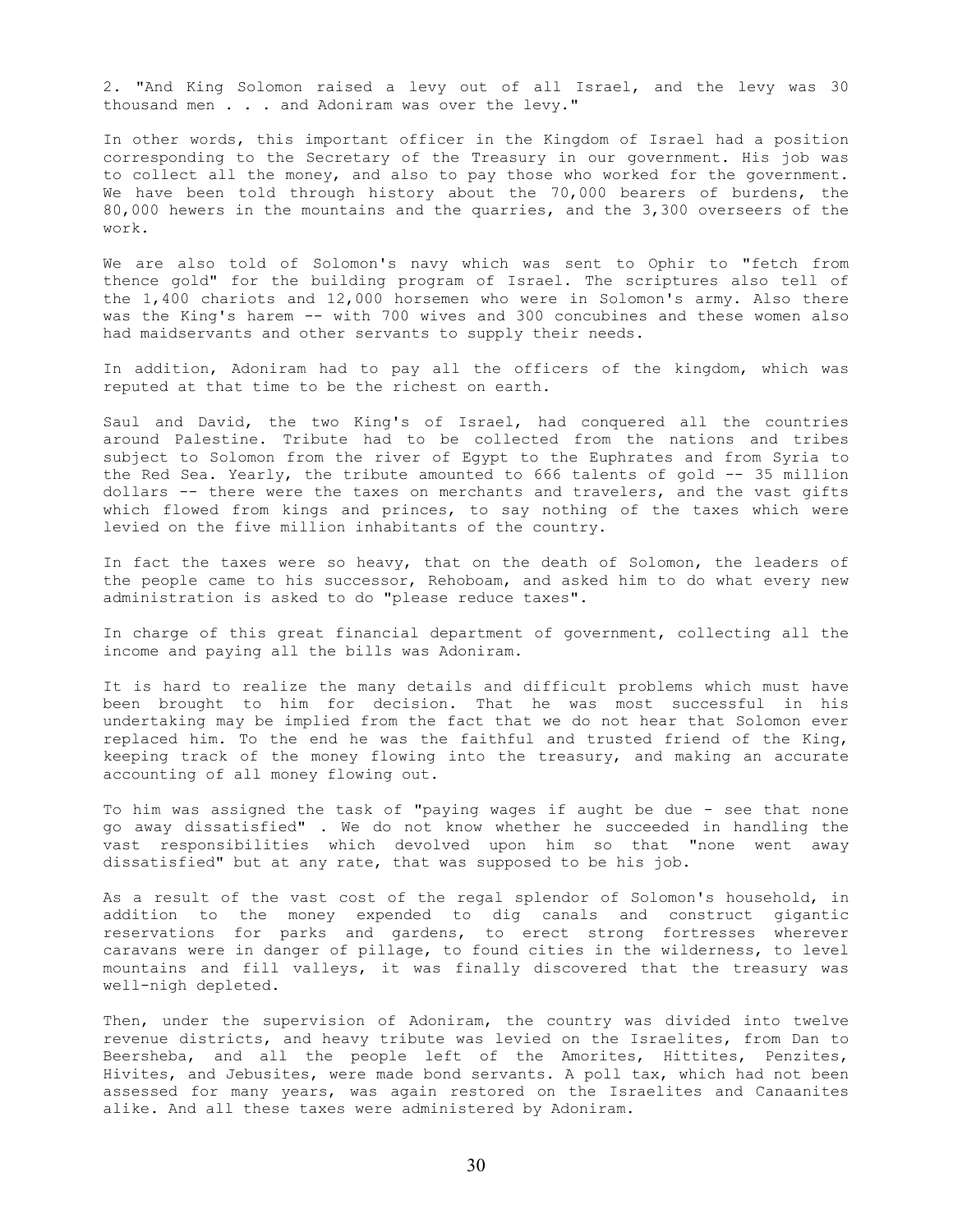Of course, like all tax gathers, he was without doubt a very unpopular man - just as Matthew, one of the Disciples, was looked down on because he was a tax collector. From the days of our first Secretary of the Treasury, until the present time, no Secretary of the Treasury has ever been elected President of the United States. Tax collectors are just not popular. It may be that the people dislike a collector of taxes so much that they were content to let Adoniram die "Unwept, unhonored, and unsung."

#### **AHISAR**

"And Ahishar was over the household". Those few words constitute the only reference to Ahishar in the Sacred Book. The story of the role he played in the erection and completion of the Secret Vault was founded on Masonic tradition, and not on Sacred History.

How great was the "household" of King Solomon over which Ahishar was given authority and responsibility?

A special mansion was erected for Solomon's Egyptian queen, of squared stones 12 to 25 feet in length. The royal palace, which took 13 years to build, was constructed by the same Syrian artists and workmen employed in building the Temple. The principal building of the house was 150 feet long, 75 feet broad, and 40 feet high, in three stories with a grand porch supported on lofty pillars, but connected with the palace were other edifices to support the magnificence in which the King lived with his court and his harem.

A summer palace was erected on the heights of Mount Lebanon, having gardens filled with everything which could delight the eye or capture the senses. Here, surrounded with learned men, women, and courtiers, with bands of music, costly litters, horses and chariots, and every luxury which unbounded means could command, the magnificent Solomon spent his leisure hours, abandoned equally to pleasure and study.

We can get some idea of the expenses of his household in the fact that it daily consumed 60 measures of flour and meal, and 30 oxen, and 100 sheep, besides venison and fatter fowls.

The friendly relations which Solomon had established with neighboring nations brought to Palestine travelers from many countries. The whole land was overrun by Phoenicians, Arabs, Babylonians, Egyptians caravan drivers, strangers, and travelers. Solomon, during his lifetime, became a lover of pomp and extravagance. "From agricultural pursuits, the people had passed to commercial".

What does all this have to do with Ahishar? He was the one charged with providing the food for the royal household and to assist him, he had twelve men appointed by the King to help in securing the food for one month in each year.

Ahishar had to arrange the housing for the harem, the 700 wives and 300 concubines. He was the center of all complaints from these one-thousand women. All differences of opinion, all petty jealousies, all hatreds, and cliques came to him. The women who did not like their rooms, the women who thought some other member of the harem was getting better accommodations than those accorded to her, all of these things were brought to Ahishar. He was the man who had to keep everyone happy as possible, and if anything went wrong, he was to blame.

Nothing is said that Ahishar, who was over the household, was the one who was responsible for the smooth running of the affairs of the King's house.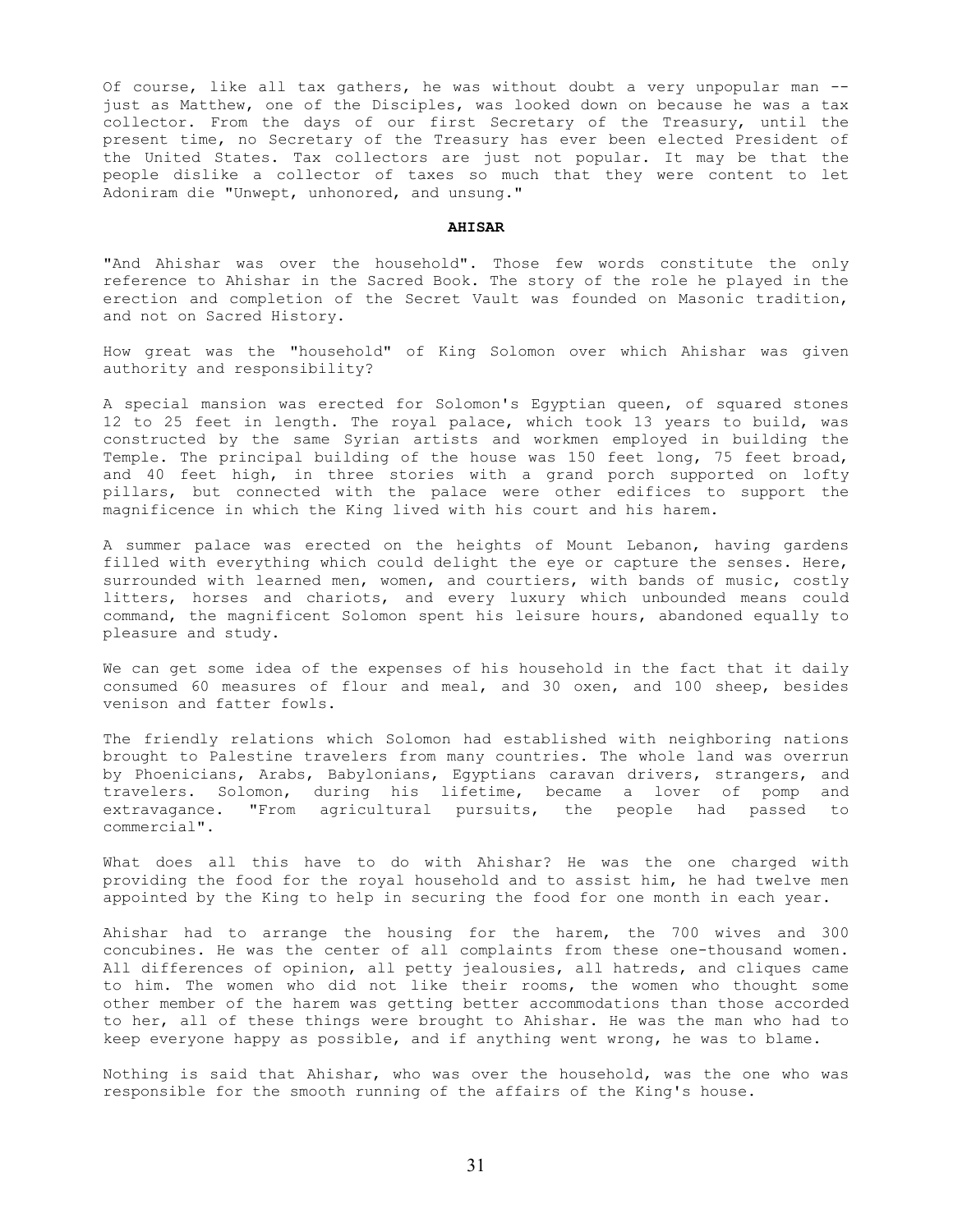So, in our Cryptic degree we find this man, Ahishar, who has been persecuted, defamed, cursed, and criticized by one thousand women, not only because they might not like the accommodations they were given in the palace, but also when they did not like the food which Ahishar was charged with procuring. And what house exists that does not have at least one member that complains about the food?

Ahishar took all these complaints, he endeavored to run the King's household properly, he had a million things on his mind. And then one night, when he was supposed to be on guard, he went to sleep and what happened?

Forgotten were the years in which he had successfully managed the household, selected the food, made ready for the entertainment or royal guests. No longer remembered were the days and months and years he had brought about the smooth operation of the entire household of Solomon, the greatest of the Kings of the East.

All this was forgotten. He was ordered put to death, which penalty was executed immediately. Surely, in the words of Solomon himself, Ahishar might have cried out just before the sword took away his life: "O death, where Is thy sting?"

#### **MASONIC CALENDARS**

**Ancient Craft Masons.** The Symbolic Lodges commence their era with creation of the world, calling it Anno Lucis (A.L.) "in the year of Light." Add 4000 years to common time thus: 1981 + 4000 = 5981.

**Royal Arch Masons.** Chapters date their calendar from the year of the Second Temple which was commenced by Zerubbabel, calling it Anno Inventionis (A. Inv.), "In the year of Discovery." Add 530 years to common time thus: 1981 + 530 = 2511.

**Order of High Priesthood.** This order dates from the year of the blessing of Abraham by the High Priest Melchizedek, calling it Anno Beneficio (A. Beo), "In the year of blessing." Add 1913 years to common time thus: 1981 + 1913 = 3894.

**Royal and Select Masters.** The Cryptic Rite dates their era from the year in which the Temple of Solomon was completed, calling it Anno Depositions (A. Dep.), "In the year of Deposit." Add 1000 years to common time thus: 1981 +  $1000 = 2981.$ 

**Knights Templar.** Chivalric Masonry commences their era with the organization of their Order, calling It Anno Ordinis (A.O.) "In the year of the Order." Subtract 1118 from common time thus: 1981 - 1118 = 863.

**Scottish Rite.** Scottish Rite uses the same calendar as Symbolic Masonry, except the Jewish Chronology is used calling it Anno Mundi (A.M.), "In the year of the World." Add 4000 to common time thus: 1981 + 4000 = 5981.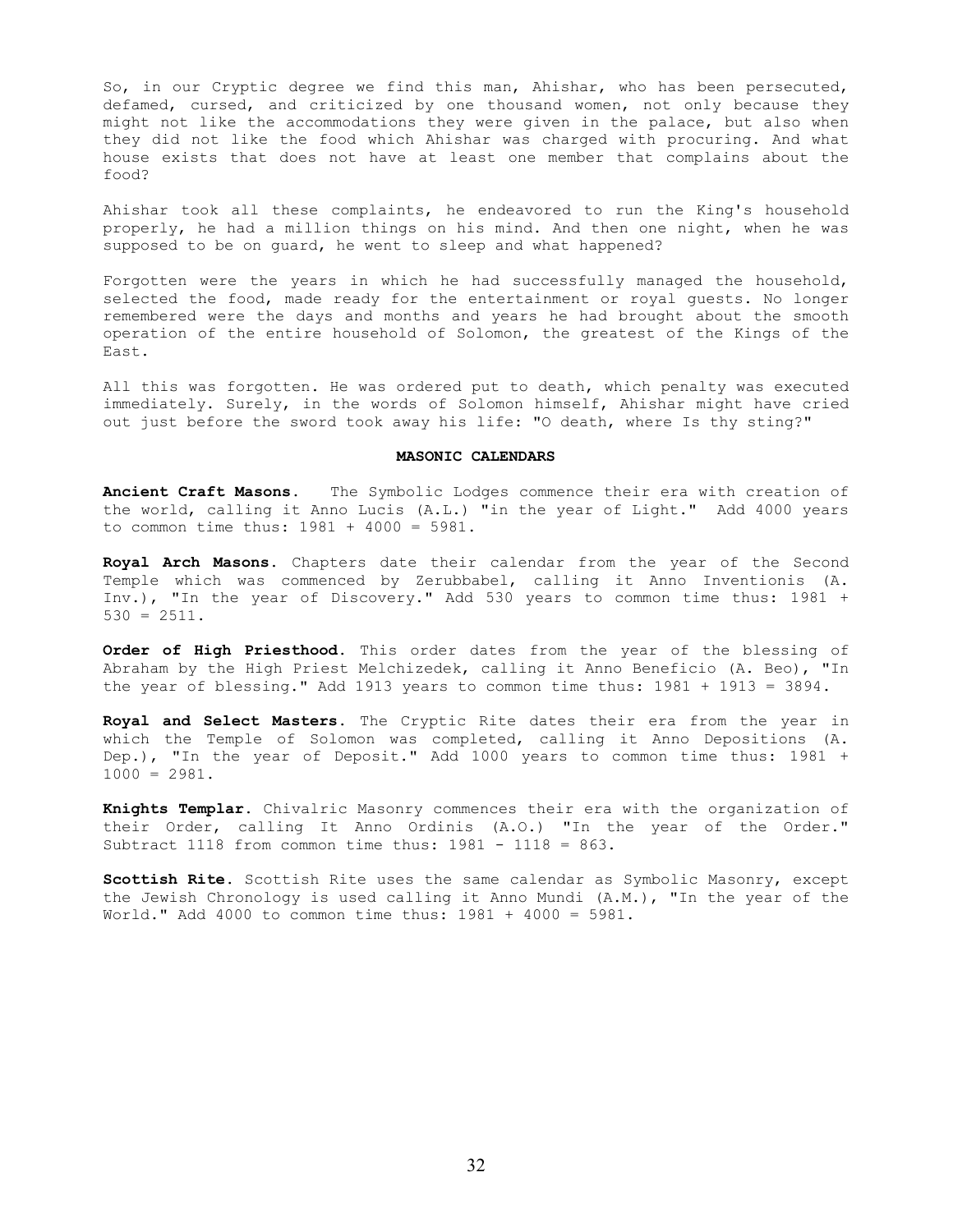### **PRESENTATION OF THE FIFTY-YEAR AWARD**

**I.M.:** Companions, we are met in fraternal gathering to honor, by a special tribute, a certain member of The Council No. The Noyal and Select Masters. It is a mark tradition that we should shower honors upon, and display reverence toward those who have attained age. We are more inclined to evince our esteem when a Companion has dedicated 50 years to the tenets and service of Cryptic Masonry. Much has been accomplished for the glory and strength of our Order by the transference of 50 years of wisdom and experience from mouth to ear. The list of the privileged few who have for 50 years been a member of our Cryptic Rite is indeed small.

Companion Recorder, you will read the full Masonic Record of Companion

 $\mathcal{L}_\text{max}$  and  $\mathcal{L}_\text{max}$  and  $\mathcal{L}_\text{max}$  and  $\mathcal{L}_\text{max}$ 

Companion Conductor of Council, conduct this distinguished Companion to the Altar.

Companion, you are again before our Altar, but this time to receive an honor that comes but to few men. To a child, an hour is a day; and a day is an age. But with each passing year, time seems to perceptibly shorten; so that you should be able to recall the memory of the time, over 50 years ago, when you first knelt there. It is evident by your conduct, and your influence on the lives of others that the Cryptic obligation and degrees made a deep impression upon your mind and spirit.

Companion Chaplain, you will ask the blessing of God on the Assembly and this very special ceremony.

**Chaplain:** Almighty God, we lift our hearts to Thee in love and joy this night. Bless this Companion, who for 50 years has served our Fraternity. Crown his head with a touch of Thy hand that he may enjoy serenity, health, and long life in our midst. Make eternal light to shine upon him, that he might be warmed by Thee, as we have been warmed by his companionship. O Lord, brighten his declining years with the breath of Thy Holy Spirit, and let him understand of our Fraternal love. In the name of our Supreme Architect, we ask this. Amen.

**IM:** Companion Conductor of Council, you will conduct our Companion to the East.

Companions, I have the honor to present the stand of the Grand Council, Royal and Select Masters, of the State of Indiana, who will present the Grand Council 5O-year Award of Gold.

**Grand Officer:** Illustrious Master, Distinguished Companions, and Companions all: The impressive Masonic Record of this Companion has been read to you.

My Companion, the Grand Council of Indiana has seen fit to bestow upon you a visible emblem of the esteem and reverence they hold for you. This Gold Award is but a small token of the appreciation of the 50 years of service you have rendered to Cryptic Masonry, but it is an honor few are privileged to receive.

Therefore, it is a great honor for me, on behalf of the Grand Council, Cryptic Masons of the State of Indiana, to present to you the 5O-year Gold Award as a gesture of appreciation and fraternal love. (pin medal on)

May you wear it with pride in your accomplishments, and honor to Cryptic Masonry. We congratulate you on your high honor.

Companion Conductor of Council; Conduct this distinguished Companion to a seat in the East, on the left of the Illustrious Council.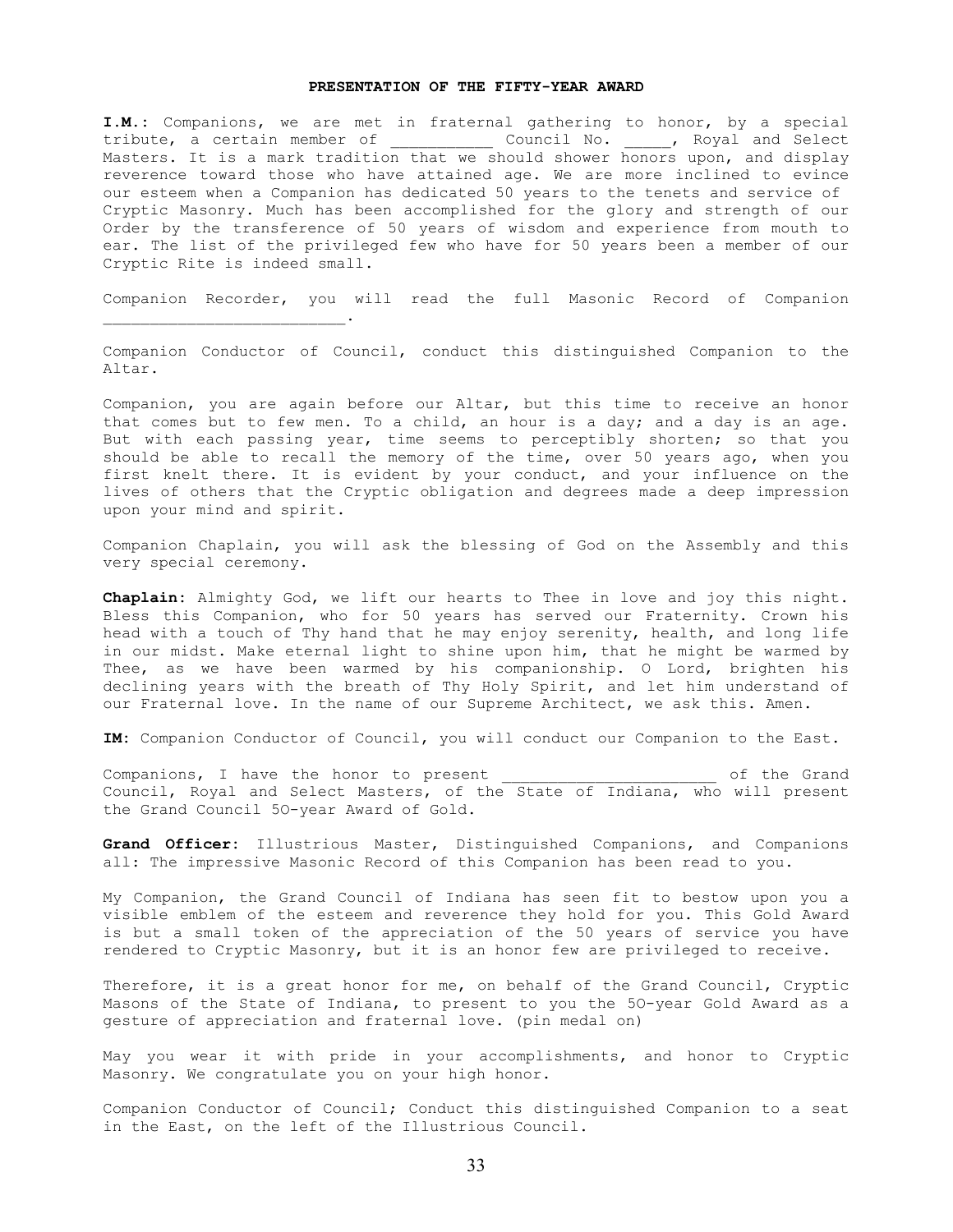# **CRYPTIC SHRINE REDEDICATION**

(Officers of the Grand Council, and Past Most Illustrious Grand Masters form a line as instructed by the Grand Steward, and are then led before the Shrine by the Grand Steward. The Past Most Illustrious Grand Masters will form a second row behind the Grand Line Officers.)

**MIGM:** In the Past, the Companions of this State, having been animated by a desire to promote Cryptic Masonry, and commemorate the Illustrious principles of this Order, have erected a shrine to inculcate in the hearts of men these lofty ideals. We, as descendants of these men of vision, are met here today to rededicate and reconsecrate ourselves to these high purposes.

We are taught that no man should ever enter upon any great and important task without first invoking the blessings of Deity. Before entering upon the duties assigned to us, let us ask his blessing upon the task we are about to undertake.

**GRAND CHAPLAIN:** To this Assembly, O God shed thy glorious light and benevolence. Bless each and every person assembled here to witness this ceremony. A ceremony not merely of material rededication, but of the rededication to the principles and teachings laid down to us in the pages of the Holy Scriptures. Graciously bestow upon us patience in our endeavors, and perseverance to see that they are carried to fruition. Courage to stand for our convictions with firmness, fortitude, and regularity of constancy, so that we may with humility, have faith in the foundations of our hope. Amen.

**MIGM:** We, the officers of the Indiana Grand Council, have assembled on this occasion to bring symbolic gifts as tokens of our esteem.

**GRAND STEWARD:** Most Illustrious Grand Master, I represent Ancient Craft Masonry, the Symbolic Lodge, for within this Ancient Craft is all Masonry founded. I, therefore, wish to offer to this rededication the first gift, a trowel, which binds us all into one body of friends and brothers. (places trowel on the table and returns to his place)

**GRAND CONDUCTOR of COUNCIL:** Most Illustrious Grand Master, I represent Royal Arch Masonry, and the discovery of light. Through the porthole of the Royal Arch must all Royal and Select Companions pass. It is with the greatest pleasure I bring this gift, the Signet of Zerubbabel, by which all Companions gained admission into the inner circle. (places signet on table and returns to his place)

**GRAND CAPTAIN of the GUARD:** Most Illustrious Grand Master, I bring a golden bowl, a symbol of craftsmanship worthy of the confidence of the Craft. By this symbol, we know that in due time we all shall receive our just reward. For it is through the gate of death that we find an entrance to the place of wages, refreshment, and rest. (places bowl on the table and returns to his place)

**GRAND PRINCIPAL CONDUCTOR of the WORK:** Most Illustrious Grand Master, I bring the gift of Light and Hope, the Alpha and Omega, the first and last letters of the Greek alphabet. For it is written: "And behold, I come quickly; and my reward is with me, to give every man according as his work shall be. I am Alpha and Omega, the beginning and the end; the first and the last."

**DEPUTY GRAND MASTER:** Most Illustrious Grand Master, I bring the gift of Charity. Let us never be contented while our fellow men around us are in want, especially, when it is within our power to relieve them without inconvenience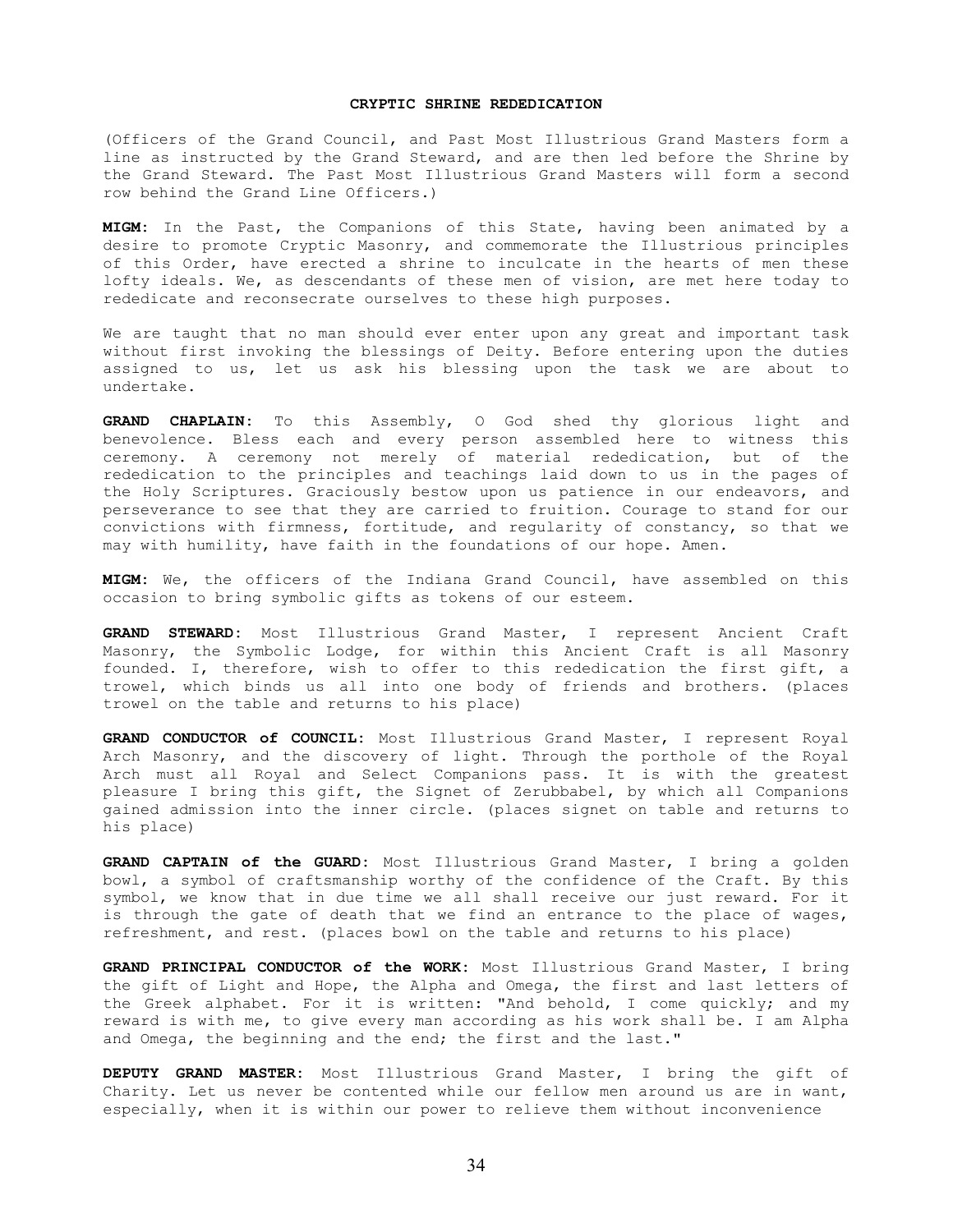to ourselves. Here the light promised to man from ancient times shines in all its glory. The love which gives eternal life is revealed. Faith, Hope, and Charity are the pillars of the spiritual temple, and men learn to love oneanother.

**MIGM:** I bring to this rededication, the great and unchangeable gift of Truth. Truth is eternal and unchanging. Fidelity may waver, constancy may fail, loyalty may falter, and faith may grow dim, but truth never changes. Seek to know that which is true, and having found it, make it your own. And all the others, fidelity, constancy, loyalty, faith, and love shall be added to it.

Right Illustrious Grand Treasurer, at the dedication of this Shrine, a deposit was placed within the cavity, containing memorials of the Craft. This deposit was entrusted to your care. Have you made suitable examination of its security?

**GRAND TREASURER:** I have, Most Illustrious Grand Master, and the deposit is safely enclosed.

**MIGM:** Right Illustrious Grand Recorder, a list of the memorials was prepared at the deposit, are you in possession of that list?

**GRAND RECORDER:** Most Illustrious Grand Master, the list of memorials is recorded in the archives of the Grand Council.

**MIGM:** My Companions, after receiving the traditional gifts, and making strict investigation as to the condition of the deposit, I declare in conformity with ancient custom, this Cryptic Shrine to be rededicated in the year of deposit, A. Dep. 3000.

**GRAND CHAPLAIN:** And now may the Lord, the giver of every good and perfect gift, bless the Companions here assembled in all their lawful undertakings, and grant to each of them, in needful supply, the corn of nourishment, the wine of refreshment, and the oil of joy. Amen.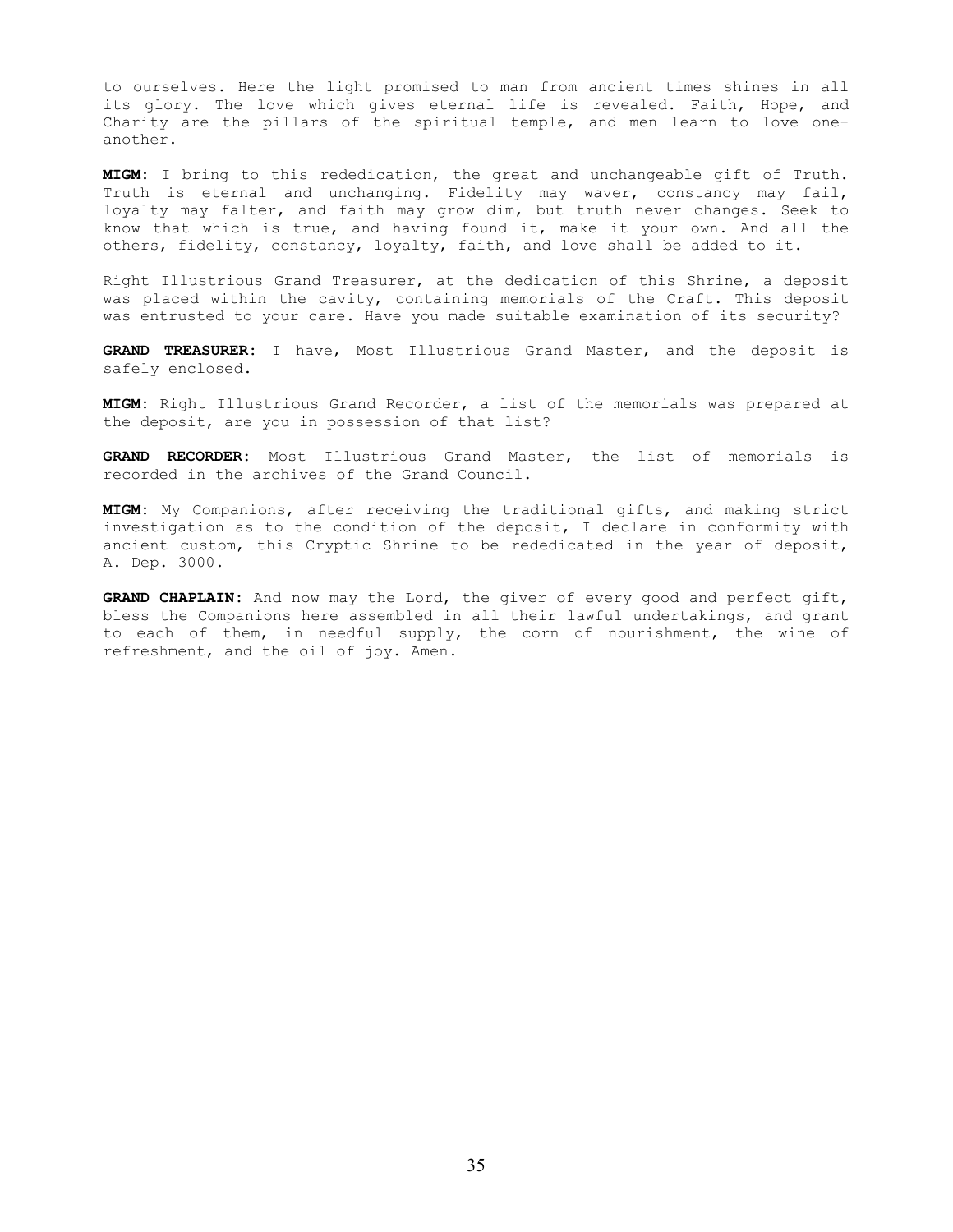### **CEREMONY for INSTALLATION 0F OFFICERS of COUNCILS OF CRYPTIC MASONS**

Officers of a Constituent Council may be installed by a Grand or Past Grand Officer, if a Past or Present Illustrious Master, that are members of a regularly constituted Council of Cryptic Masons in Indiana.

The Companion officiating, represents the Most Illustrious Grand Master, and will be addressed by that title. He will appoint to assist him in the ceremonies, a Grand Chaplain, a Grand Marshal and a Grand Recorder. He will direct the Grand Recorder to call the list of officers to be installed These officers will come forward and be seated in order by the Grand Marshal, the Illustrious Master being on the right of the line facing East.

When in order, the Grand Marshal will say:

Most Illustrious Grand Master, I present these Companions who have been elected or appointed to serve this Council for the ensuing year.

The Grand Master will rise, call up the Council, and say:

Companions, before proceeding to invest you with the honors and responsibilities of the office to which you have been called, it becomes my duty to administer to you the obligation of that office.

You will pronounce your name In full, and listen until I bid you speak:

I, \_\_\_\_\_\_\_, do solemnly promise and vow that I will support and maintain the Constitution, Laws, and General Regulations of the Grand Council of Cryptic Masons of the State of Indiana; and that I will to the utmost of my knowledge and ability, discharge the duties of the office with which I am now about to be invested. Repeat after me: So help me God.

Companions, let us pray.

The Grand Chaplain will now offer the following:

Most Holy and Glorious Lord God, we approach Thee with reverence and implore Thy blessings upon the Companions selected to preside over and conduct the business of this Council for the ensuing year. Fill their hearts with Thy awe, that their tongues and actions may promote Thy glory.

Make them steadfast in Thy service; grant them firmness of mind; animate their hearts and strengthen their endeavors; may they teach Thy judgments in truth, and Thy laws in righteousness; and may the offerings they shall make before Thee, upon Thine Altar, prove an acceptable sacrifice unto Thee. Bless them, O Lord, and bless the work of their hands. Accept us in mercy; hear Thou from heaven, Thy dwelling place, and when Thou hearest, forgive our transgressions. AMEN.

Response from all: So mote it be.

The Ill. Grand Master will seat the Council. The Grand Marshal will invest the I.M. elect with his jewel, and present him before the Ill. Grand Master.

Grand Marshal: M.l. Grand Master, I present \_\_\_\_\_\_\_\_\_\_\_ who has been elected Illustrious Master of this Council for the ensuing year.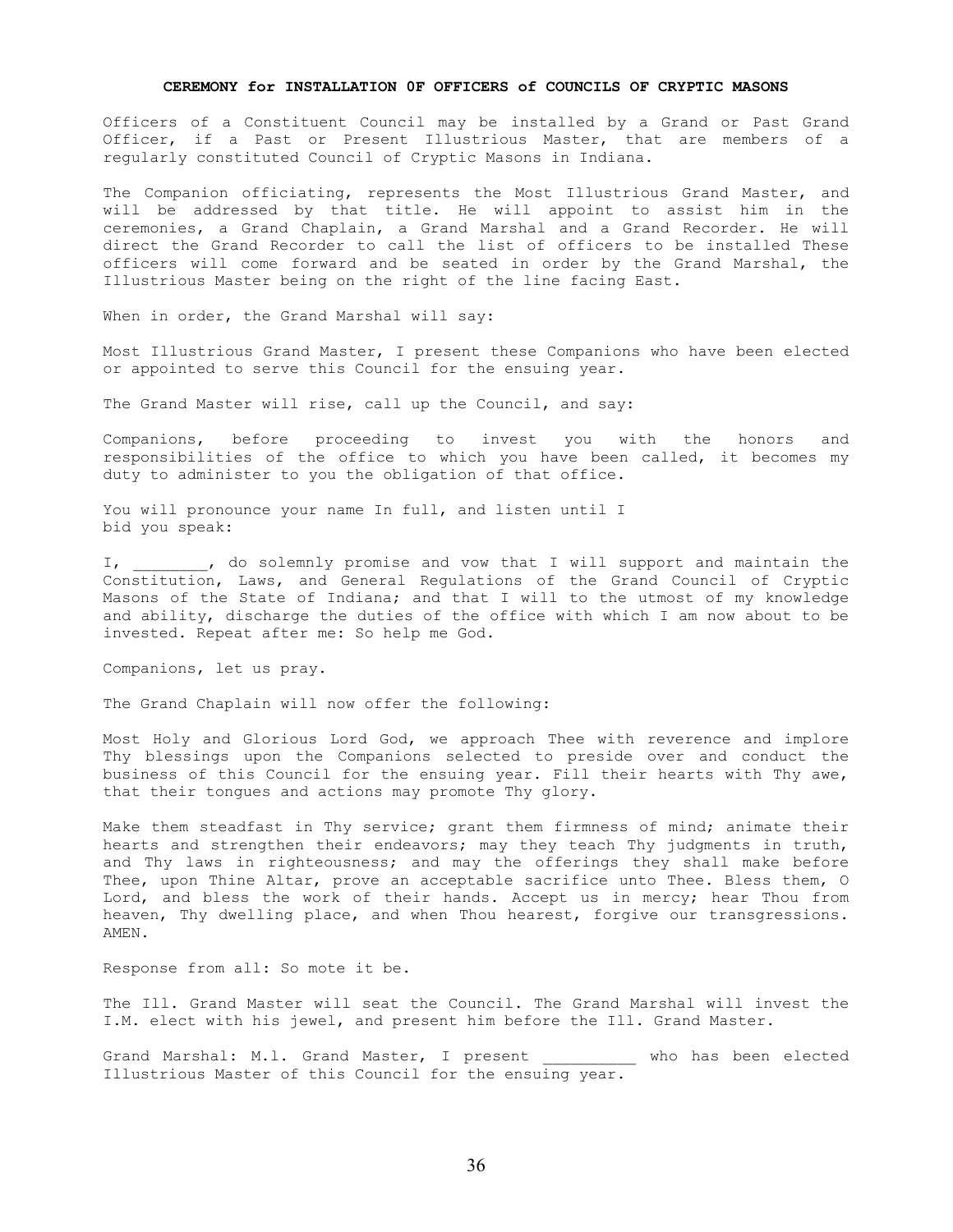Ill. Grand Master: Illustrious Companion, I feel great satisfaction in receiving you as the Illustrious Master elect of this Council. It is a station highly honorable to him who diligently and faithfully performs the duties imposed upon him. The important trust committed to your charge will call forth your utmost exertions, and the exercise of your best facilities. It now becomes your duty to set for your Companions an example of diligence, industry, and fidelity, and see that the officers associated with you faithfully perform their respective duties.

By a frequent reference to the By-Laws of your Council and the General Regulations of the Order, and a constant observance of the great principles inculcated in the several sublime lectures and charges, you will be enabled to fill the important obligations resting upon your shoulders with honor to yourself and credit to the Fraternity. Grand Marshal you will conduct the Illustrious Master to his station in the East.

Grand Marshal then returns to the line of officers and invests each with his jewel and presents him to the Ill. Grand Master with the following statement:

Grand Marshal: M.I. Grand Master, I present to you Companion \_\_\_\_\_\_\_\_\_\_\_\_, who has been (elected or appointed) \_\_\_\_\_\_\_\_\_\_\_\_\_\_\_\_\_\_\_\_\_\_\_, for the ensuing year.

### **CHARGE TO THE DEPUTY MASTER**

The duties of the important office to which your Companions have elevated you will require your constant and earnest attention. You are to occupy the second seat in the Council, and it will be your duty to aid and support your Chief in all the requirements of his office. In his absence you will be called upon to preside in the Council, and to discharge the important duties of that station.

### **CHARGE TO THE PRINCIPAL CONDUCTOR OF WORK**

Companion, as the third officer of this Council, it is your duty to sound the silver trumpet at early dawn and eve of day, when the sun's first and last rays gild the mountain tops, to announce high twelve, and proclaim the time for rest and refreshment.

In the absence of your two superior officers you will be required to perform the duties annexed to their stations respectively.

As the interest of your Council ought never to suffer from want of intelligence in its officers, you will quickly see the necessity of being always qualified and prepared to meet such an emergency, should it ever arise.

#### **CHARGE TO THE TREASURER**

Companion, it is your duty to number and weigh out the shekels of the sanctuary, and provide for the helpless orphan. The qualities, which should distinguish you, are accuracy and fidelity, ever being vigilant to keep a true and accurate account of the receipt and disbursements of your Council, rendering a just account of the same when required.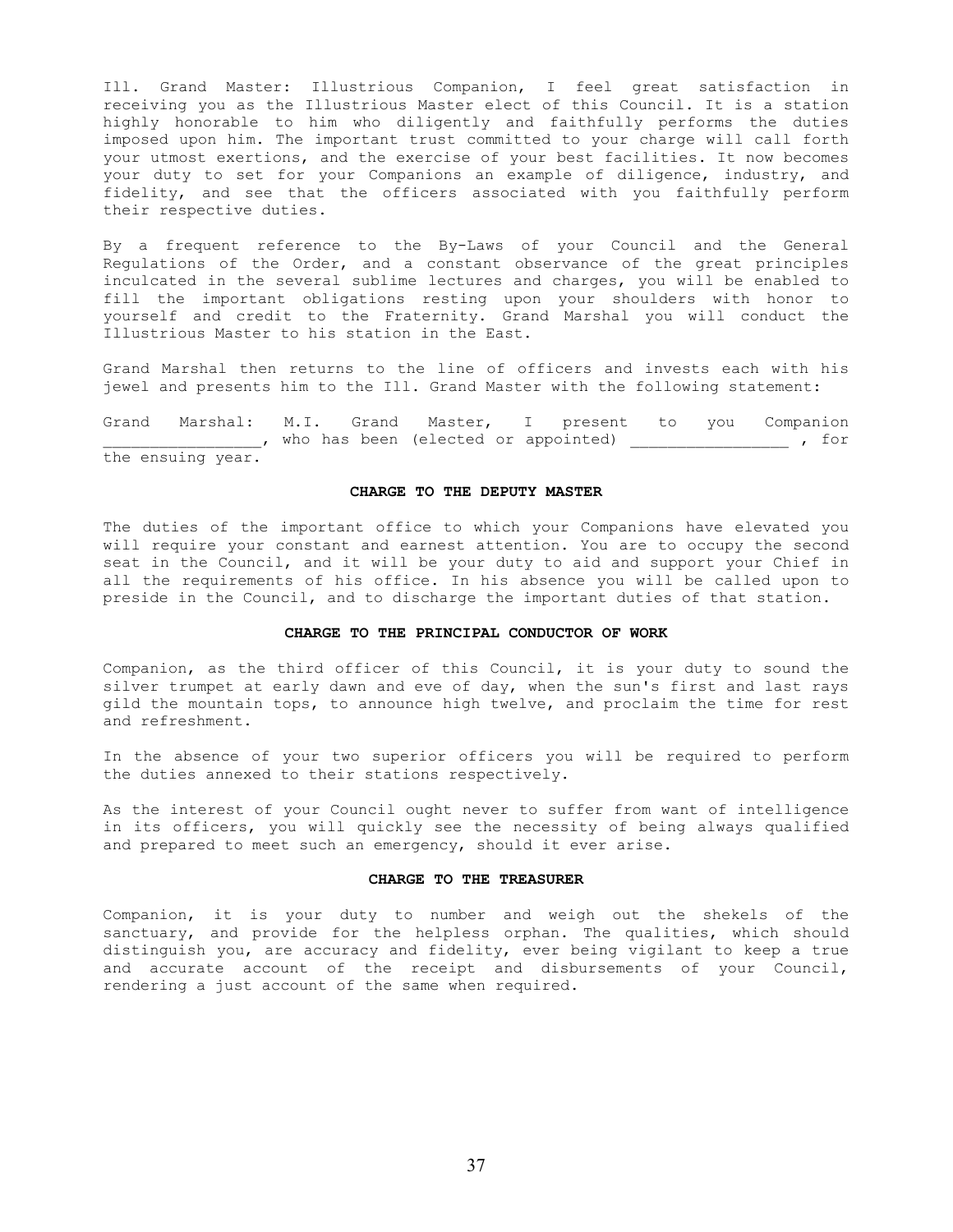## **CHARGE TO THE RECORDER**

Companion, the characteristic which should grace you in discharging the various duties of your station are correctness in recording the proceedings of your Council; judgment in discriminating between what is proper and what is improper to be written; regularity in making the returns to the Grand Council; integrity in accounting for all funds that may pass through your hands, and fidelity in paying the same over to the Treasurer. These qualities have designated you as a suitable Companion for the important office to which you have been elected.

# **CHARGE TO THE CAPTAIN OF THE GUARD**

Companion, having been elected (or appointed) Captain of the Guard in this Council, you are to guard well your post, and suffer none to pass, but the select, the faithful and the worthy. Be ever attentive to the commands of your chief, and always near at hand to see them executed.

# **CHARGE TO THE CONDUCTOR OF COUNCIL**

Companion, the office to which you have been elected (or appointed) is one of great importance in the proceedings of this Council. In the discharge of the duties of this office, be fervent and zealous. You will thus secure the respect and esteem of your Companions and the approbation of your own conscience.

# **CHARGE TO THE STEWARD**

Companion, you have been elected (or appointed) Steward of this Council. It is your province to see that every essential preparation is made for the convenience and accommodation of the Council. You are to see that necessary refreshments are provided, and that all Companions are suitably accommodated and supplied. You are to be frugal and prudent in your disbursements, and cautious that no extravagance or waste is committed in your department.

### **CHARGE TO THE CHAPLAIN**

Companion, you have been appointed Chaplain of this Council. Your good inclinations will undoubtedly aid you in the performance of those solemn services which all created beings should constantly render to their Creator. The Holy Bible, that great light in Masonry, we entrust to your care; and may your own deportment afford the best example of the Holy Precepts contained therein.

#### **CHARGE TO THE ORGANIST**

Companion, you have been appointed Organist of this Council. In uniting the harmony of music with the ritualistic performance of your Council, deeper and lasting impressions may be made on the candidates for the degrees. In addition, your skills will add beauty and charm to the meeting of your Companions, and in many ways brighten their lives through the music you provide the Council.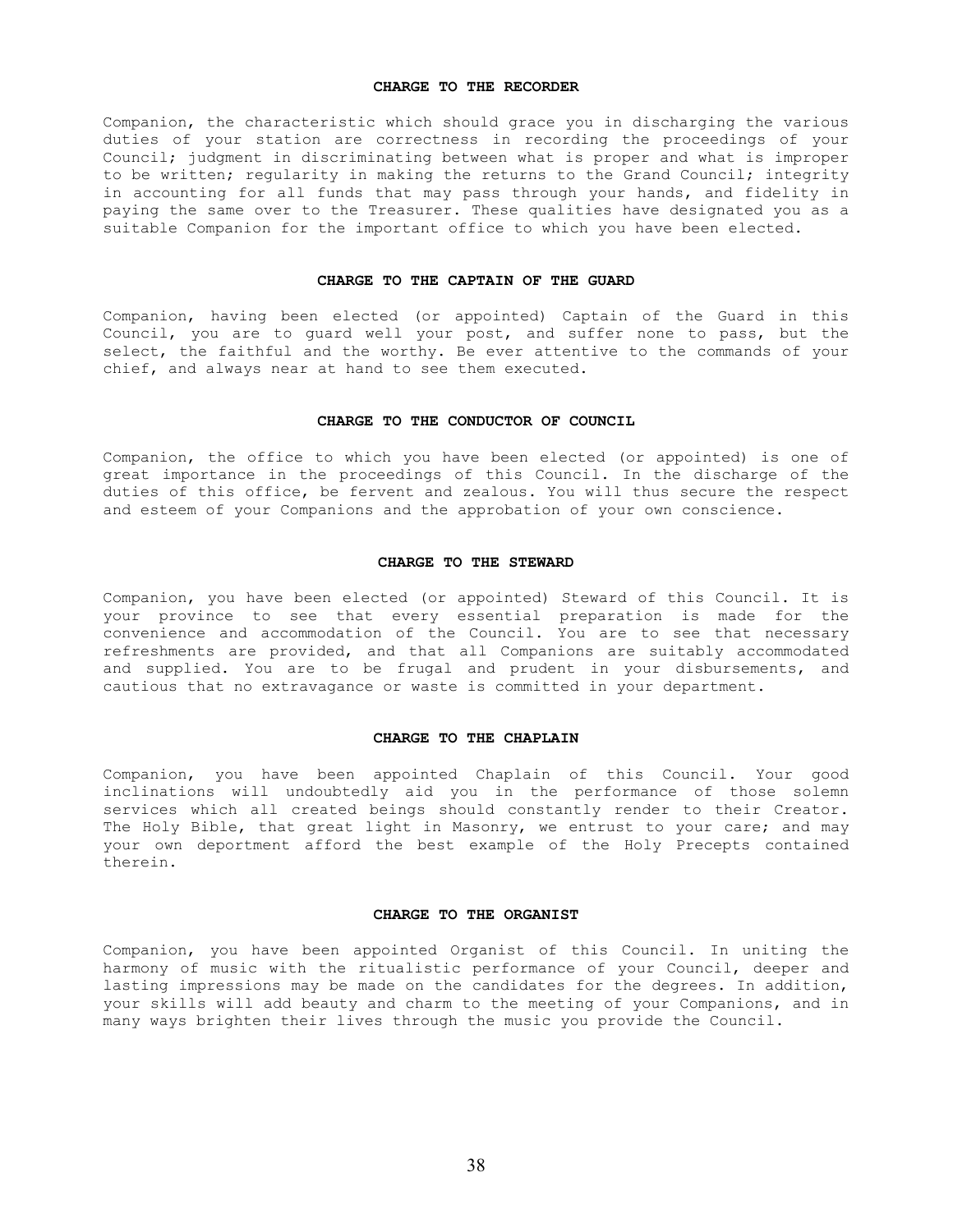# **CHARGE TO THE SENTINEL**

Companion, you are appointed to the office of Sentinel in this Council. I now invest you with the sword, the implement of your office. As a sword is placed in the hands of the Sentinel to enable him to guard the sanctuary with sleepless vigilance, so should it morally serve as an admonition to all, to set a guard at the entrance of our thoughts; to place a watch at the door of our lips; and to post a sentinel at the avenues of our affections. Essentially excluding every unworthy thought, word and deed, and enabling us to preserve our conscience clear of offense toward God and man.

# **ADDRESS TO THE ILLUSTRIOUS MASTER**

Illustrious Companion, (Ill. Master rises) you have been honored by the members of this Council with the highest office in their power to bestow. You have accepted a trust and responsibility that will require all your efforts to discharge. You are to have a careful eye over the officers and general conduct of this Council; see that due order is observed on all occasions; that members are properly instructed; and that no improper levity be permitted, especially at the introduction of strangers among the workmen. In conclusion, you are to he an example to your officers and members, which they need not hesitate to follow.

### **ADDRESS TO THE OFFICERS**

(\*\*) Companions in office, it is your duty, by precept and example, to teach others those moral duties so long a part of our honored fraternity. Be aware, that your preferment as officers is founded upon service; ever remembering that he who faithfully performs his duty well, even in a subordinate station, is entitled to the same esteem and respect as he who is invested with the supreme authority. I trust, therefore, that all will have but one goal, to please each other and enjoy every satisfaction, which our comradeship may afford.

# **CHARGE TO THE COUNCIL**

Companions, from the nature of our society, some must rule and others obey. While justice and moderation are required of the officers in the discharge of their official duties, subordination and respect for their rules are equally demanded of the members; the relation is reciprocal. The interests of both are inseparable, and without mutual cooperation the labors of neither can succeed.

May He whose watchful care is over all those who put their trust in Him, ever keep and preserve this Council. Amen. So Mote It Be.

Grand Marshal, you will proclaim the Officers of \_\_\_\_\_\_\_\_\_\_\_\_\_\_ Council No. duly installed.

# **PROCLAMATION**

Grand Marshal: In the name and by the authority of the Grand Council, Cryptic Masons of Indiana, I proclaim duly elected and installed this and day of \_\_\_\_\_\_ the officers of \_\_\_\_\_\_\_\_Council No.\_\_\_.

NOTE: Should the installation be performed in public, a procession, music, oration, etc., may be had in their appropriate place in the ceremonies.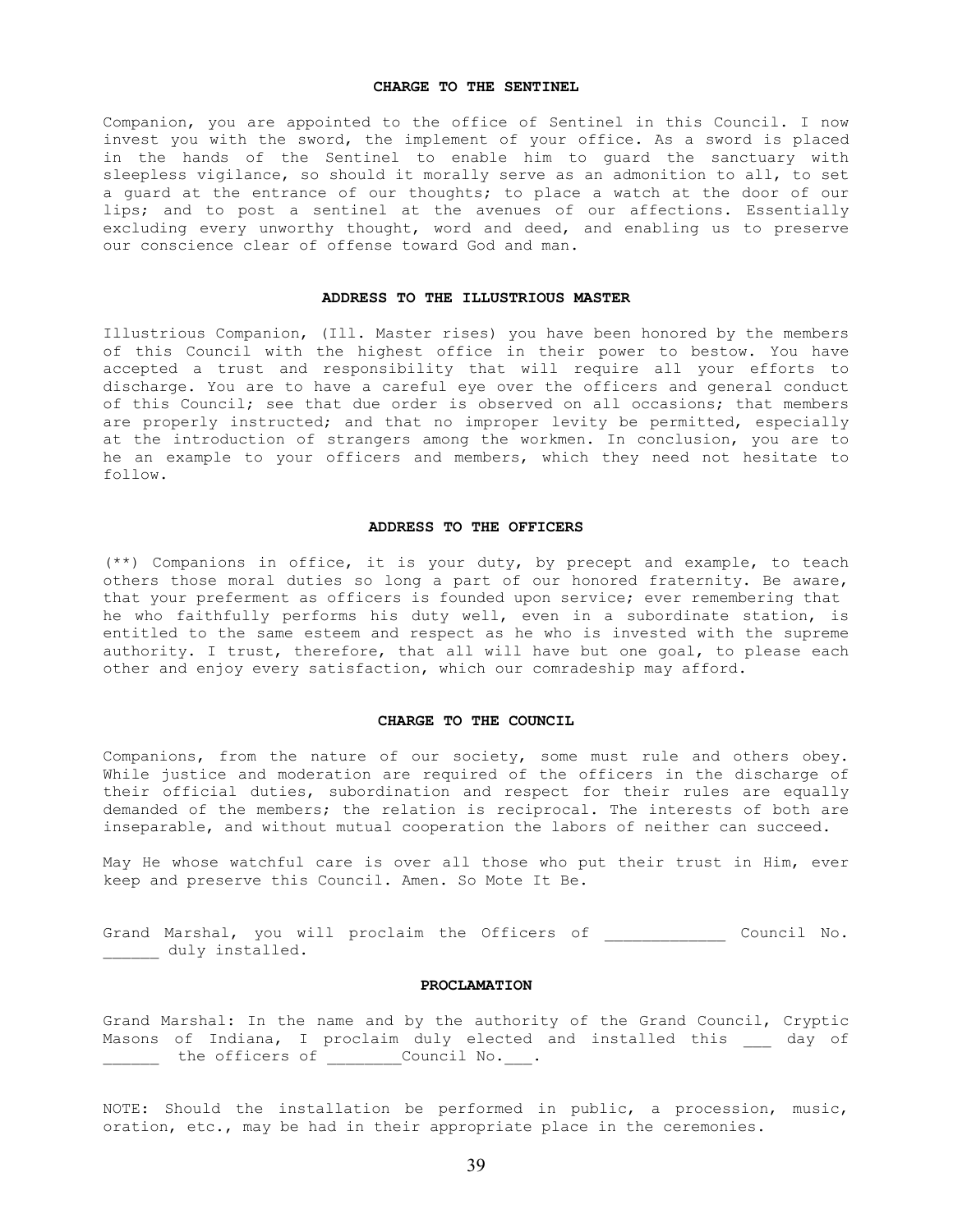# **LIFE MEMBERSHIP PROGRAM**

The Grand Council approved a Life Membership Program which is outlined in it's entirety in the General Regulations and may be purchased through your recorder. The payment schedule below is based on minimum dues of \$12.00. The payment is higher if your current dues are more than \$12.00. The higher rate is determined by multiplying the amount of your dues times the factor for your age.

The Schedule to determine the current payment amount is as follows:

| AGE       | <b>FACTOR</b> | \$12.00  | AGE       | <b>FACTOR</b> | \$12.00  |
|-----------|---------------|----------|-----------|---------------|----------|
| $21 - 24$ | 31            | \$372.00 | $45 - 49$ | 21            | \$252.00 |
| $25 - 29$ | 29            | \$348.00 | $50 - 54$ | 19            | \$228.00 |
| $30 - 34$ | 27            | \$324.00 | $55 - 59$ | 17            | \$204.00 |
| $35 - 39$ | 25            | \$300.00 | $60 - 64$ | 15            | \$180.00 |
| $40 - 44$ | 23            | \$276.00 | 65 & up   | 13            | \$156.00 |

If your dues are higher than \$12.00, use the following formula. Find the factor for your age and multiply it times your annual dues.

Example: If a companion is 58 and his dues are \$20.00 per year, then the factor 17 is used thus: 17 x \$20.00 = \$340.00

If you are interested after reviewing the cost, see your recorder for details.

# **ISH SODI COUNCIL NO. 1855 UD**

The Grand Council approved a Council UD to be used as a tool of the M.I.G.M. It's purpose:

- 1. To serve as a method of continuity or holding area for companions of councils that forfeit/surrender their charters until they find another council.
- 2. To serve the various "York Rite Classes" in being able to handle membership at large and/or out of state petitioners.

3. To assist the Most Illustrious Grand Master and the Grand Council of Indiana in any manner they may request the assistance of this council.

This Council was set to work by the M.I.G.M Robert E. Durham, Jr. in 1994 with the R.I. Deputy Grand Master serving as the presiding officer. The procedures and operating rules was written by the M.I. Grand Master, Ronald W. Adkins, 1995, the first presiding officer.

Only dual membership in this council is permitted with the exceptions listed in 1. & 2. above. Its purpose is not to initiate candidates and be in competition with constituent councils.

# **CRYPTIC MASONS MEDICAL RESEARCH FOUNDATION**

The Grand Council of Indiana has adopted the General Grand Council Charity as its charitable endeavor. Currently the only benefactor of this Foundation is the I.U. Medical Center. The annual grants from the Foundation to the Medical Center are used for research into the cause and possible cure of Atherosclerosis. In 1990 the amount of our annual grants was raised to \$40.000.00 per year and may be raised in 1996.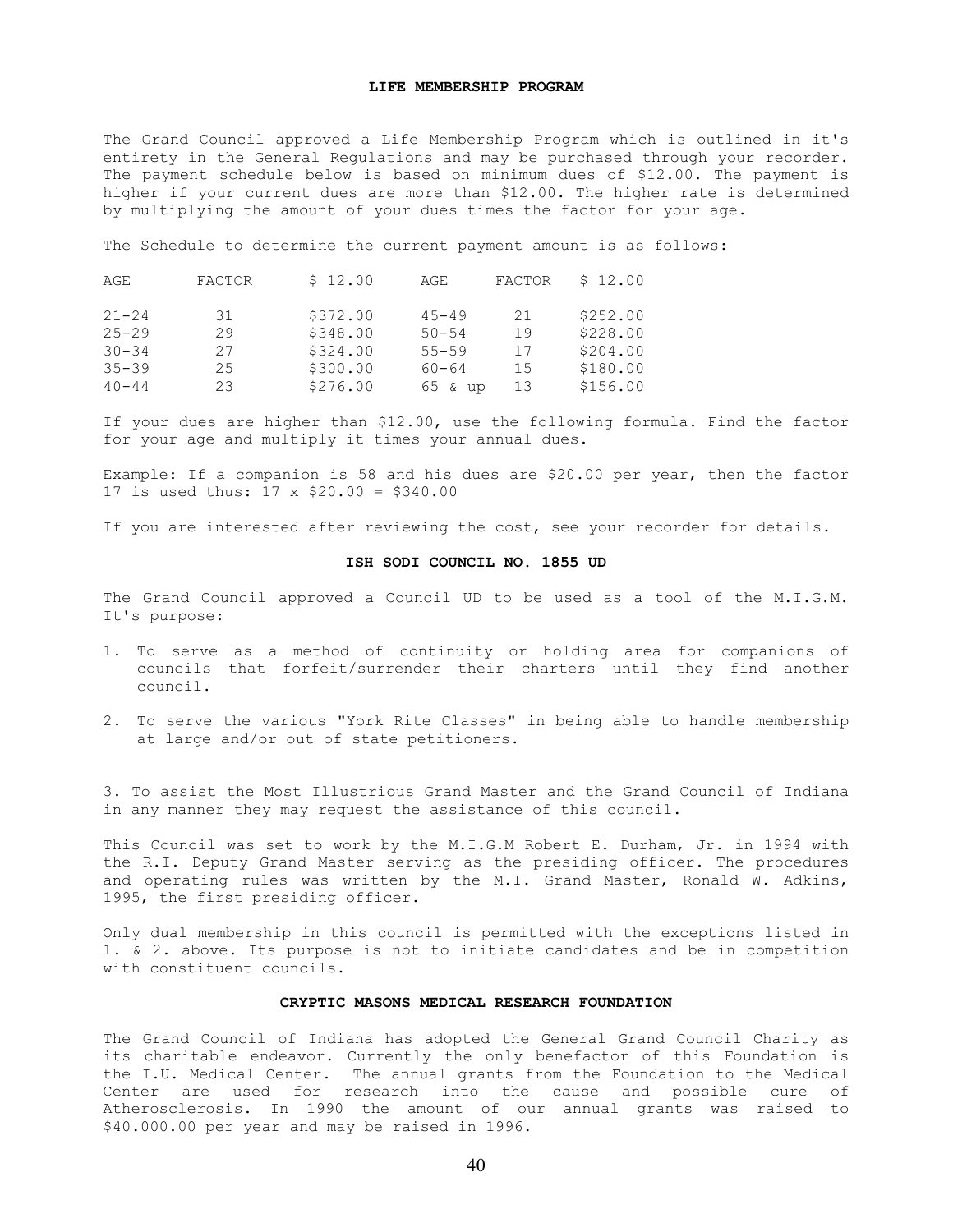The forerunner of this Charity was the General Grand Council Benevolent Foundation. It was founded in 1978 by the late Dr. Owen L. Shanteau, PMIGM, Grand Recorder of Indiana and also the M.P. General Grand Master of the General Grand Council, at the time. Upon the death of Dr. Shanteau on October 17, 1985, Marion K. Crum, PMIGM was appointed by the M.I. Grand Master, Jack L. McMullen to succeed him as Grand Recorder. The records for the charity were picked up with the Grand Recorder files. The General Grand Master, Bernard F. Mandlebaum appointed Marion to be the interim Secretary and he was subsequently elected at the next General Grand Triennial. He currently holds that position in 2004. Starting out in 1985 with \$72,000.00, the Foundation currently has and endowment fund over \$1,600,000.00 dollars.

# **TABLE COUNCIL**

*After the Council is open in regular form, the Ill. Master declares the Council open for the purpose of a Table Council. The meal of the evening will now be served according to the facilities at hand. The Ill. Master will give an explanation of charging the cannons and giving the toast.* 

I.M. -- To make ready, or to charge the cannons, hold the glass at shoulder height, the arm extended. At the order to fire, take a sip from the glass, then bring the glass to the left breast; move it to the right breast; extend the arm forward, thus forming the two sides of an equilateral triangle. Bring the glass to rest with a (*bang*) report.

# **THE COUNCIL IS NOW READY.**

I.M. -- Companion Deputy Master, have you anything to offer?

DM. -- Ill. Master, I propose a toast.

I.M. -- Companion Captain of the Guard, see that the cannons are charged for this toast.

C.G. -- (\*\*\*) Companions, make ready your cannons. Ill. Master, your order has been obeyed.

I.M. -- Proceed.

D.M. -- To our three Ancient Grand Masters, S.K.I., H.K.T., and H.A.

I.M. -- (*Repeats Toast*) Fire. (\*) (*A portion of the business may be transacted here*)

I.M. -- Companion Principal Conductor of the Work, have you anything to offer?

P.C.W. -- Ill. Master, I propose a toast.

I.M. -- Companion Captain of the Guard, see that the cannons are charged for this toast.

C.G. -- (\*\*\*) Companions, make ready your cannons. Ill. Master, your order has been obeyed.

I.M. -- Proceed.

P.C.W. – To our Country, our Flag, and the Office of the President of the United States of America.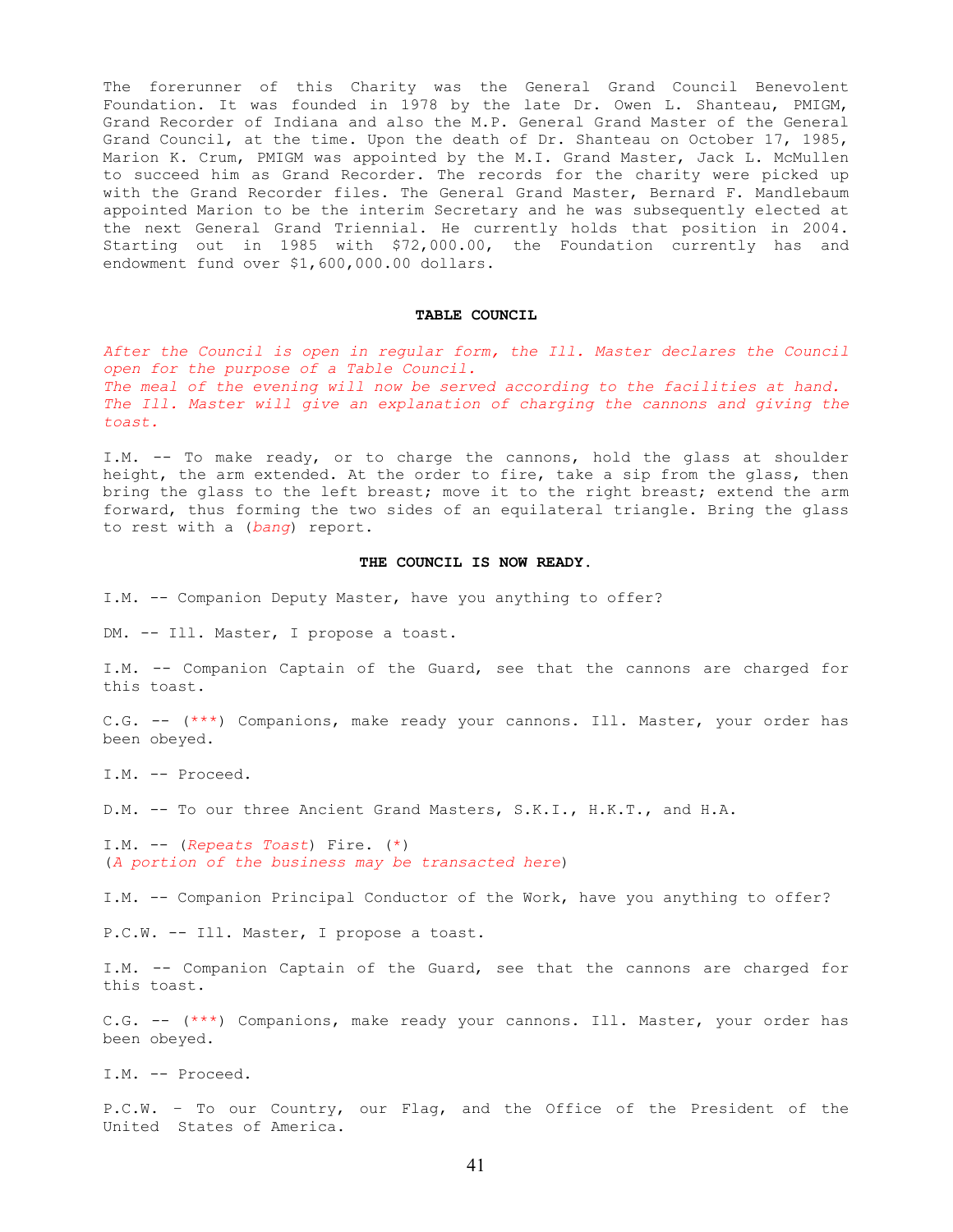I.M. – (*All Repeat Toast*) Fire. (\*) (*More business may be conducted*)

I M. – Companion Conductor of Council, have you anything to offer?

C.C. – Ill. Master, I propose a toast.

I M. – Companion Captain of the Guard, see that the cannons are charged for this toast.

C.G. – (\*\*\*) Companions, make ready your cannons for this toast. Ill. Master, your order has been obeyed.

I.M. – Proceed.

C.C. – To our Companions who now reside in the Celestial Council above, their widows and orphans.

I.M. – (*All Repeat Toast*) Fire. (\*) (*Further or special business may be done at this point*)

I.M. – Companion Steward, do you have anything to offer?

STEWARD: -- Ill. Master, I propose a toast.

I.M. – Companion Captain of the Guard, see that the cannons are charged for this toast.

C.G. – (\*\*\*) Companions, make ready your cannons for this toast. Ill. Master, your order has been obeyed.

I.M. – Proceed.

STEWARD: -- To all Select Masters who may pass our door and enjoy the fruits of our labors.

I.M. – (*All Repeat Toast*) Fire. (\*) (*Any remaining business should be conducted now*)

I.M. – Companion Captain of the Guard, have you anything to offer?

C.G. – Ill. Master, it is my desire to contribute to the relief of the needy who are afflicted with some physical problem regardless of their creed.

I.M. – This is a noble gesture and should be enjoyed by every Select Master. Companion Steward, (\*) you will pass by all present that they may aid in this noble and glorious work.

Prior to the Steward passing among the Companions, an explanation of the charity which the funds are to go is given. It is recommended to use the Cryptic Masons Medical Research Foundation.

STEW. – Ill. Master, your order has been obeyed.

I.M. – Companion Captain of the Guard, your charity and the charity of our Companions is to be congratulated. (\*\*\*)

Companions, make ready your cannons. Companion Captain of the Guard, proceed with your toast.

42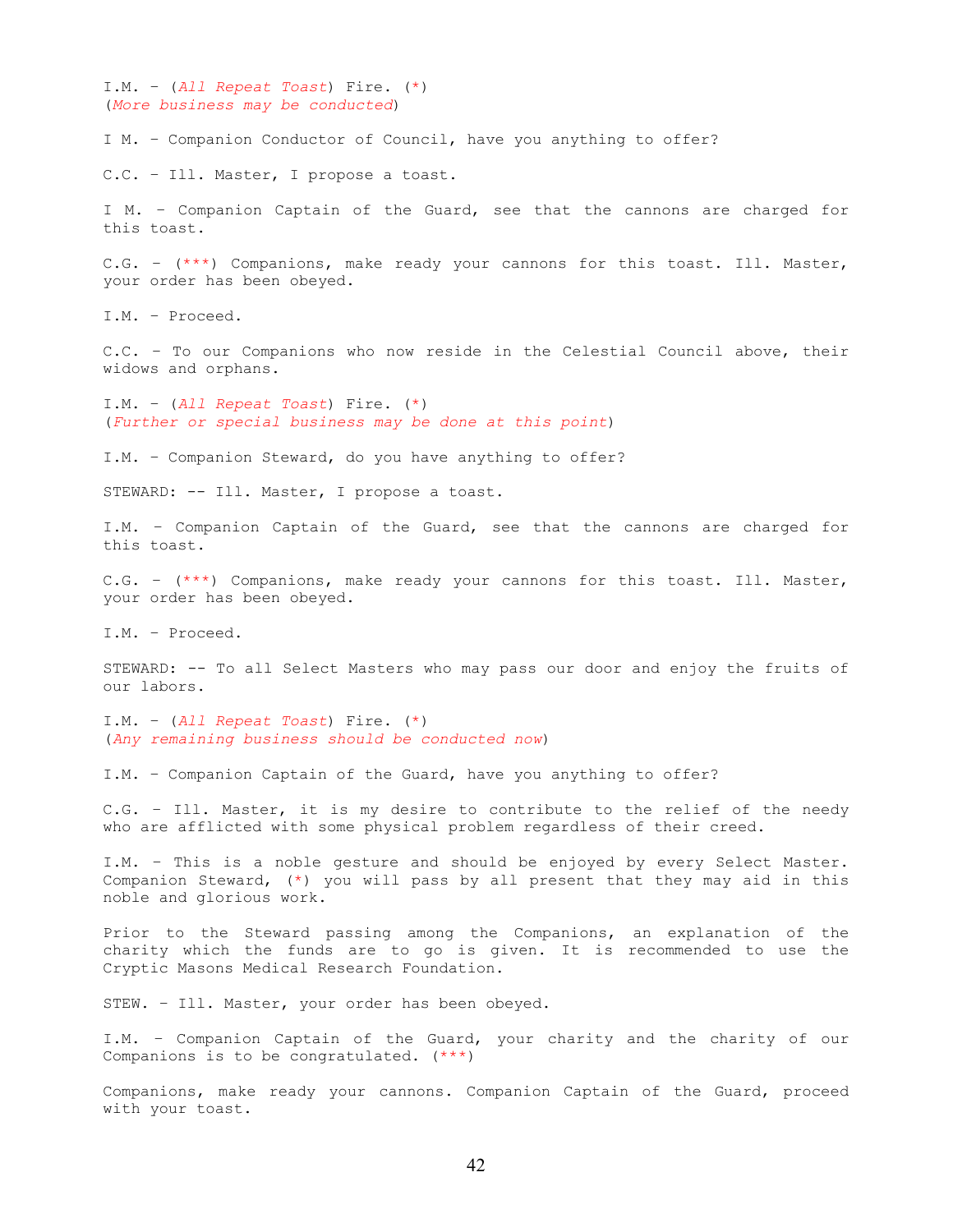C.G. -- It is my desire to see this small offering given to the Cryptic Masons Medical Research Foundation Inc., to see that it is used wisely. I toast to the health of the world.

(*It is recommended the offering be given to the Most Ill. Grand Master or his representative. However, this is not required*)

I.M, -- To the health of the world. Fire (\*) (*offering is now given to the Companion designated and his remarks are in order. The Council may now be closed in regular form as by ritual.)*

*Note: If the Table Council is not being used in lieu of an official visit of the Grand Lecturer, it may be declared open, if the I.M. desires.* 

# **CRYPTIC MONITOR**

Published by Authority of the Grand Council, Cryptic Masons of the State of Indiana 1981 Second Edition 1989 Third Edition 1995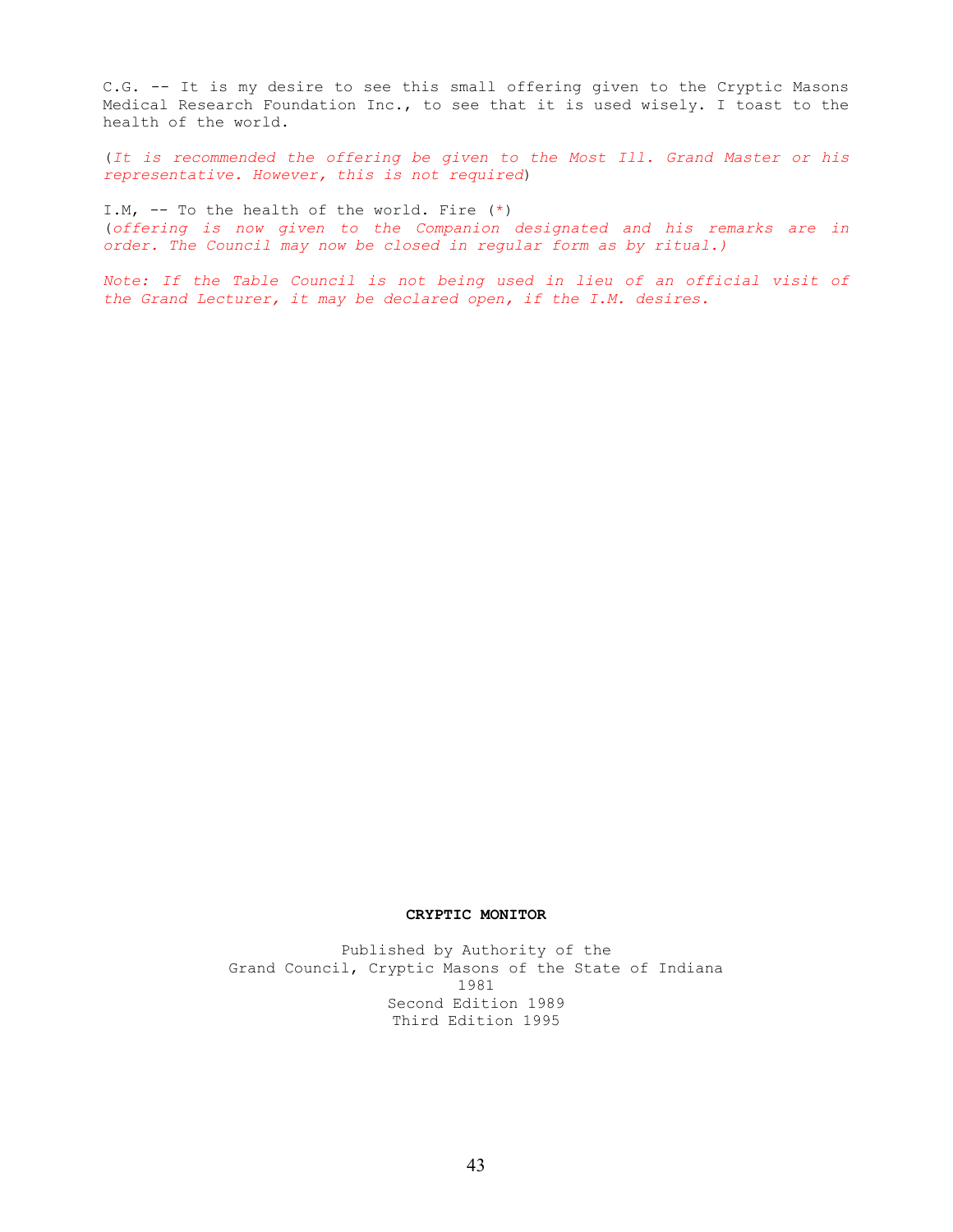# **GLOSSARY**

**Aaron's Rod --** (ar'en) Aaron, brother of Moses, was the owner of the rod which "budded, blossomed, and brought forth fruit in a day."

**Abif** -- (Ah bif') see Hiram

**Acacia**--(a-ka'sha) a tree native of warm climate, and the evergreen used in the Master Mason Degree. It has been used for many years, possibly centuries, as a symbol of immortality or of resurrection.

**Accepted**--(ek-sept'-ed) a distinction in name between ordinary working or operative Freemasons and those who came into the Fraternity as honorary gentlemen members.

**Adoniram**--(ad-o-ni'-ram) From I Kings 5:14, we learn that *King* Solomon appointed this character over the hewers in the mountains of Lebanon. He was to be the first to receive the WORD from the three Grand Masters.

**Allegory**--(al'a-gor' i) a story in which there are two or more meanings. One being a simple, obvious meaning, and the other a figurative or hidden meaning, the first hinting at, or indicating the second.

**All-seeing Eye**--A symbol of omnipresence and watchfulness of the Supreme *Being.* 

**Alpha and omega**--(al'fa)-(o-meg'a) The first and last letters of the Greek alphabet. This expression is used to indicate the eternal, all-embracing or complete character of a thing.

**Altar**--(al' tar) a table or platform for sacred purposes. The piece of furniture that is most prominent, and located in the center of American Masonic Lodges.

**Ample Form**--(am'p'l) Ample means plentiful, sufficient, or more than adequate, but since DUE FORM also indicates sufficient power, the distinction seems to be purely Masonic in use. A Masonic body is said to be opened or closed in AMPLE FORM when opened or closed by the Grand Presiding Officer in person, which he usually does in some short form that he considers AMPLE.

**Anagram**--( an' e-gram' ) a word made by rearranging the letters of that word.

**Anoint**--(a-noint') to consecrate by pouring on oil; an ancient custom commonly practiced among the Hebrews. The ceremony of anointing or unction, is employed in the Order of High Priesthood, in the Thrice Illustrious Master Degree, and in some of the Scottish Rite Degrees.

**Apprentice**--(a-pren' tis) a person bound by legal agreement or indenture to serve a given term of years to learn an art or trade.

**Apron**-- (a'-pron) the word was originally napron from the French word naperon, but over the years it has been corrupted into apron. It is of general application to describe any sort of shield, from a piece of cloth to protect the clothing to the concrete face of a dam. The wearing of aprons by Freemasons is in imitation of earlier operative practices.

**Ark**--(ark) Used to indicate the Ark of the Covenant. It was made of shittim wood (acacia), overlaid with gold and was about four feet long and two feet wide two feet deep, and had rings on the sides through which staves could be inserted so it might be carried by the Levites. The top of the Ark was called the Mercy seat and had two Cherubim with outstretched wings placed upon it. Within the Ark was kept the tablets of stone, a pot of manna, and Aaron's Rod. It was kept in the Sanctum Sanctorum or Holy of Holies of the Temple.

**Arrest of Charter**--for infraction or violation of Masonic Law, the Presiding Head of a Masonic body may order a body to suspend work until the matter can be investigated, and the Charter of the body ordered into the custody of the Grand secretary. While under this stipulation, all activities of the body must cease, Lon. Except as directed by the Presiding Head.

**Ashlar**--('ash'-lar) a shaped stone, either in the rough or finished form.

**Asylum**--(a-si' lam) The meeting place of a Commandery of Knights Templar, and means a retreat or place of safety.

**Babylonian Captivity**--(bab'-a-lo'-nian) began with the taking of Jerusalem by the Caldeans in 586 B.C. Study indicates that there was more than one capture and deportation, and none of them was a captivity in the ordinary sense of imprisonment or slavery. They were probably relocations or resettlements of the Hebrews.

**Baldric**--(bol'-drik) a belt or sash worn over the shoulder and diagonally across the breast.

**Battery--**(bat' er-i) a term applied to several raps of the gavel or the or clapping of hands, either uniformly or in some special sequence. The most familiar battery being GRAND HONORS, or the three times three clapping of the hands.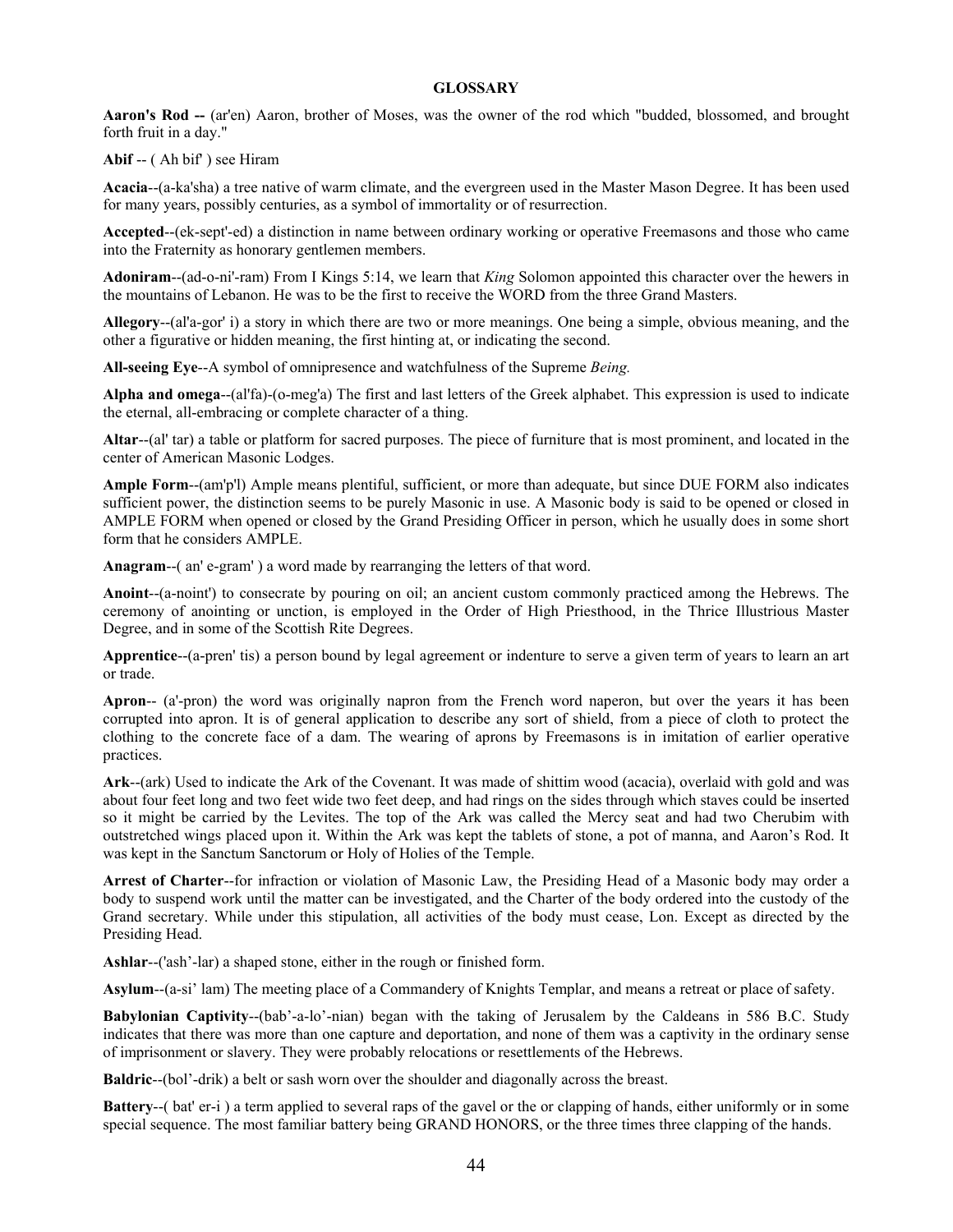**Beauseant**--(bo-shant) Battle flag of the ancient Templars. A flag which which is half black, and half white, divided horizontally in the middle.

**Boaz**--( bo' az ) A well-to-do Bethlehemite in the days of the judges. Better known to Masons as the left-hand pillar of King Solomon's Temple.

**Book of Constitutions**-- the term applied to a book or manuscript containing the fundamental law, regulations, or constitutions of a Masonic body.

**Book of the Law**--see Bible

**Breast Plate**--In Masonic usage, the emblem of the Hebraic High Priest. It was set with 12 stones representing the

12 tribes of Israel. Although different versions are given in the Bible as to the various stones (King James Version), it is generally agreed that they were Sardius, Topaz, Carbunic, Emerald, Sapphire, Diamond, Ligure Agate, Amethyst, Beryl, Onyx, and Jasper.

**Broken Column**--the perfectly wrought column represents the finished work of a person, hence, the broken column symbolizes the death of a person.

**Burning Bush**--(appears in chapter 3 of Exodus) the story told by Moses of how Yahweh spoke to him about bringing the Jews out of Egypt.

**By-Laws**--the set of rules and regulations of individual Masonic bodies that are left to the subordinate body and are in addition to the Constitution and By-Laws of the Grand Body.

**Cable tow**--(ka' b'l) a rope by which a mass, especially a ship may be hauled, pulled, or towed. In Masonry, it means the scope of a man's reasonable ability.

**Caduceus**--( ka-doo' si-us ) the staff carried by the Greek god Hermes, and the Roman God Mercury. A staff with two serpents entwined in opposite directions. It is one of the forerunners of our officer rods.

**Candlestick. Seven-branched**--As we use it today, it is an imitation of the ones used in the Tabernacle as described in Exodus.

**Capstone**, Cape-stone--The uppermost stone of an arch or dome, and usually the last stone to be set in place, signaling the completion of the structure.

**Chalice**--( chal' is ) a cup for ceremonial purposes as in the Order of the Temple, and some of the Scottish Rite Degrees.

**Chaos**--( ka' os ) confusion and/or disarrangement; lacking in form and order. A familiar motto is ORDO ab CHAO, meaning order out of chaos.

**Chapeau**--(sha-po') the cocked hat covered by a white ostrich plume underlain with black plumes in the uniform of the Knights Templar.

**Charlatan**--(shar'le-t'n) In Masonry, he is a purveyor of pretended but false Masonic degrees. More often than not, these were renegade Masons who sold degrees at reduced rates. All of these, without exception were in business for the money.

**Cherub; Cherubim**--( cher' ab ) a lower order of angel than a seraph. Usually found depicted with the head and breast of a man and the wings of a bird. Some authorities add that the belly was that of a lion and the feet those of an ox. If so it carries out the symbolism of the Lion, the ox, the man, and the eagle. The shekinah or divine presence was between the cherubim on the Mercy Seat of the Ark of the Covenant.

**Circumambulation**--(sur' kam am' bya la shun) The practice of making a circuit about a thing or in an area of reverence or importance is very old, and when it amounts to a rite, it is called the Rite of Circumambulation, meaning walking around.

**Circumspection**--(sur'kam-spek'shan) the act of looking around, and is necessary for prudence and temperance.

**Clandestine**--( klan des' tin) In general meaning it is secret, private, or concealed. It also means hidden, underhanded, sly, furtive, stealthy. This word is not well suited for its Masonic meaning since some of the above words may well be applied to many Masonic bodies. The name as we use it means a body, because of its failure to secure and hold a warrant, charter, or other authority to exist, has its character brought into issue. Since the issue is usually law, it would be better to apply a term such as illegal, unlawful, irregular, unauthorized, or schismatic.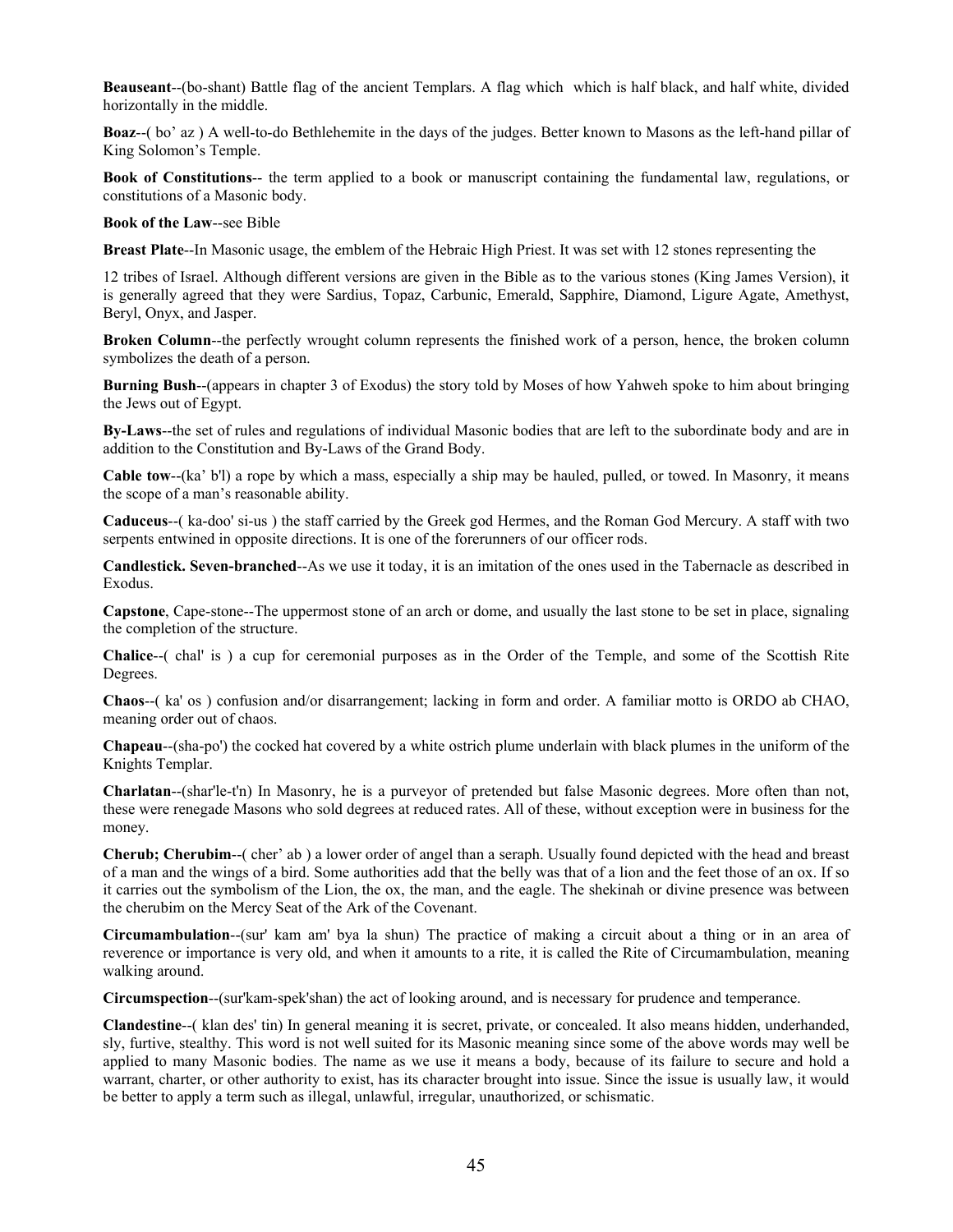**Clay Ground**--the two brazen pillars and the sacred vessels were said to have been cast in the clay grounds between Succoth and Zarthan or Zeredathah. This place is located about 35 miles northeast of Jerusalem, and it is here that Hiram Abif is said to have located his foundry.

**Companion--(kam-pan'yan) as used in the Chapter and Council, it corresponds to BROTHER in the symbolic lodge.** 

**Conclave**--(kon'klav) A meeting. originally used by the Knights Templar, but now superseded by Grand Commandery, Grand Encampment.

**Consistory**--( kan sis' ta ri) a place of assembly or a council chamber. In the Scottish Rite is governs the degrees between the 19th and 32nd degrees. In the southern jurisdiction it governs the 31st and 32nd degrees.

**Convocation**--( kon' vo ka' shun) a group of people met in answer to a summons; an assembly. Most commonly used by the Chapter and the Scottish Rite.

**Cowan**--(kow' an) the word is of Scottish origin and is found in Schaw MS, bearing the date 1598. The best definition of the word for Masonic usage is a perfectly capable workman, who, for some reason refused to affiliate with the Fraternity, or was rejected by the Fraternity. The term has also been defined as a dry-diker, that is, one who builds walls without mortar or one unacquainted with the secrets of Freemasonry.

**Craft**--(kraft) a trade or art requiring skill and dexterity. More importantly to Masons it refers to the whole membership of the organization under the authority of the Grand Lodge. It may also include the higher degrees.

**Craftsman**--(krafts' men) a person practicing or belonging to a craft. Symbolically used to describe a speculative Freemason.

**Crypt**--(kript) a term from the Greek meaning to hide, and hence applied to a vault or cove or place of subterranean concealment.

**Cryptic**--(krip' tik) hidden, secret, or fitted for concealment.

**Cyrus**--(si' ras) Cyrus the Great, King of Persia, who died about 529 B.C., and was the founder of the Persian Empire. He was the son of Cambyses. He is represented in Masonry as the originator of the policy of repatriating the exiled Jews so they could rebuild the Temple, although Darius is credited with the consummation. Very little evidence, if any, shows his connection with Freemasonry, and these stories are purely legendary.

**Dias**--( de' as ) a raised platform in the Lodge room or other ceremonial chamber.

**Darius**--(da-ri'-as) a King of Persia who followed the policy set by King Cyrus of returning the Jews to Palestine.

**Deacon**--(de'kan) Two officers of the symbolic lodge.

**Demit**--(di mit') to withdraw from membership in a Masonic body. The certificate shows the date of demission and the standing of the holder. A member in good standing is entitled to a demit upon request.

**DeMolay**--Jacques DeMolay ( Molai ) the last Grand Master of the Medieval Knights Templar from 1297 till his death on March 11, 1314 He was burned at the stake by Philip the Fair of France and Pope Clement V. The man for whom the youth organization is named.

**Dispensation--**(dis 'pen-sa '-shen) in law, it means the act of the chief executive in ignoring or setting aside the law for a given time or for a given person. The word is misleading and a little unfortunate Freemasonry for it is not intended to avoid any moral principle, but to promote the interest of Freemasonry. It is also a permit or authority from the Grand body to establish a new subordinate organization.

**Dotage**--(do'-tij) Senility or imbecility resulting from old age.

**Due Form** -- proper or correct form and in accordance with statute, custom, or ritual.

**Due Guard**--the simplest explanation is to liken it to DUE FORM, meaning proper and sufficient guard. A portion of Masonic signs.

**Edict**--( e' dikt ) a decree issued by a sovereign authority. It is an authoritative proclamation or command.

**Eminent**--(em' anant) the title of the Commander of a Commandery of Knights Templar and of all officers of the Grand Commandery below the rank of Deputy Grand Commander.

Fortitude--(for' ti tud') One of the Cardinal Virtues adopted by Freemasonry. It is the noble and steadfast purpose of the mind whereby we are able to undergo any pain, peril, or danger when prudentially deemed expedient.

Free-will and Accord--One of the outstanding qualities of Freemasonry, and a quality almost unique among fraternities. It is the rule or immemorial standing that no man may be asked, invited, or solicited to membership.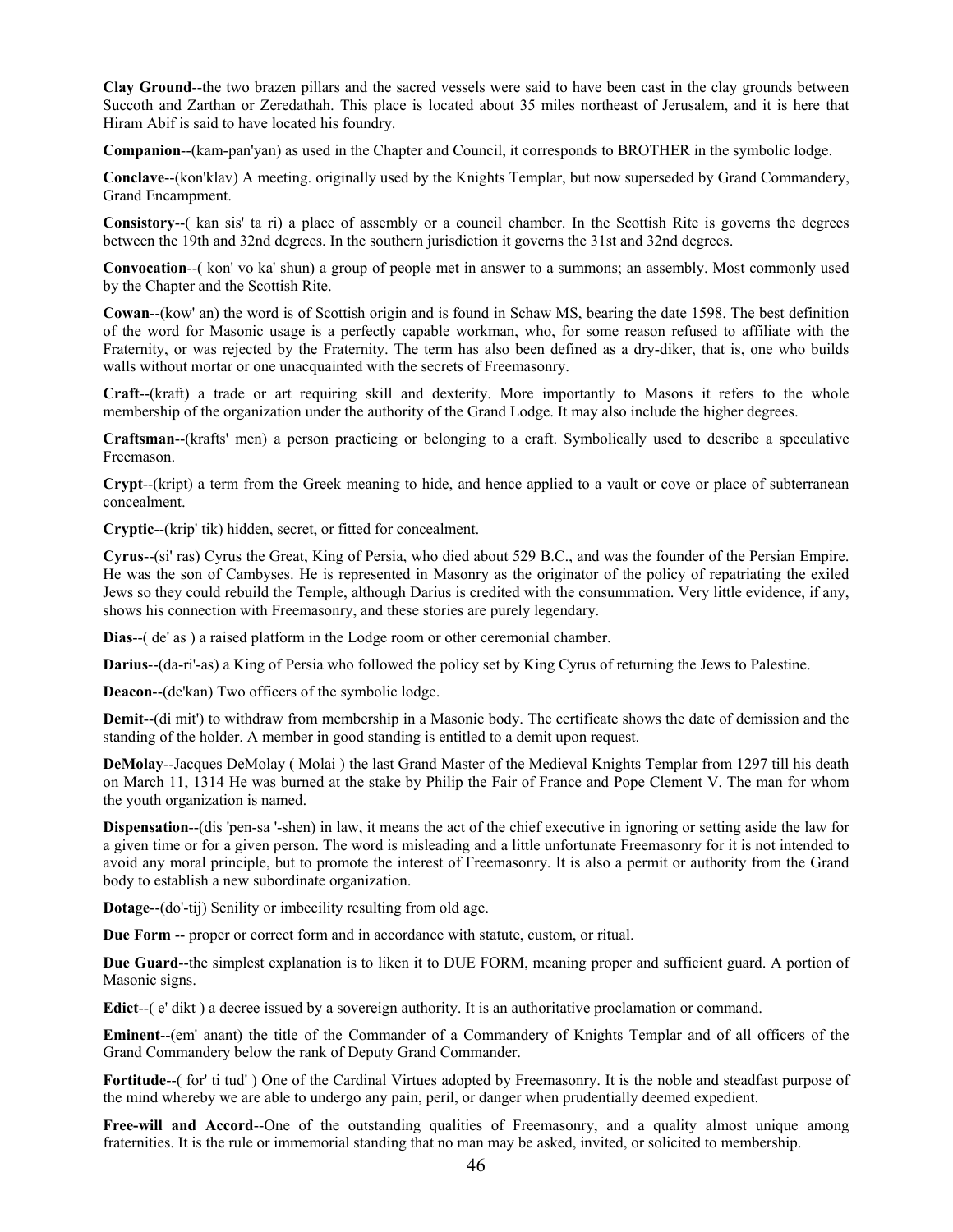**Generalissimo**--( jen' er a lis' a mo' ) the second highest officer in a Commandery of Knights Templar in the united states, but not used elsewhere.

**Giblim**--( gib' lam) usually translated as STONE-SQUARERS, though MASONS would be as correct. It refers to workmen from Gebal, hence, Gebalites, Giblites, or Giblim. It is found in I Kings 5:18.

**Greeting**--the term for the initiation in a Council of Cryptic Masons.

**Guild**--(gild) (can be gild) the association or union to which medieval masons belonged.

**Hauts Grades**--the term for higher degrees ( French)

Hecatomb--(hek' a tom') Pythagoras, upon solving the 47th problem of Euclid, was so gratified that he sacrificed a hecatomb, which is a Greek word meaning 100 oxen or cattle.

**High Twelve**--Noon, the sun being at the highest point.

**Hiram Abif**--(hi' rem) (a bif') the principal character in the second section of the Master Mason Degree, and in all Rites, in all countries. However, he is one of the most disputed figures from the standpoint of historical accuracy and symbolism.

**Hiram, King of Tyre**--a contemporary king of both David and Solomon, enjoying a reign of 34 years.

**Honors, Grand**--there are public and private Grand Honors. Private Grand Honors are given only in a tiled Lodge. All states do not have private grand honors. Public Grand Honors are given by the clapping of the hands 3 times 3.

**Holy of Holies**--the same as Sanctum Sanctorum.

**Hoodwink**--a blindfold.

**Illustrious**--(ilus'tri-es) title attached to Masonic offices, such as the presiding officer of a Council of Cryptic Masons, or the recipient of the 33° . Highly distinguished, renowned, famous.

**Ineffable Name**--(in-ef' a-bel) the name of Deity, at one time in history, was considered so sacred that it was not to be pronounced under ordinary circumstances, but was pronounced once a year by the High Priest in a low voice which none could hear, and which only the priests could understand.

**Investiture**--( in ves' ti cher) the act of presenting any kind cloth or decoration in the nature of an honor, symbol, reward, or recognition, such as the presentation of the Lambskin apron to the Entered Apprentice or the Baldric to the Knight Templar.

**Ish Sodi**--(ish-so' de) this word is composed of the two Hebrew words ISH and SOD. The first word means MAN, and the second means COUCH, hence A MAN OF MY COUCH. It means a man who sits with me on the same seat, a symbol of great friendship. It has the secondary meaning of "a man of my intimate counsel, a man of my choice." He is the one selected to share with me a secret task or labor. Such was the position of every Select Master to King Solomon.

**Jurisdiction**--( joor' is dik' shen) this term applies to subject matter, territory, and person. It can be concurrent, exclusive temporary or perpetual. It is the extent or range of authority to administer justice and determine controversies.

**Jurisprudence**--(joor' is proo' dens) a body or system of laws such as Masonic Jurisprudence. The rules and regulations of Masonry.

**Keystone**--(ke' ston) the wedge-shaped piece at the summit of an arch, and regarded as holding the other pieces in place. The form of the va1lt and arch were known in ancient times, and both were cut into solid rock, where none of the skill was needed which is necessary in erecting an arch to be composed of a number of stones and to stand alone. The arch as we know and use it in York Rite Masonry was developed by the Romans.

Labor--(la' ber) As a relic of operative days, the degree and ceremonies of a Lodge and the process of conferring degrees are said to be WORK or LABOR.

**Lamb**--The Masonic apron is a white lambskin apron, an emblem of innocence, because the lamb, in all ages, has been the emblem of innocence. The lamb is also a church symbol of Christ, whom St. John the Baptist called the lamb of God.

Libertine--(lib' ar teen) As used in Constitutions of 1723, it means freethinker in religious matters.

**Low Twelve**--Twelve at night or midnight.

**Manna**--(man'a) the food miraculously supplied the children of Israel in the wilderness. A Pot of Manna was deposited in the Ark of the Covenant as a memorial of the miraculous food supply from Deity.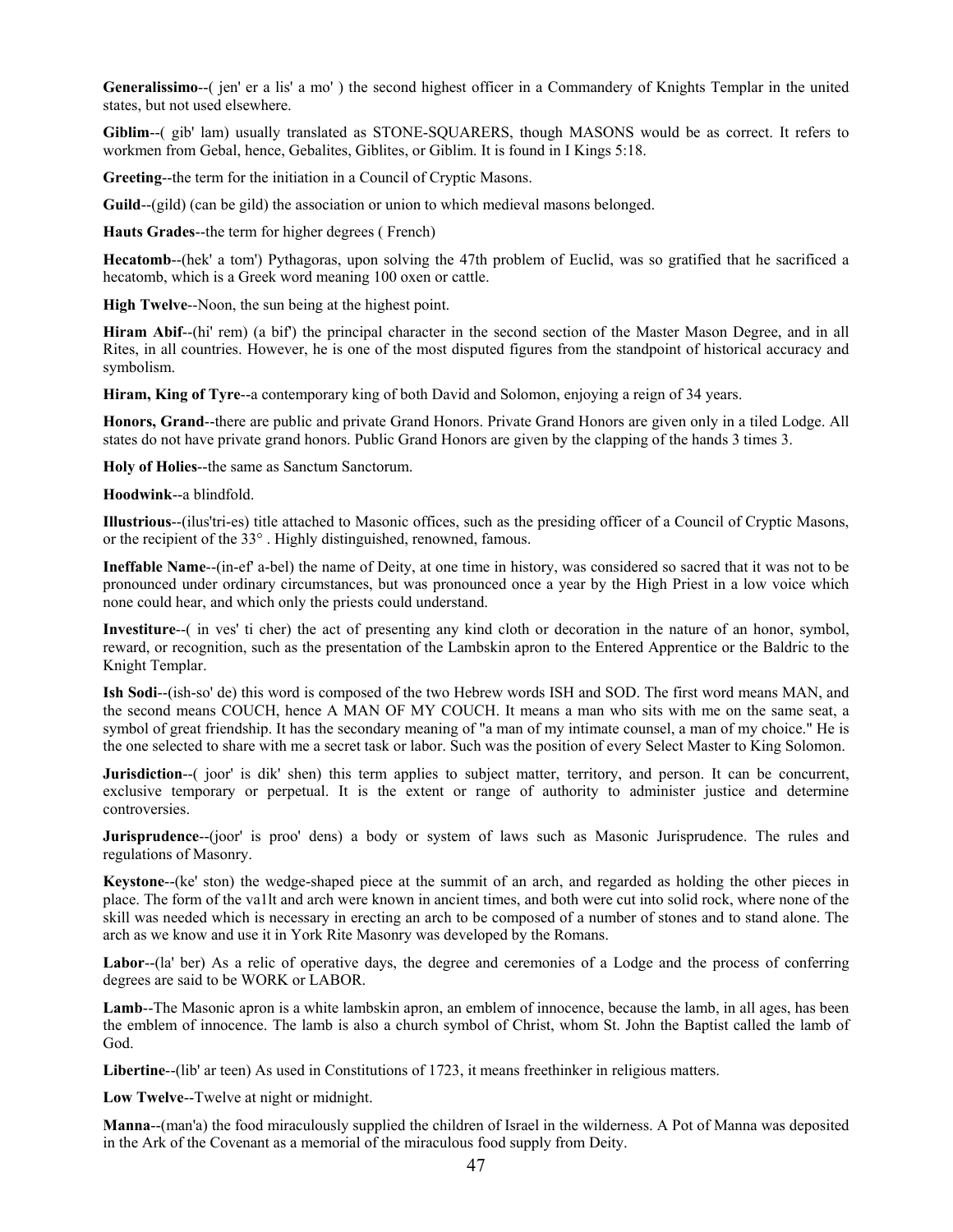**Maul**--(mol) a wooden hammer consisting of a mass of wood, either globular or barrel shaped and usually on a wooden handle.

**Middle Chamber**--According to I Kings 6:5-8, Solomon's Temple was surrounded on three sides by a sort of "lean-to" structure three stories high. The middle chamber is believed to have been the middle story, and was used, it is supposed for the priests and their vessels, flesh hooks, tongs, and other paraphernalia used in sacrificial and other ceremonies. For ritualistic purposes, the Middle Chamber is appropriated to the Fellowcraft Degree.

**Most Excellent**--A term of respect in address to the Grand High Priest of the Grand Chapter.

**Most Illustrious**--A term of respect in address to the Grand Master of the Grand Council.

**Most Worshipful**--A term of respect in address to the Grand Master of the Grand Lodge.

**Mystic Tie**--A term applied to the bond of brotherhood in Freemasonry. It is seldom used today, except in titles of or names of organizations.

**Naphtali**--( naf' ta-li) One of the tribes of Hebrews, said to have dwelt adjacent to Tyre or Phoenicia.

**Neophyte**--(ne'-a-fit) a converted heathen or one which has been newly baptized. We, as Masons, use it to mean a new initiate or convert not yet fully indoctrinated or skilled in Masonic customs.

**Obligation**--(ob-la-ga'shan) The oath administered in each degree of Freemasonry.

**Om-nif-ic**--(om-nif'ik) God, all creating; all producing.

**Om-nip-o-tence**--(om-nip'o-tens) God, all powerful.

**Om-ni-pres-ent**--God, everywhere present at the same time.

**om-nis-cience**--God, all knowing.

**Oriental Chair--**(or i en' tel) The chair of the Master of a Lodge, and sometimes that of the Grand Master, since it is symbolically the throne of King Solomon.

**Overseer**--An officer on the Mark Master degree. The three overseers are the lowest officers in that Lodge and correspond to the Masters of the Veils in the Royal Arch Chapter.

**Passed**--used in operative and speculative Masonry to denote recognition of the rank of Fellow Craft, which has been attained by an Entered Apprentice.

**Patent**--(pat'ant) a deputation or authorization given to an individual to perform acts which would be performed by a Lodge, Chapter, Council, or other body.

**Penny**--The wages of a Mark Master of one penny a day were obviously derived from the New Testament statement that such were the wages of a laborer in the vineyard.

**Prelate--(prel' it)** the officer in the commandery of Knights Templar, corresponding to the chaplain in other bodies.

**Principal Sojourner--(so' jurn er)** a sojourner is one traveling or living outside his own country. Hence the three candidates who represent those returning from Babylonian exile to help build the second temple are called sojourners, and the officer who leads them is the Principal Sojourner.

**Prior**--(pri'er) the officer of the Medieval Knights Templar who presided over a kingdom, country, or province. The presiding officer of a priory of Knights of the York Cross of Honor.

**Profane**--(pro-fan') a term used to refer to all outside of a society.

**Prudenc**e--(proo' dens) One of the Cardinal virtues. It means a cautious, practical wisdom; good judgment; discretion.

**Puissant** - (pu i' sent) a title meaning powerful, mighty, potent. Usually given to officers in higher degrees or bodies.

**Purple**--this color has been adopted by the Cryptic Rite as being combination of blue of the Craft Degrees, and scarlet of the Royal Arch. It is also the color of the Second Veil of the Royal Arch Chapter, being between the blue first veil, and the red third veil.

**Quorum**--(kwor'am) the number of members of a body required to be present to transact business legally.

**Recorder**--the title of the secretary of a Council of Cryptic Masons, and a Commandery of Knights Templar.

**Refreshment**--Probably when this word was first used in Freemasonry, the Lodge did take a recess for the purpose of allowing the members to have actual refreshment of food and drink. In recent times, word is used symbolically and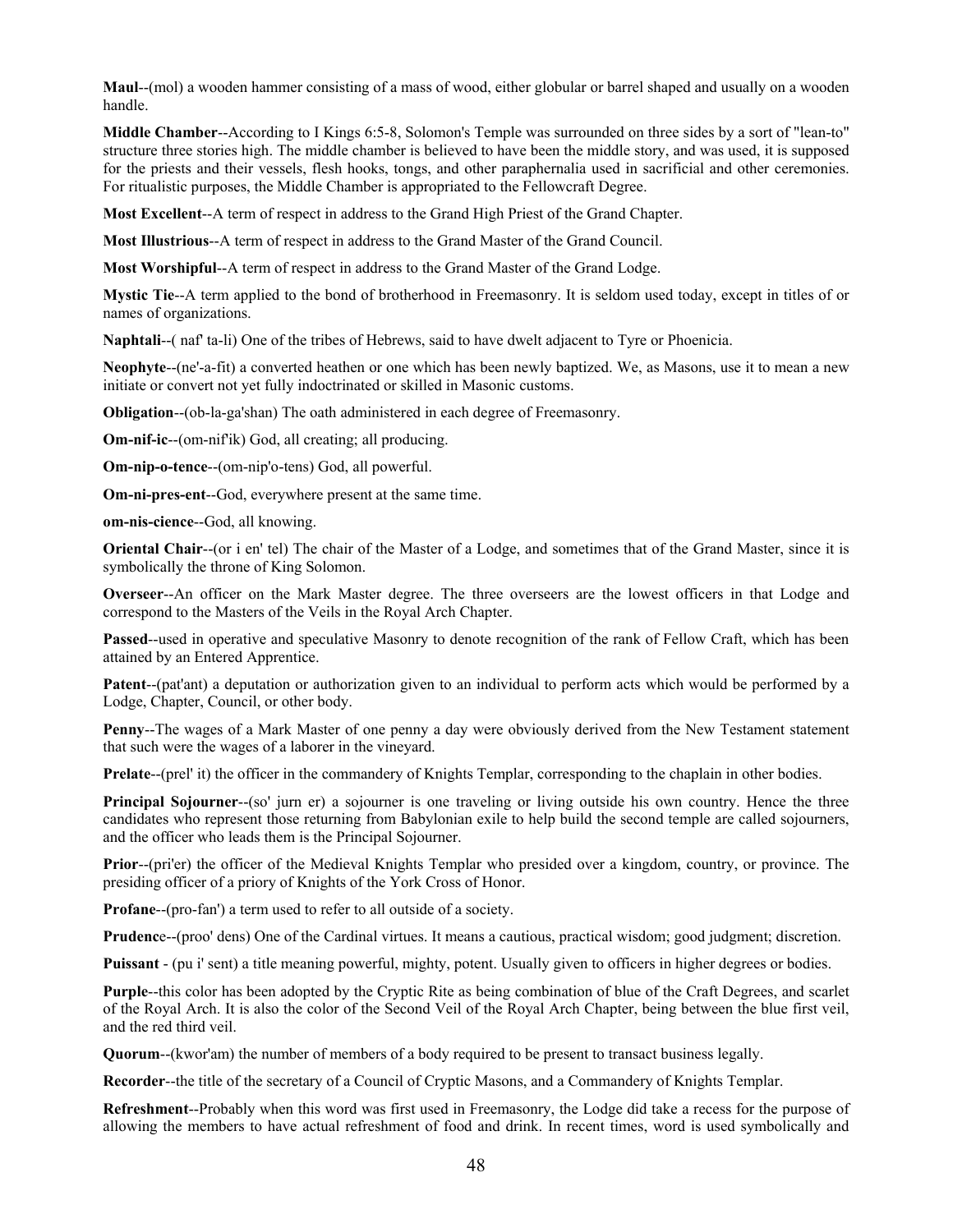means a recess or period when the is called-off, during which time the members may retire to an outer room until the body is called on again.

**Ritual**--( rich' oo el ) a form of conducting rites or ceremonies any code of ceremonies to be followed as a settled procedure. It also the name of the book each Masonic body provides that contains its ceremonies.

**Rod**--the wooden staff carried by the deacons and stewards of Craft Masonry.

**Salutation**--(sal-yu-ta'shen) a word, sign, letter, etc., that spoken, written, or done by way of making oneself known.

**Salute**--(sa-loot') to address with expression of good will. To pay respect to or honor by some formal act, as by raising the right hi bowing, or dipping colors.

**Secret Vault**--the subterranean edifice beneath the Temple of Solomon in which was placed the imitation of the Ark of the Covenant, the pot of manna, Aaron's rod, and a copy of the book of the Law.

**Shekel--(shek' ell)** an ancient coin equal in weight to about the fifth or sixth of a mina, or about half an ounce. The mark of a Mark Master is said to be equal to a Jewish half shekel of silver or the fourth part of a dollar.

**Shekinah**--(sha ki' na) the divine presence, or a radiance forming the visible manifestation of the divine presence.

**Signet**--( sig' nit) a small seal, as in a finger ring. A ring used in the American Royal Arch Degree. Sometimes called the SIGNET OF TRUTH.

**Sojourner**--(so' jurn ar) a traveler, a term often applied to visiting Freemason, or one that is away from his home jurisdiction.

**Sovereign**--(sov' rin) a person or body that has supreme rank, power, or authority; it being above all in character, importance, or excellence.

**Sublime**--(sa blim') supreme or perfect, impressing the mind with a sense of grandeur or power, Inspiring awe, veneration.

**Succoth**--(Suk'oth) An ancient city about 45 miles northeast of Jerusalem.

**Tabernacle**--( tab' er nak' al ) the tent used by the Jews as portable sanctuary before their final settlement in Palestine.

**Tau**--(tah) the 19th letter of the Greek alphabet. A cross also called Egyptian or crux commissa in the form of a "T". It is the form of a cross upon which St. Anthony is supposed to have been crucified.

**Tile**--(til) to post the Tiler (tyler), outside the outer door with instructions to keep off cowans and eavesdroppers and other unauthorized persons.

**Tiler** (Tyler)--(ti'lar) the officer of a Lodge who is placed outside the outer door to allow none to pass but those duly qualified according to ancient tradition, the Tiler is armed with a Flaming Sword as a warning to the pretender or intruder.

**Token**--(to'kan) when it was first used, it probably meant a sign or secret intimation of some kind. In our modern ritual, it has become only the name of a grip.

**Trestle-board**--(tres'al) a board upon which drawings or designs are placed. Many times called a tracing or drawing board.

**Tubal Cain**--(too' bal--kan') as set forth in Genesis 4:22, an "instructor of every artificer in brass and iron".

**Tyre**--(tir) an ancient seaport of Phoenicia- one of the great cities of antiquity, famous for its navigators and traders. Its history is unknown prior to about 980 B.C., when Hiram became king, and entered into a treaty with Solomon. Though its rulers changed, and it came under the domination of various nations, it continued to be a wealthy and beautiful city. From about 1516 A.D., it declined until, in the 20th century, it has become a slum of about 6500 inhabitants.

**U.D.--**the abbreviation for Under Dispensation.

**Vault**--(volt) an arched space, chamber, or passage, especially one underground.

**Veil**--(val) something that covers, screens, or conceals. A feature of the Royal Arch Degree, which is a representation of the tabernacle erected by Zerubbabel near the ruins of King Solomon's Temple.

**Venerable--**( ven' ar a bal ) worthy of distinction or reverence on account of high character or office, commanding respect by reason of and dignity of appearance. The honorary part of the title of the Master of a French Lodge.

**Warder**--(wor'der) one who guards or wards something. The inner guard of a Commandery of Knights Templar in the United States.